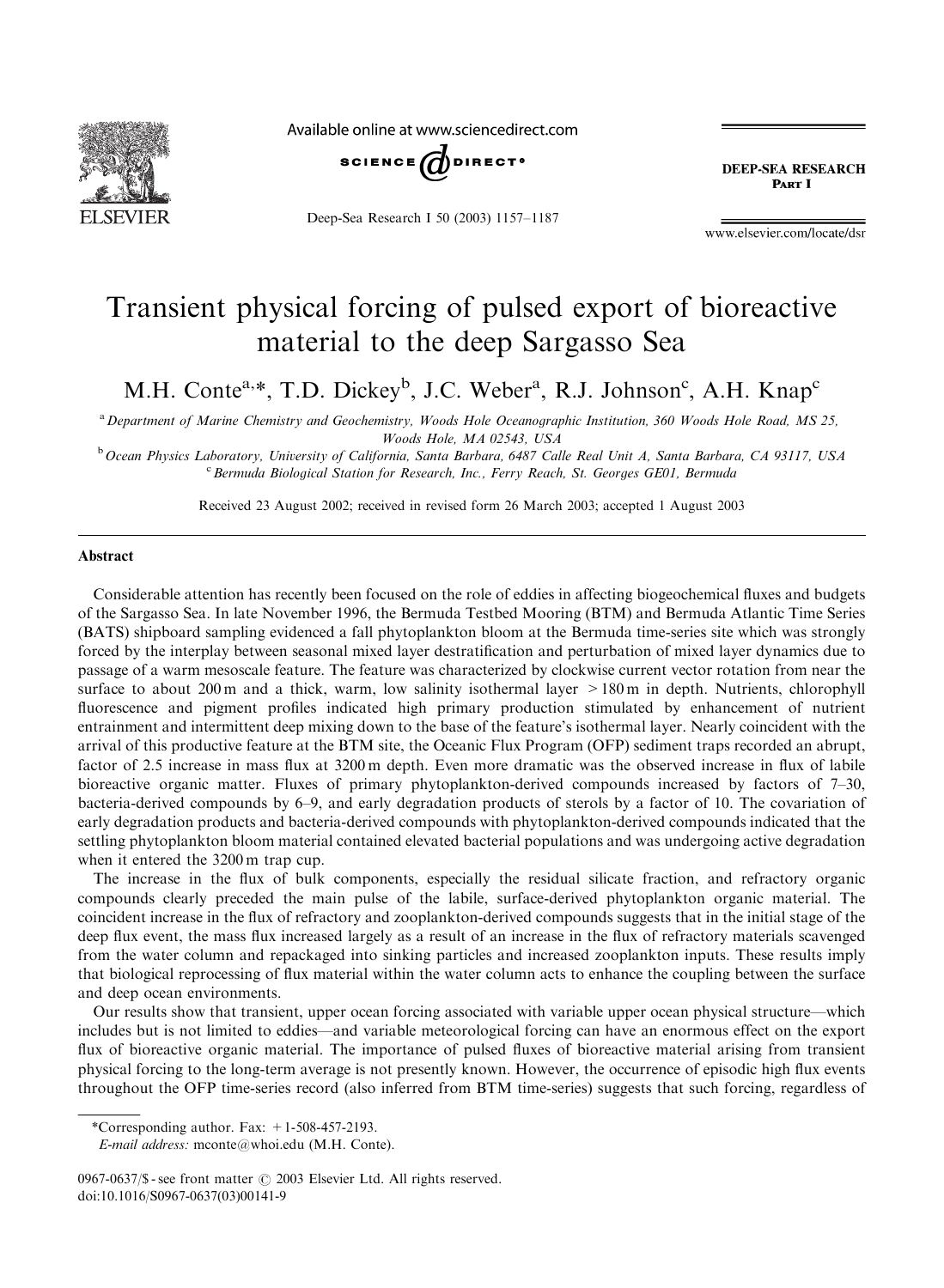specific dynamics, may be responsible for a significant fraction of the total export flux of bioreactive carbon and associated elements to the deep oligotrophic ocean.  $\odot$  2003 Elsevier Ltd. All rights reserved.

Keywords: Particle flux; Lipids; Bermuda; Mesoscale variability; Moorings; Pigments

#### 1. Introduction

Variability in space and time is an inherent property of the ocean—climate system. Timeseries observations have revealed variability in upper ocean biogeochemical parameters over a number of time scales (e.g., the Continuous Plankton Recorder time-series [e.g., [Dickson](#page-27-0) [et al., 1996\]](#page-27-0), the California CalCOFI time-series [e.g., [Chelton et al., 1982\]](#page-26-0), the US-JGOFS Bermuda Atlantic Time Series (BATS) [e.g., [Steinberg et al., 2001](#page-29-0)], the Bermuda Testbed Mooring (BTM) [e.g., [Dickey et al., 1998a, 2001\]](#page-26-0), and the Hawaii Ocean Time-series (HOT) [e.g., [Karl et al., 2001\]](#page-28-0)). Causal factors on some scales (e.g., daily, lunar, annual) are comparatively well understood, but the causes of much of the observed non-seasonal variability remains enigmatic. Meteorological and physical forcing appears to drive abrupt short-term changes in ocean properties which occur on time scales of days– weeks (e.g., [Platt et al., 1989;](#page-29-0) [Chavez and Smith,](#page-26-0) [1995;](#page-26-0) [Dickey et al., 1994, 1998a, b, c, 2001;](#page-26-0) [Marra](#page-28-0) [et al., 1998](#page-28-0); [McNeil et al., 1999](#page-28-0)). [Williams and](#page-30-0) [Follows \(2002\)](#page-30-0) and [Lewis \(2002\)](#page-28-0) have recently completed comprehensive reviews of mechanisms that affect physical transport of nutrients and their roles in maintaining biological production.

Variability on short (less than a day–weeks) time scales also exists in the export of material and energy to the deep ocean (e.g., [Deuser, 1986](#page-26-0); [Granata et al., 1995;](#page-27-0) [Newton et al., 1994;](#page-28-0) [Fischer](#page-27-0) [et al., 1996](#page-27-0); [Karl et al., 1996;](#page-27-0) [Ratmeyer et al., 1999](#page-29-0); [Honjo et al., 1999;](#page-27-0) [Conte et al., 2001a\)](#page-26-0). In the northern Sargasso Sea, the 24+year Oceanic Flux Program (OFP) sediment trap time-series provided the first direct evidence of a seasonal variation in the deep ocean fluxes that was directly tied to the seasonal variations in overlying surface water productivity [\(Deuser et al., 1981,](#page-26-0)

[1990;](#page-26-0) [Deuser, 1986\)](#page-26-0). Since that time, the higher resolution biweekly resolved flux record has also clearly identified large changes in deep ocean fluxes on  $\le$  monthly time scales [\(Conte et al., 2001a\)](#page-26-0). In particular, episodic and abrupt short-lived changes in mass flux are a persistent feature of the timeseries record. Similar evidence for short-lived pulses in flux to the deep ocean has been identified in the North Atlantic [\(Billett et al., 1983](#page-25-0); [Lampitt,](#page-28-0) [1985\)](#page-28-0), the eastern Atlantic [\(Fischer et al., 1996](#page-27-0)), and the Arabian Sea ([Dickey et al., 1998b;](#page-26-0) [Marra](#page-28-0) [et al., 1998](#page-28-0); [Honjo et al., 1999\)](#page-27-0).

Non-seasonal short-lived flux events can greatly enhance the flux of labile biogenic material to the deep ocean ([Conte et al., 1998a](#page-26-0)). The nature of short-lived change in flux quantity and quality may, in turn, be a critical factor determining the vertical penetration depths of nutrients and easily remineralized elements and the temporal patterns of food supply for midwater and benthic organisms [\(Rice et al., 1986;](#page-29-0) [Graf, 1989](#page-27-0); [Gooday and](#page-27-0) [Turley, 1990](#page-27-0); [Pfannkuche, 1993;](#page-29-0) [Gehlen et al.,](#page-27-0) [1997;](#page-27-0) [Smith et al., 1996, 2002\)](#page-29-0).

At the Bermuda time-series site, an influence of physical forcing on mixed layer dynamics and on non-seasonal, short-lived variability in deep ocean particle fluxes is implicated by the observations that extreme mass fluxes are episodic yet most frequent during the early winter and late spring periods of destratification and stratification, not during the period of highest mean flux, and secondly, that these same periods also exhibit the largest interannual variability in flux ([Conte et al.,](#page-26-0) [1998a, 2001a\)](#page-26-0). The inferences from these observations are that transient, physically forced perturbations in the surface mixed layer—such as the advection of mesoscale eddies and water masses having differing physical dynamics and the passage of synoptic-scale weather systems (i.e., high and low pressure systems of 1001–2500 km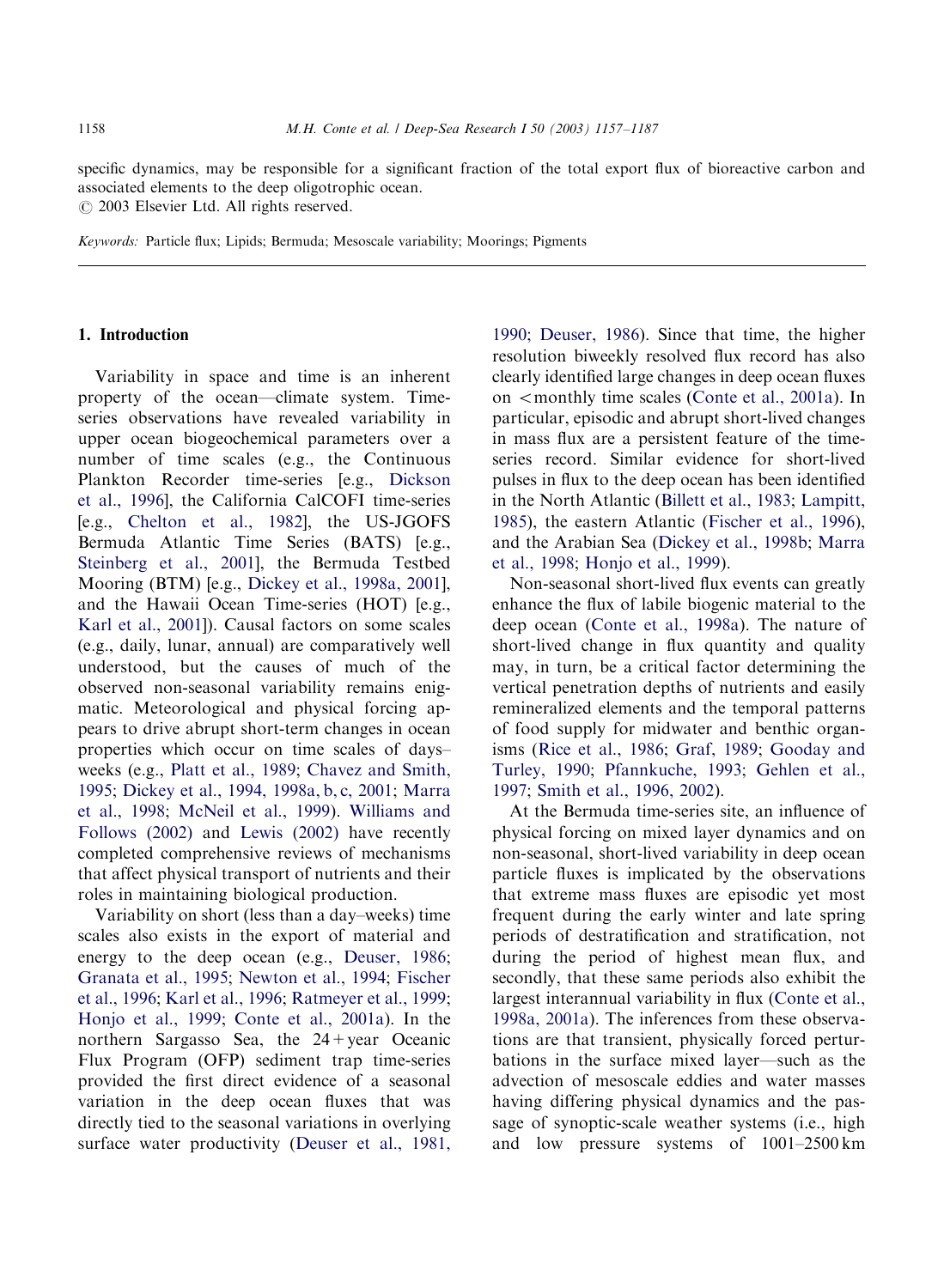scale)—affect upper ocean biology and generate conditions favoring enhanced surface export flux (e.g., [McGillicuddy et al., 1998;](#page-28-0) [McNeil et al.,](#page-28-0) [1999;](#page-28-0) [Dickey and Falkowski, 2002;](#page-26-0) [Sweeney et al.,](#page-29-0) [in press](#page-29-0)). Evidence for a direct coupling between transient, physical features and deep ocean flux has been observed in the Arabian Sea ([Dickey](#page-26-0) [et al., 1998b](#page-26-0); [Honjo et al., 1999](#page-27-0)), where a large increase in deep mass flux was associated with an eddy with observed high biomass and primary productivity in the overlying upper ocean waters.

The collaborative integration of three complementary time-series observational programs in deep waters off Bermuda—the OFP sediment trap time-series, the BATS and the BTM—now allows us to examine the connections between upper ocean physical processes and export flux to the deep ocean. In this paper, we describe a pulsed export event in the 3200 m OFP flux record that was strongly forced by the interplay between wind forcing and seasonal destratification and transient changes in mixed layer dynamics associated with the advection of a warm, low salinity mesoscale feature. While the data are not sufficient to fully characterize the feature, they clearly show that perturbation of mixed layer dynamics by mesoscale physical features plays a very significant role in generating conditions that favor pulsed export of labile, bioreactive materials to the deep ocean.

### 2. Background

# 2.1. Description of the Bermuda time-series site and research programs

The oceanographic setting of the Bermuda timeseries site has been summarized by [Michaels and](#page-28-0) [Knap \(1996\),](#page-28-0) [Joyce and Robbins \(1996\)](#page-27-0), [Conte](#page-26-0) [et al. \(2001a\),](#page-26-0) [Dickey et al. \(1998a, 2001\)](#page-26-0) and [Steinberg et al. \(2001\).](#page-29-0) The site is located in  $\sim$  4500 m of water at the northern edge of the Sargasso Sea subtropical gyre in a transition zone between relatively eutrophic waters to the north and oligotrophic subtropical waters to the south. Synoptic-scale weather patterns typically pass every few days and hurricanes every few years or sometime more frequently (e.g., [Dickey et al.,](#page-26-0)

[1998a, c, 2001](#page-26-0)). Major variations in mixed layer depth can occur on the order of days during winter and spring [\(Dickey et al., 1998a, 2001](#page-26-0)). These are driven by surface heating countered by intense wind mixing and possibly convection associated with cold, dry air periods.

Weak surface fronts and energetic submesoscale and mesoscale features often pass through the region and affect locally observed biology [\(Dickey et al., 1998a, 2001](#page-26-0); [Granata et al., 1995](#page-27-0); [McGillicuddy et al., 1998, 1999, 2001](#page-28-0); [McNeil](#page-28-0) [et al., 1999](#page-28-0); [Siegel et al., 1999](#page-29-0)). Mesoscale eddies and submesoscale features may enhance nutrient upwelling and mixing and overall appear to enhance biological productivity ([McGillicuddy](#page-28-0) [and Robinson, 1997](#page-28-0); [McGillicuddy et al., 1998,](#page-28-0) [2001;](#page-28-0) [Oschlies and Gar](#page-28-0)çon, 1998; [Siegel et al.,](#page-29-0) [1999;](#page-29-0) [Williams and Follows, 2002](#page-30-0); [Lewis, 2002](#page-28-0)), although direct observational evidence is limited [\(McNeil et al., 1999](#page-28-0); Garç[on et al., 2001](#page-27-0); [Sweeney](#page-29-0) [et al., in press](#page-29-0)).

The first sustained time-series program off Bermuda was Hydrostation S  $(32^{\circ}10^{\prime}N, 64^{\circ}30^{\prime}W)$ , a time-series of biweekly measurements of physical and chemical properties in the upper 4200 m (see [Joyce and Robbins, 1996;](#page-27-0) [Michaels and Knap,](#page-28-0) [1996](#page-28-0) for review). The OFP sediment trap timeseries was initiated in 1978 near Hydrostation S (see [Deuser, 1996](#page-26-0); [Conte et al., 2001a](#page-26-0) for review). The OFP time-series, presently located at  $31^{\circ}50'$ N,  $64^{\circ}10'$ W, continuously samples particle flux at 500, 1500 and 3200 m with a nominal 2-week sampling resolution. The surface catchment area of the 3200 m trap is at the mesoscale and on the order of  $10^5 - 10^6$  km<sup>2</sup> for particles with a settling velocity at  $100 \text{ m d}^{-1}$  ([Siegel and Armstrong, 2002](#page-29-0)). The US JGOFS BATS study began  $\sim$  monthly measurements of upper ocean physical and biogeochemical properties near the OFP site in 1988 [\(Michaels and Knap, 1996;](#page-28-0) [Steinberg et al., 2001](#page-29-0)). The present BATS sampling location is nominally at  $31^{\circ}40'$ N,  $64^{\circ}10'$ W. Surface export flux measured by BATS during 3-day drifting trap deployments is highly correlated with the continuous OFP flux record, and indicates that upper ocean conditions measured at the BATS site are representative of the larger, mesoscale ''statistical funnel'' sampled by the deep traps [\(Conte et al., 2001a](#page-26-0)).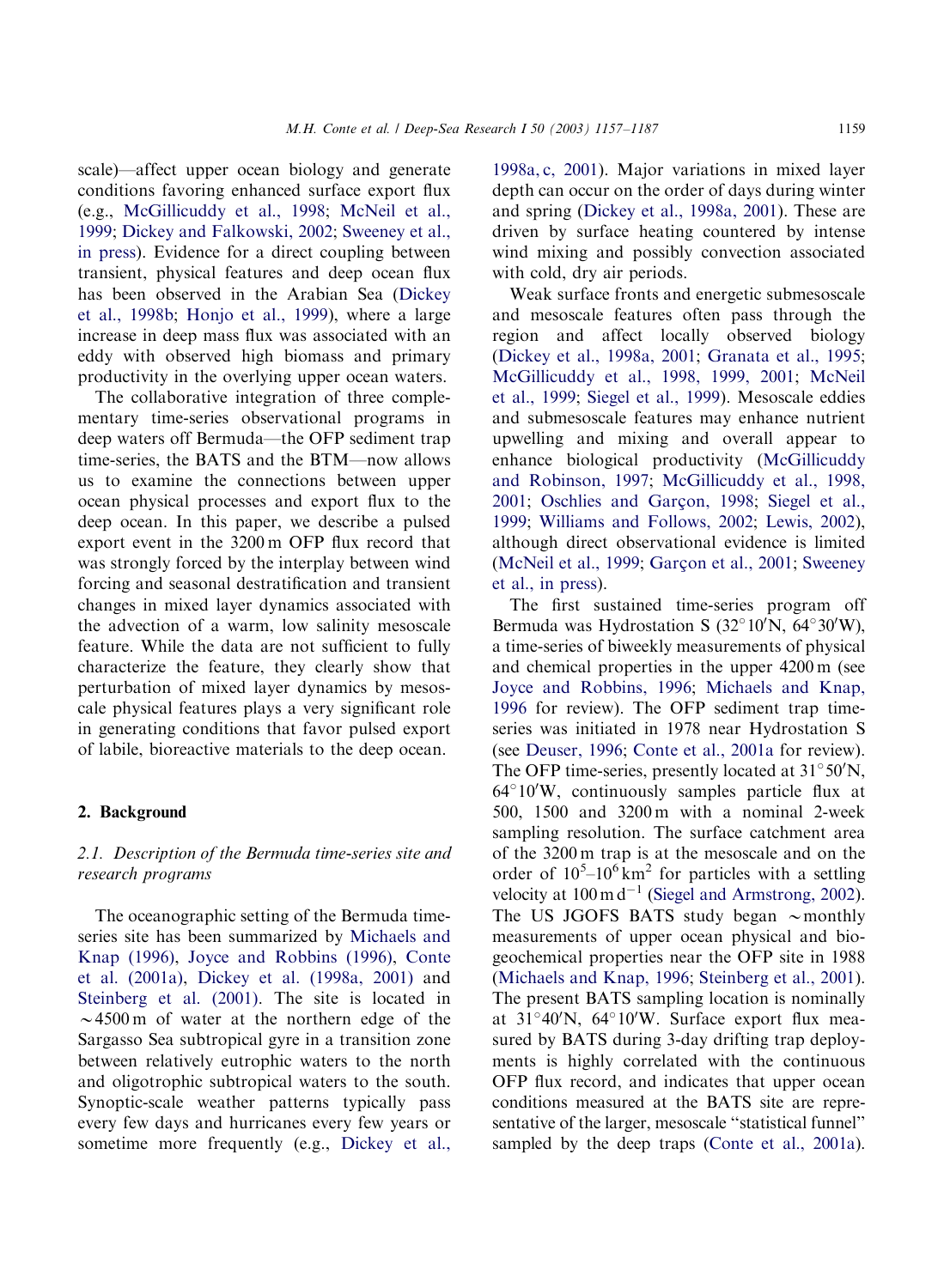The BTM [\(Dickey et al., 1998a, 2001\)](#page-26-0) was first deployed in 1994 and is located midway between the OFP and BATS sites. For the period of this study, the BTM mooring was located at  $31^{\circ}44'$ N,  $64^{\circ}10'$ W. The BTM makes high temporal resolution meteorological, physical (currents, temperature, and salinity) and bio-optical (chlorophyll fluorescence, multi-spectral downwelling/upwelling radiance, photosynthetically available radiation) measurements within the upper 200 m. BTM data are available at [www.opl.ucsb.edu](http://www.opl.ucsb.edu).

Regional satellite studies provide a mesoscale context for the in situ observations. These have included studies of sea-surface temperature and near-surface color ([Nelson, 1998](#page-28-0); [Glover et al.,](#page-27-0) [2002\)](#page-27-0) and mesoscale eddy fields ([McGillicuddy](#page-28-0) [et al., 2001](#page-28-0)). [McGillicuddy and Kosnyrev \(2001\)](#page-28-0) have recently developed a three-dimensional ocean model of mesoscale eddy fields for the OFP/BTM/ BATS area using Topex/Poseidon and European Resource Satellite (ERS) altimetry data which covers the period of this study.

#### 2.2. Diagnostic lipid biomarkers in trap material

Over a hundred extractable lipid compounds are present in oceanic particulate matter. Although the precise origins of many compounds remain unknown, current knowledge of taxonomic distributions and diagenetic transformations allows inferences to be made about organic matter sources and lability (i.e., "freshness" or ease of degradability).

[Table 1](#page-4-0) lists the diagnostic ''biomarker'' compounds used in this study. Several compound classes, such as the  $C_{37-39}$  alkenones of the coccolithophore Emiliania huxleyi and other closely related prymnesipohytes (reviewed in [Conte](#page-26-0) [et al., 1994](#page-26-0)) and the mid-chain diols and hydroxy acids of eustimatophytes [\(Volkman et al., 1992](#page-29-0); [Gelin et al., 1997;](#page-27-0) [Versteegh et al., 1997](#page-29-0)) are specific to particular phytoplankton taxa. Other compound classes, such as  $C_{27-30}$  sterols [\(Volkman,](#page-29-0) [1986](#page-29-0); [Barrett et al., 1995;](#page-25-0) [Volkman et al., 1998](#page-29-0)) and  $C_{18-22}$  polyunsaturated fatty acids (PUFAs, [Harwood and Russell, 1984\)](#page-27-0) are synthesized by many phytoplankton groups, but often have taxonomically distinct distributions. For example, diatoms generally contain predominately  $C_{16}$  and  $20:5\omega$ 3 PUFAs, whereas most prymnesiophytes and dinoflagellates contain predominately  $C_{18}$  and  $22:6\omega$ 3 PUFAs [\(Harwood and Russell, 1984\)](#page-27-0).

As organic matter cycles through the food web, the residual matter becomes progressively more enriched in resistant compounds and transformation products characteristic of heterotrophic alterations and new compounds that synthesized de novo by microbes and animals are introduced (reviewed in [Wakeham and Lee, 1993\)](#page-30-0). Bioreactive, labile compounds such as PUFAs and some sterols are remineralized or bioassimilated and may be subsequently altered (reviewed in [Bradshaw](#page-26-0) [and Eglinton, 1993\)](#page-26-0). For example,  $C_{28}$  and  $C_{29}$ sterols are dealkylated and/or hydrogenated to produce cholesterol and stanols (e.g., [Teshima and](#page-29-0) [Kanazawa, 1972](#page-29-0); [Ikekawa, 1985](#page-27-0)). Typically, animal biomass is enriched in PUFAs, cholesterol,  $18:1\omega$ 9, and compounds (e.g., the  $C_{14-18}$  *n*-alkanols of wax ester synthesizing animals) originating from de novo biosynthesis ([Sargent and Whittle, 1981](#page-29-0); [Saito](#page-29-0) [and Murata, 1996](#page-29-0)). In contrast, fecal material is enriched in cholesterol, stanols, saturated and monounsaturated acids, and bacteria-derived compounds, but is extremely depleted in PUFAs. Compounds indicative of bacteria-derived carbon include odd and branched chained  $C_{12}-C_{19}$  acids,  $\beta$ and  $\omega$  – 1 hydroxy acids [\(Perry et al., 1979;](#page-28-0) [Parkes](#page-28-0) [and Taylor, 1983;](#page-28-0) [Gillan and Johns, 1986;](#page-27-0) [Kaneda,](#page-27-0) [1991](#page-27-0)), and a series of  $C_{29-33}$  hopanoic acids, alcohols, ketones and hopenes, which are degradation products of  $C_{35}$  bacteriohopanepolyols [\(Rohmer et al., 1984](#page-29-0); [Ourisson et al., 1987\)](#page-28-0).

Highly reactive compounds and transformation products provide information about organic matter lability. PUFAs are a particularly useful indicator of organic matter lability, as these compounds have half-lives in oceanic detritus on the order of days ([Conte, 1989](#page-26-0)). As fresh organic material is microbially degraded, there is an increase in concentrations of bacteria-derived compounds such as hydroxy acids (e.g., [DeLeeuw](#page-26-0) [et al., 1995](#page-26-0)) and an increase in the concentrations of degradation products such as steroidal ketones [\(Mermoud et al., 1984](#page-28-0)) and stanols [\(Bjorkhem and](#page-25-0) [Gustaffson, 1971](#page-25-0)) relative to primary phytoplankton-derived compounds. The extractable lipids of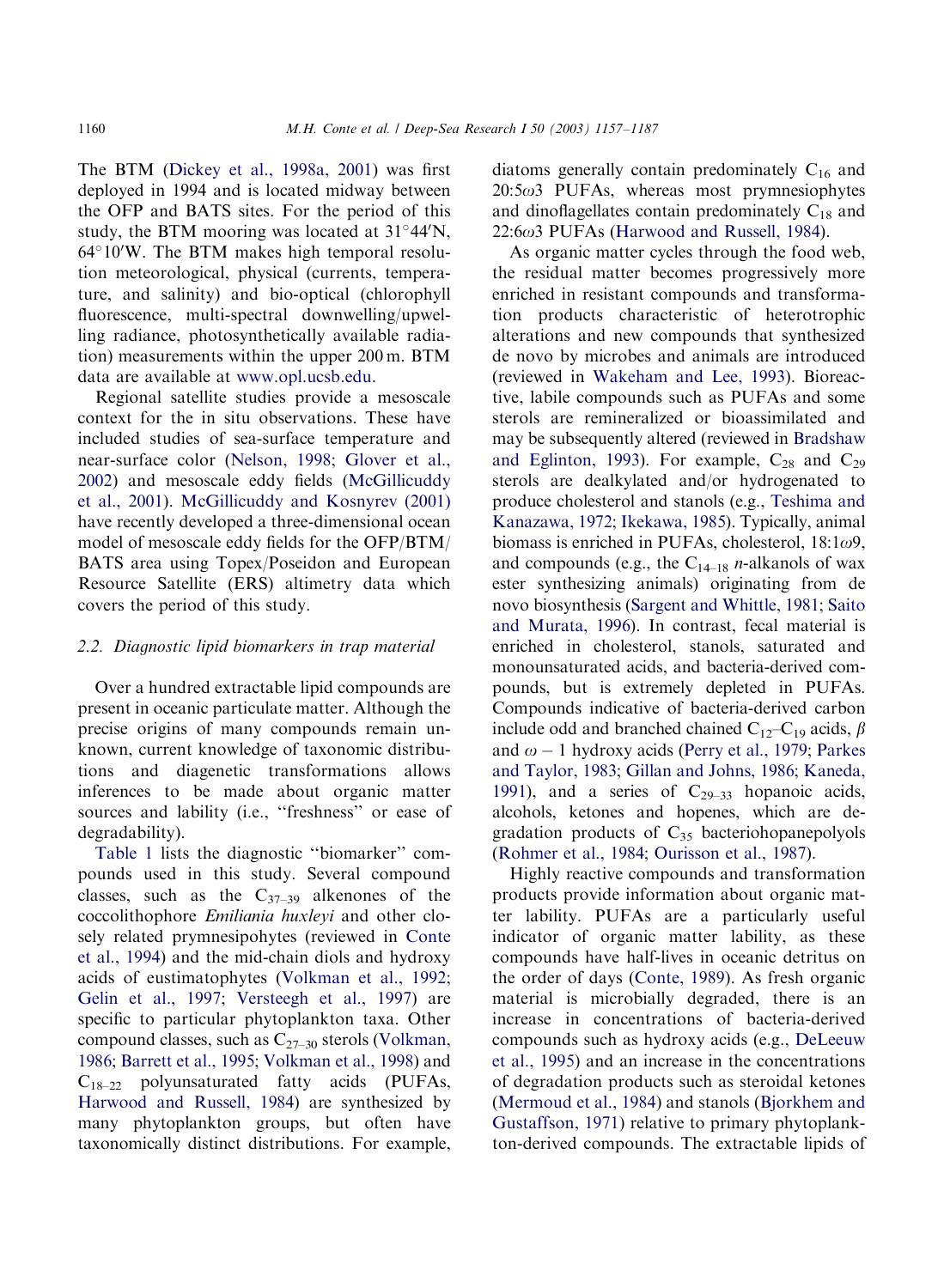<span id="page-4-0"></span>Table 1 Diagnostic lipid biomarkers in 3200 trap material and major sources

| Lipid biomarker                                                                                                       | Major source(s)                                                                                                                                                                                                                                                         | References                                                                                                                                                                                                     |
|-----------------------------------------------------------------------------------------------------------------------|-------------------------------------------------------------------------------------------------------------------------------------------------------------------------------------------------------------------------------------------------------------------------|----------------------------------------------------------------------------------------------------------------------------------------------------------------------------------------------------------------|
| $C_{14-22}$ saturated and<br>monounsaturated <i>n</i> -acids (SAT,<br>MONO)                                           | Multiple sources although shorter chained acids<br>predominate in phytoplankton and bacteria. $18:1\omega$ 9<br>is a major animal acid; $18:1\omega$ 7 is a major bacterial<br>acid. Present in high concentrations in fecal material                                   | Harwood and Russell (1984),<br>Sargent (1976), and Bradshaw<br>and Eglinton (1993)                                                                                                                             |
| $C_{14-19}$ odd and branched<br>saturated and monounsaturated<br>acids (ODD/BR ACIDS)                                 | Gram negative bacteria                                                                                                                                                                                                                                                  | Gillan and Johns (1986)                                                                                                                                                                                        |
| $\omega$ 3 polyunsaturated fatty acids<br>(PUFAs)                                                                     | Phytoplankton-synthesized compounds<br>bioaccumulated by zooplankton. Present in high<br>concentrations in zooplankton biomass. Rapidly<br>degraded in water column. Virtually absent in<br>zooplankton fecal material. Barophilic bacteria may<br>be a possible source | Sargent (1976), Prahl et al.<br>(1984), Harvey et al. (1987),<br>Conte (1989), Bradshaw and<br>Eglinton (1993), Yano et al.<br>(1997), and Fang et al. (2000)                                                  |
| $C_{27}\Delta^5$ and $\Delta^{5,22}$ sterols, $C_{28}\Delta^{5,22}$ ,<br>$C_{29}\Delta^5$ and $\Delta^{5,22}$ sterols | Phytoplankton-synthesized compounds. $C_{28}\Delta^{5,22}$ is a<br>major sterol in many coccolithophores and diatoms                                                                                                                                                    | Volkman (1986) and Volkman<br>et al. (1998)                                                                                                                                                                    |
| Choles-5-en- $3\beta$ -ol (cholesterol)                                                                               | Primarily biotransformation product of<br>phytoplankton sterols. Minor phytoplankton<br>synthesis (esp. dinoflagellates and eustigmatophytes)<br>present in high concentrations in zooplankton<br>biomass and in fecal material                                         | Teshima and Kanazawa (1972),<br>Ikekawa (1985), Volkman et al.<br>(1998), Mansour et al. (1999),<br>Sargent (1976), Wakeham and<br>Canuel (1986), Bradshaw and<br>Eglinton (1993), and Nelson et al.<br>(2000) |
| Steroidal ketones                                                                                                     | Early degradation products of sterols. Possible minor<br>dinoflagellate source                                                                                                                                                                                          | Gagosian et al. (1980), Mermoud<br>et al. (1984), Volkman et al.<br>(1998), Wakeham (1987)                                                                                                                     |
| Stanols                                                                                                               | Primarily bacterial dehydrogenation products of $\Delta^5$<br>sterols. Abundant in fecal material. Minor<br>phytoplankton source                                                                                                                                        | Gaskell and Eglinton (1975) and<br>Nishimura and Koyama (1977),<br>Wakeham (1995)                                                                                                                              |
| $C_{37-39}$ alkenones and alkyl<br>alkenoates (LCK)                                                                   | Phytoplankton-synthesized compounds. Open ocean<br>synthesis restricted to the coccolithophores Emiliania<br>huxleyi and Geophyrocapsa sp. Unsaturation ratio of<br>alkenones closely controlled by growth temperature                                                  | Conte et al. (1994) and Bijma<br>et al. $(2001)$                                                                                                                                                               |
| $C_{28-30}$ alkan-1,15-diols + alkan-<br>$15$ -one- $1$ -ols                                                          | Presumed phytoplankton-synthesized compounds                                                                                                                                                                                                                            | DeLeeuw et al. (1981)                                                                                                                                                                                          |
| $C_{28-32}$ diols, ket-1-ols and mid-<br>chain hydroxy acids                                                          | Presumed phytoplankton source. Identified in<br>eustigmatophytes but synthesis by other classes is<br>likely                                                                                                                                                            | Volkman et al. (1992) and Gelin<br>et al. (1997), Versteegh et al.<br>(1997)                                                                                                                                   |
| 1-0-Alkylglycerols                                                                                                    | Alkyldiacylglycerols are abundant in sharks, squid<br>and the pteropod C. limacina, and 1-0-alkylglycerols<br>in shark. Also identified in sulfate-reducing bacteria,<br>suggesting bacterial sources as well                                                           | Sargent (1989), Zeng (1988),<br>Bordier et al. (1996), Phleger et al.<br>(1997), Kattner et al. (1998)                                                                                                         |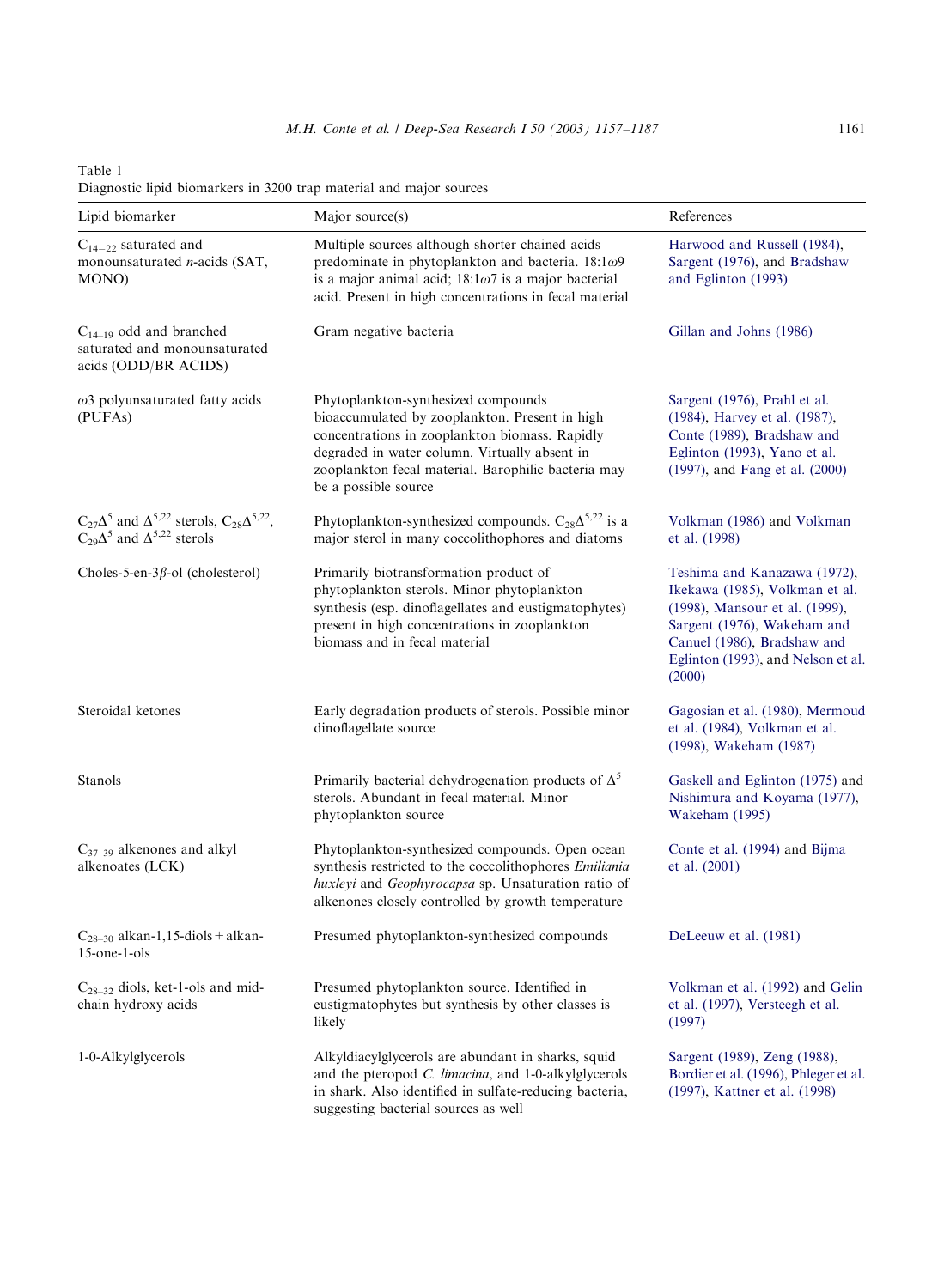Table 1 (continued)

| Lipid biomarker                                                               | Major source(s)                                                                                                                                     | References                                                                                                      |
|-------------------------------------------------------------------------------|-----------------------------------------------------------------------------------------------------------------------------------------------------|-----------------------------------------------------------------------------------------------------------------|
| $C_{30-33}$ hopanols, hopanoic acids,<br>hopanones and hopenes<br>(HOPANOIDS) | Early degradation products of $C_{35}$<br>bacteriohopanepolyols, including some cyanobacteria<br>such as Synechococcus                              | Rohmer et al. (1984), Ourisson<br>et al. (1987). Ourisson and<br>Rohmer (1992), and R. Summons<br>(pers. comm.) |
| $22,29,30$ tris- <i>nor</i> hopan-21-one<br>(HOP)                             | Enriched in very degraded organic material in the<br>water column, suggesting it is a refractory end<br>product of bacteriohopanepolyol degradation | Conte et al. (1998a, b) and<br>Konstadinos et al. (2001)                                                        |
| $C_{10-18}$ $\beta$ and $\omega - 1$ hydroxy acids<br>(HYDROXY ACIDS)         | Gram-negative bacteria, including methanotrophs.<br>$\omega$ – 1 acids also may be produced from aerobic<br>hydroxylation of alkanes and acids      | Jantzen and Bryn (1985),<br>Skerratt et al. (1992), Goosens<br>et al. (1986), and DeLeeuw et al.<br>(1995)      |

highly degraded organic material may be dominated by only a few compounds such as cholesterol, the hopanone 22,29,30 tris-norhopan-21-one and saturated fatty acids [\(Conte et al., 1998a](#page-26-0); [Kiriakoulakis et al., 2001](#page-28-0)).

The unsaturation ratio of the prymnesiophytederived C<sub>37</sub> alkenones ( $U_{37}^{K'}$ ) is defined as

$$
U_{37}^{K'} = \frac{37.2}{37.2 + 37.3}
$$
 (1)

where 37:2 and 37:3 are the concentrations of the di- and tri-unsaturated  $C_{37}$  methyl alkenones.  $U_{37}^{K'}$ is strongly correlated with the algae's growth temperature ([Marlowe, 1984;](#page-28-0) [Prahl et al., 1988](#page-29-0); [Conte et al., 1998b](#page-26-0); [Bijma et al., 2001\)](#page-25-0). [Conte et al.](#page-26-0) [\(2001b\)](#page-26-0) have recently published a temperature calibration of  $U_{37}^{K'}$  for the Bermuda time-series site based upon 7 years of surface water data:

$$
T = 25.814 - 30.972(\text{U}_{37}^{\text{K}'}) + 33.694(\text{U}_{37}^{\text{K}'})^2
$$
  
( $r^2 = 0.95, n = 91$ ). (2)

In sediment trap material, the  $U_{37}^{K'}$  of alkenones will record the concentration-weighted mean of water temperatures at the time of alkenone synthesis, or an ''integrated production temperature'' (IPT, [Conte et al., 1992\)](#page-26-0). In the Bermuda region, alkenones are synthesized mainly within the upper euphotic zone ([Haidar and Thierstein,](#page-27-0) [2001;](#page-27-0) [Conte et al., 2001b](#page-26-0)). Therefore, the alkenone IPT of trap material primarily reflects surface water temperature. By comparison of alkenone IPT with surface temperature records, the mean date of alkenone synthesis and, in turn, the average net sinking velocity of alkenone-containing detritus can be estimated (cf. [Conte et al.,](#page-26-0) [1998a\)](#page-26-0).

#### 3. Sampling and analytical methods

#### 3.1. The Oceanic Flux Program

The OFP mooring configuration is described in [Conte et al. \(2001a\).](#page-26-0) The OFP traps (500, 1500, 3200 m depths) are McLane Parflux traps and have a  $0.5 \text{ m}^2$  sampling area. Trap cups are filled with 40 ppt deep seawater (concentrated by freezing) and poisoned with ultra-trace metal purity  $HgCl<sub>2</sub>$  $(200 \,\text{mg1}^{-1})$ . Only the 3200 m trap was in place for the time interval discussed here.

Methods for mass flux, bulk carbonate and organic carbon and nitrogen determination are described in [Conte et al. \(2001a\).](#page-26-0) Briefly, 30% of the  $\lt$ 1 mm size fraction of trap material is removed for lipid analysis and the remaining material is size-fractionated into 500–1000, 125–500 and  $\langle$ 125  $\mu$ m fractions and freeze dried. Mass flux is calculated from combined weights. Bulk analyses are made on the  $\lt$ 125  $\mu$ m size fraction, which constitutes  $79 + 8\%$  of the total, and converted to total fluxes by assuming that the composition of the larger size fractions is similar.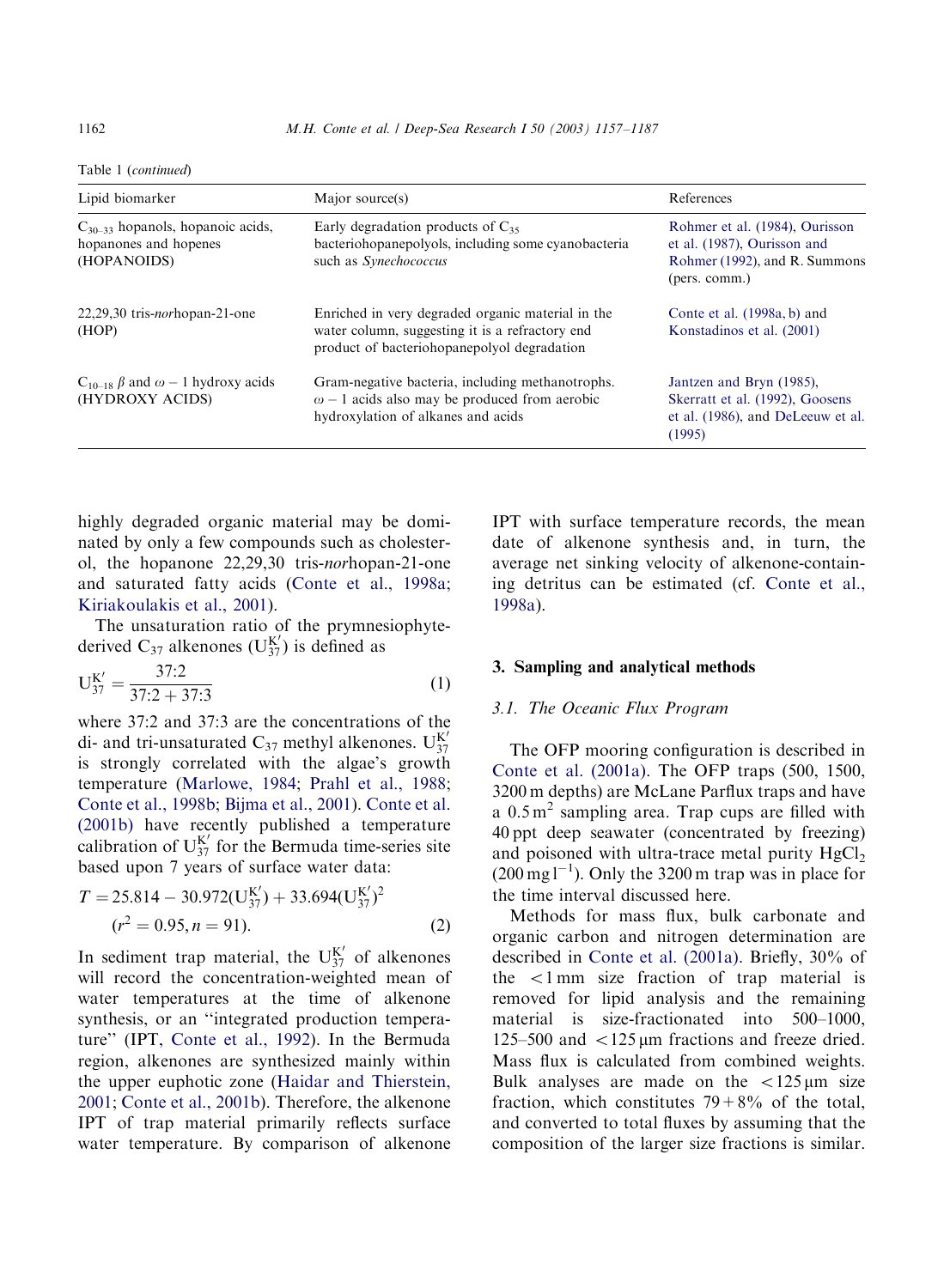Organic carbon was analyzed on a Perkin-Elmer 240B CHN instrument after decalcification of the sample by sulfurous acid treatment. Carbonate was measured on a Coulometrics coulometer. Total silicate, a residual fraction that includes both opal and lithogenic silicate, was estimated by difference according to the equation of [Deuser](#page-26-0) [et al. \(1995\)](#page-26-0):

Total silicate ¼ Mass CaCO3 ð2:3 Org CÞ: ð3Þ

Methods for lipid analyses are described in [Conte](#page-26-0) [et al. \(1998a\)](#page-26-0). Briefly, lipids were ultrasonically extracted with 2:1 chloroform:methanol. The lipid extract was transesterified with 5% methanolic HCl. The products were extracted into hexane and trimethylsilylated with BSTFA in pyridine. The transesterified, trimethylsilyl derivatives were gas chromatographed on a  $60 \text{ m} \times 0.25 \text{ mm}$  CPSil5CB column  $(0.25 \mu m)$  film phase, Chrompack, USA) in a Fisons gas chromatograph with  $H<sub>2</sub>$  as the carrier gas. Compounds were identified by gas chromatograph–mass spectrometry (GC–MS) using an Autospec Q mass spectrometer under similar GC conditions except that He was used as the carrier gas. Selected samples were fractionated by Solid Phase Extraction to check for co-elution and to purify fractions for GC–MS.  $U_{37}^{K'}$  was calculated from Eq. (1); analytical error was approximately 0.01 units. Alkenone IPT was estimated using Eq. (2).

A Lability Index (LI) was constructed to reduce the multi-dimensional biomarker information into a single, quantitative measure of changes in organic matter lability. An ''LI'' was calculated from Z standardized data on the relative abundance (as percent total extractable lipids (TELs) or total fatty acids) of selected diagnostic lipid biomarkers ([Table 1](#page-4-0)):

$$
LI = \sum (PUFA + PS + LCK + DKA + ACG + SK + HOP),
$$
 (4)

where PUFA =  $\Sigma(18:4\omega^3 + 18:5\omega^3 + 20:5\omega^3 + 18:5\omega^2)$ 22:6 $\omega$ 3); PS =  $\Sigma(C_{27}$  to  $C_{29}\Delta^5$  and  $\Delta^{5,22}$  + 4-methyl  $C_{30}$  sterols but excluding  $C_{28}\Delta^{5}$ ); LCK =  $C_{37-39}$ alkenones +  $C_{36}$  alkenoates; DKA =  $C_{28-32}$  diols and ketols;  $ACG = 1-0$  acylglycerols;  $SK =$  steroidal ketones; and  $HOP = C_{30-33}$  hopanoic acids, alcohols and ketones.

#### 3.2. The Bermuda Testbed Mooring

The present study focuses on the period from October 6, 1996 (day 280) to January 15, 1997 (day 381) during BTM Deployment #6. [Zedler et al.](#page-30-0) [\(1997\)](#page-30-0) and [Dickey et al. \(2001\)](#page-26-0) provide details of the mooring configuration, instrumentation and functionality, sampling frequencies, calibrations, and data quality for this deployment. The mooring included temperature sensors at 2, 22, 34, 44, 54, 73, 76, 105, and 154 m, conductivity sensors at 44 and 73 m, and fluorometers at 20, 44 and 73 m. Only the raw fluorescence data are presented here as concurrent ship-based chlorophyll measurements were not sufficient to adequately calibrate the fluorescence in terms of chlorophyll  $a$  concentration. No direct meteorological data were available for the period of interest as the meteorological instrumentation failed after day 320. Therefore, NCEP reanalysis data were used to estimate meteorological parameters, as described in [Dickey et al. \(2001\)](#page-26-0).

An RDI 150 kHz acoustic Doppler current profiler ADCP located at a depth of  $\sim$  209 m provided horizontal currents and acoustic backscatter intensity from depths of about 22–202 m with 3 m vertical bin intervals (7.5 min averages). We used the ADCP data to estimate integrated 0–200 m zooplankton biomass by regressing ADCP backscatter intensity with zooplankton net tow data (L. Madin, unpublished data), as described in [Jiang et al., \(submitted\)](#page-27-0).

# 3.3. The Bermuda Atlantic Time Series and ancillary measurements

BATS shipboard measurements and remote sensing studies provide additional information on the surface water environment. BATS sampling and analytical methods are reviewed in [Steinberg](#page-29-0) [et al. \(2001\)](#page-29-0). Temperature, salinity and chlorophyll fluorescence profiles were obtained from CTD casts made during BATS and OFP cruises. Pigment and nutrient analyses were made on selected CTD casts on each BATS cruise. Export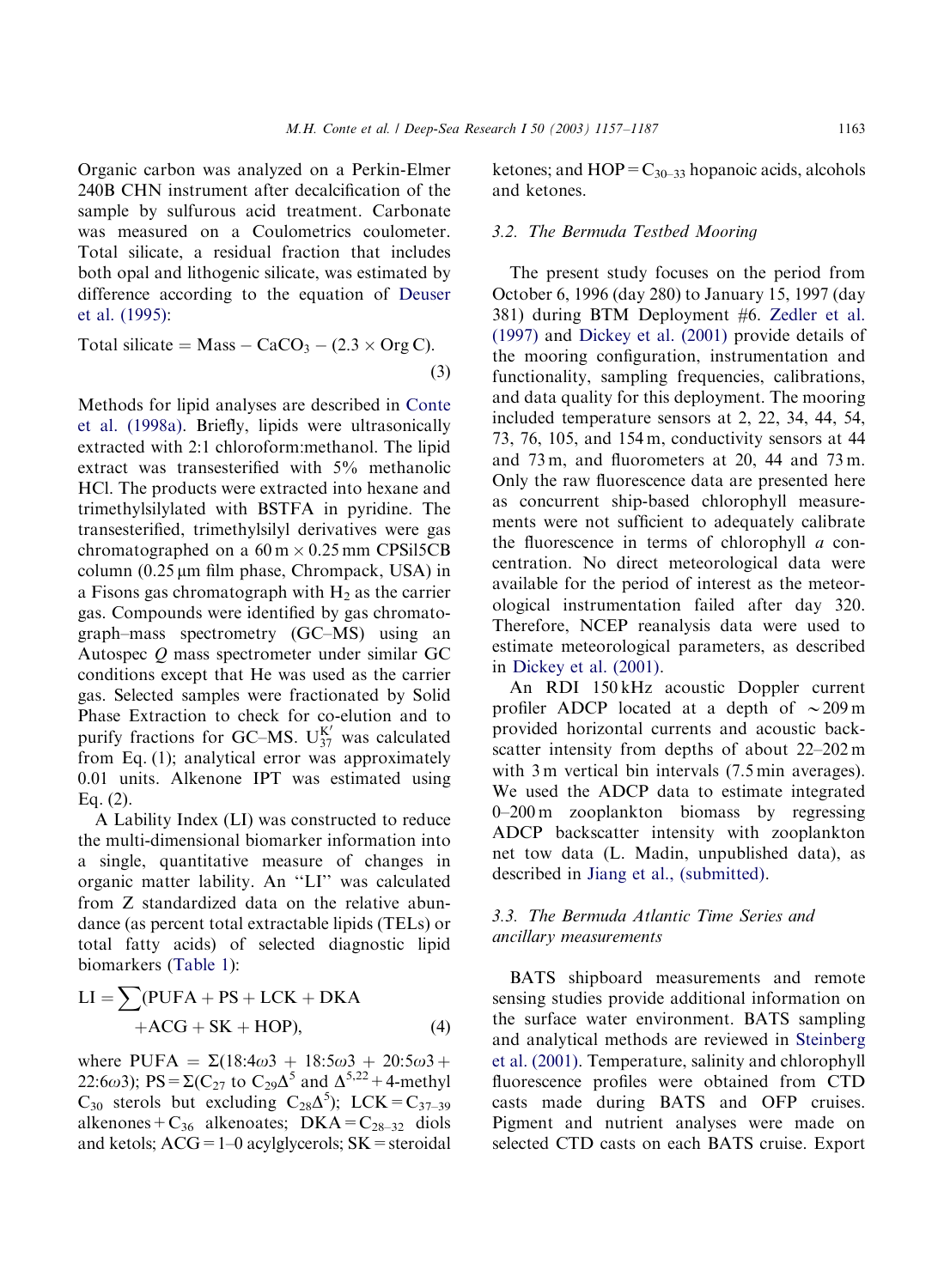<span id="page-7-0"></span>

Fig. 1. (a) Biweekly integrated mass fluxes at 3200 m depth at the OFP site, 1989 to present. Each sample integrated flux over an approximate 2-week period and (b) change in mass flux from previous sample.

flux was obtained from 3-day deployments of a drifting sediment trap located at 200 m depth. Zooplankton biomass in the upper 200 m was determined from vertical net tows using a  $200 \,\mathrm{\upmu m}$ mesh,  $1 \text{ m}^2$  net ([Madin et al., 2001\)](#page-28-0).

Hindcast modeling of TOPEX and ERS data [\(McGillicuddy and Kosnyrev, 2001\)](#page-28-0) provided information on sea-surface height anomalies and eddies during the study period. Animations generated from the objective analyses are available at [http://science.whoi.edu/users/mcgillic/tpd/anim.html.](http://science.whoi.edu/users/mcgillic/tpd/anim.html) It is worth noting that not all eddies are observable from satellite altimetry data and important subsurface structure (e.g., second baroclinic and higher mode eddies) cannot be inferred (e.g., [McNeil](#page-28-0) [et al., 1999](#page-28-0); [Dickey et al., 2001](#page-26-0)).

## 4. Results

# 4.1. Episodic high mass flux events in the 3200 m OFP record and the December 1996 flux event

Seasonal and non-seasonal variability in mass flux for the OFP record up to 1998 has been previously described in [Conte et al. \(2001a\).](#page-26-0) The

focus here is on the episodic occurrence of shortlived, abrupt increases in mass flux throughout the biweekly resolved deep flux record (Fig. 1a). Of the 293 mass flux data at 3200 m, 18.8% show an increase in mass flux of  $>50\%$  from the previous sample. In contrast, only 7.5% of the samples show a decrease in flux of  $> 50\%$ . Fig. 1b plots the change in mass flux from sample to sample. Ten percent of the samples (29) exhibit abrupt flux increases of  $>$  20 mg m<sup>-2</sup> d<sup>-1</sup> (for comparison, the average 3200 m mass flux is  $37 \text{ mg m}^{-2} \text{d}^{-1}$ ). Abrupt flux increases occur most frequently in December–March with a secondary peak in June. In contrast, abrupt decreases in mass flux are more frequent in April and May.

Previously, [Conte et al. \(1998a\)](#page-26-0) showed that the composition of trap material collected during an episodic high flux event in January 1996 was greatly enriched in labile organic material. Diagnostic biomarker compounds suggested that this event was associated with a phytoplankton bloom that was inefficiently remineralized in the upper ocean and was rapidly transported to depth. However, no upper ocean measurements were available for this time period to confirm these indications.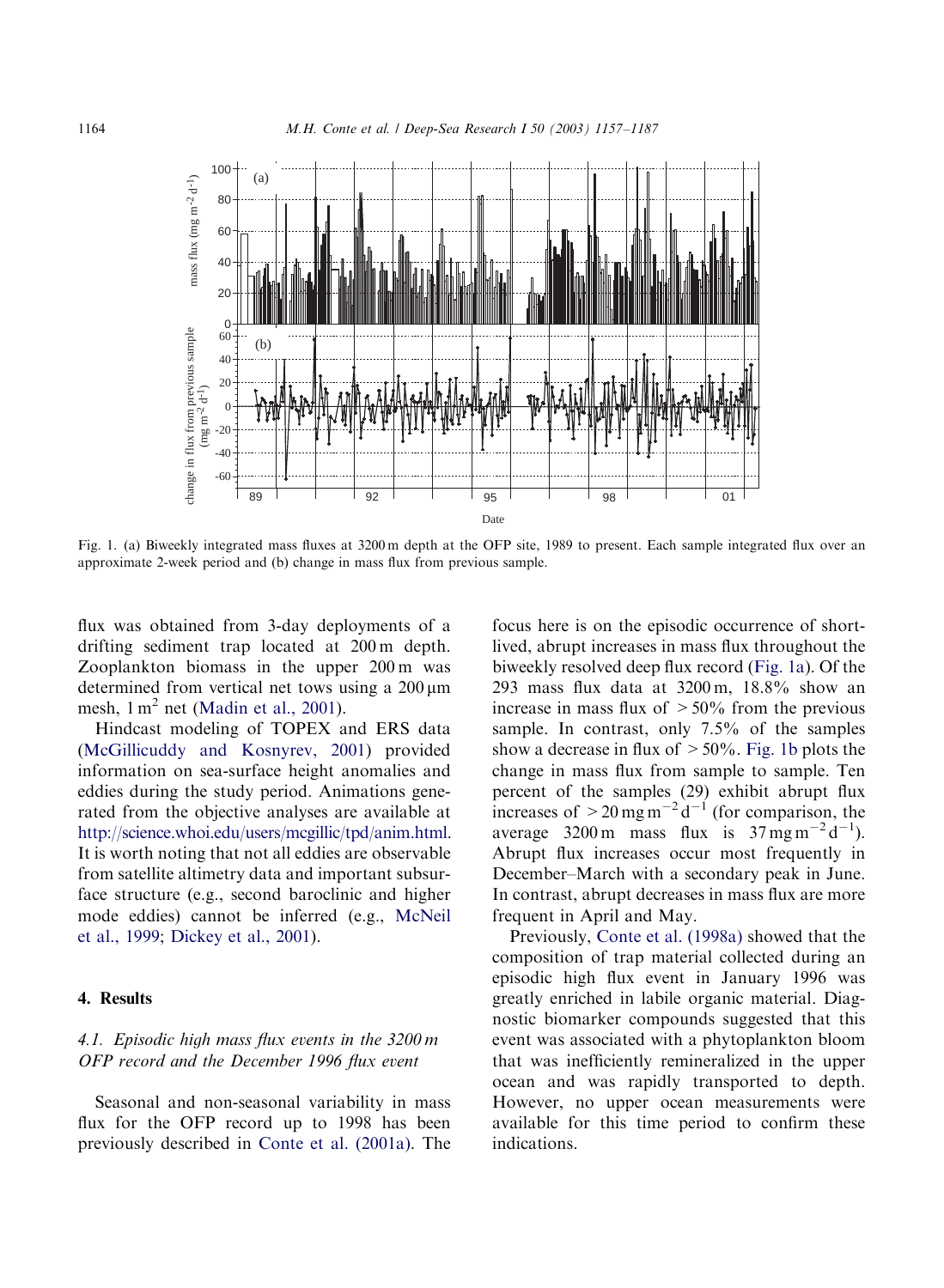<span id="page-8-0"></span>

Fig. 2. Total mass flux at 3200 m depth and the fluxes of bulk components (organic carbon, calcite and total silicate) form the time period from October 18, 1996 (day of year 292) to January 14, 1997 (day of year 380). Total silicate is the residual after subtracting the carbonate and organic carbon from the mass, as described in the text, and includes both biogenic opal and lithogenic material.

In December 1996, another smaller abrupt increase in 3200 m mass flux was observed [\(Figs. 1a and b](#page-7-0)). Throughout this period, the BTM mooring was deployed and upper ocean conditions were also sampled during BATS and OFP cruises. The remainder of this paper focuses on the surface water forcing that precipitated the December 1996 flux event and how this short-lived event affected the export of labile, bioreactive material to the deep ocean.

The change in mass flux and the flux of the bulk components in the 3200 m trap between October 1996 and January 1997 is shown in Fig. 2. Between Cup 3 (collecting from 11/18 to 12/2) and Cup 4 (collecting from  $12/2$  to  $12/18$ ), the mass flux abruptly increased from  $19 \,\text{mg}\,\text{m}^{-2}\,\text{d}^{-1}$  to almost  $50 \,\mathrm{mg\,m}^{-2}\,\mathrm{d}^{-1}$ , an increase of 150%. Mass flux continued to increase by another 40% in Cup 5 (collecting from 12/18 to 12/31) before decreasing by about 25% in Cup 6 (collecting from 12/31 to 1/ 14). Abrupt flux increases were observed in all bulk flux components, but there were significant differences in their flux patterns. While carbonate and organic carbon fluxes continued to increase by 51% and 61%, respectively, between Cup 4 and Cup 5, silicate flux increased only by 16%. Between Cup 5 and Cup 6, both carbonate and residual silicate fluxes decreased by 28%, but organic carbon flux remained nearly constant.

## 4.2. Physical and biological structure of the overlying surface waters

BTM Deployment #6 (August 21, 1996–January 22, 1997, or day of year 234–388) began during the end of the summer stratification and extended through the period of surface layer cooling and mixed layer deepening [\(Fig. 3](#page-9-0), also see Figs. 2 and 3 in [Dickey et al., 2001](#page-26-0)). The physical conditions (see [Fig. 3\)](#page-9-0) for the period of focus, October 6, 1996–January 4, 1997, were characterized by: (1) relatively high wind stress (based on NCEP wind analyses described in [Dickey et al., 2001](#page-26-0)); (2) monotonic cooling of near-surface waters; (3) highly variable temperature at depths of 7–154 m with major warming (by  $\sim$  4°C) first near the surface and about a month later at  $154 \text{ m}$ ; (4) deepening of the mixed layer from about 50 to >154 m; (5) directional changes in currents (i.e., from generally southward day 310 to 330 to northward from day 338 to 341 to southward from day 350 to 370); and (6) currents with magnitudes of up to  $\sim 50 \text{ cm s}^{-1}$ . The most interesting aspect of the deployment involved the passage of a warm, low salinity apparently mesoscale feature with elevated biomass beginning in late November 1996 ( $\sim$ day 330). This feature was characterized by a thick, isothermal layer of at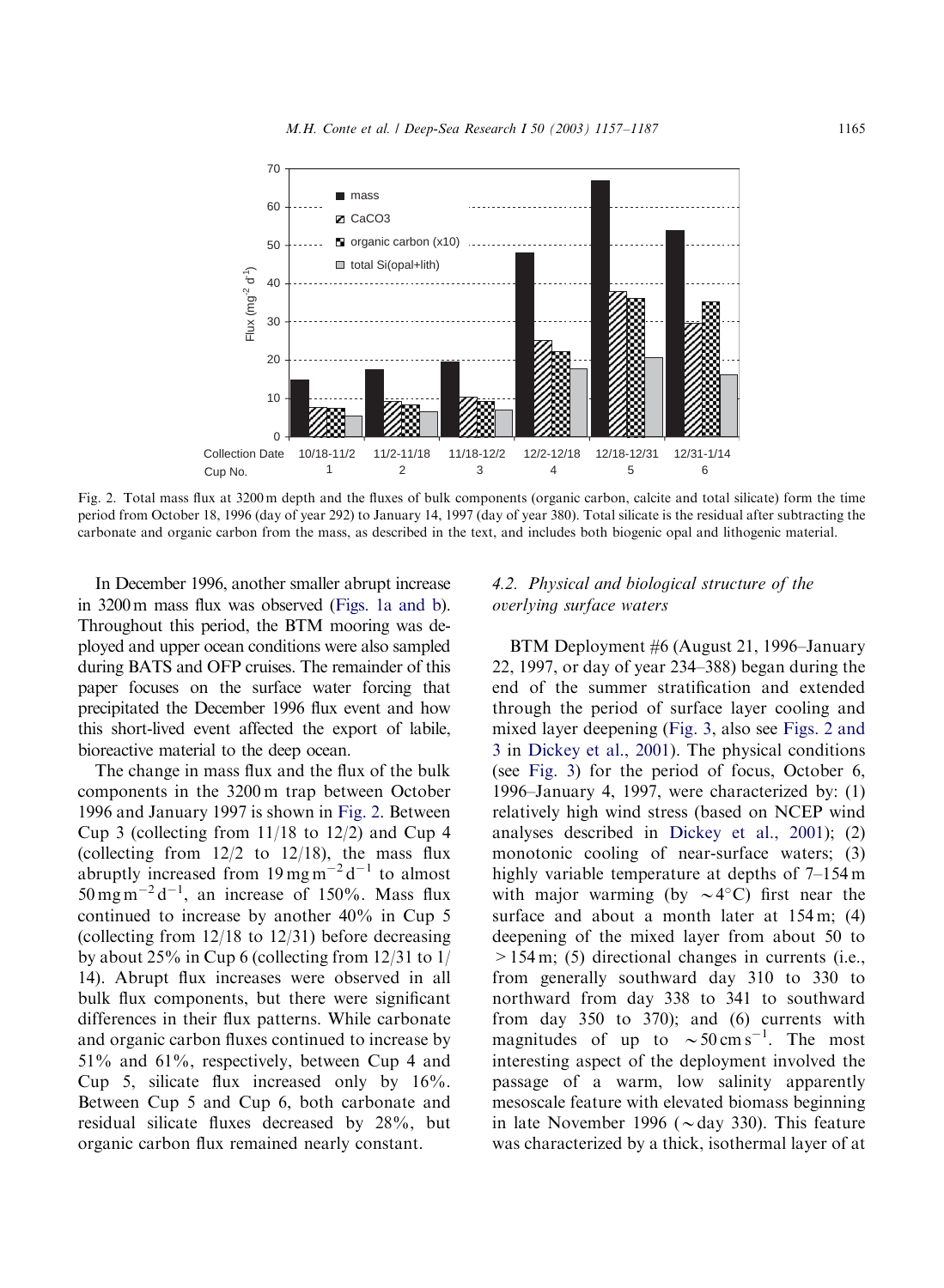<span id="page-9-0"></span>

Fig. 3. Top four panels: continuous records of temperature, salinity currents, fluorescence and estimated zooplankton biomass measured at the BTM site from day of year 280 (October 6, 1996) to day 390 (January 24, 1997). Bottom panel: mass fluxes measured at 200 m depth from 3-day drifting trap deployments made on monthly BATS cruises.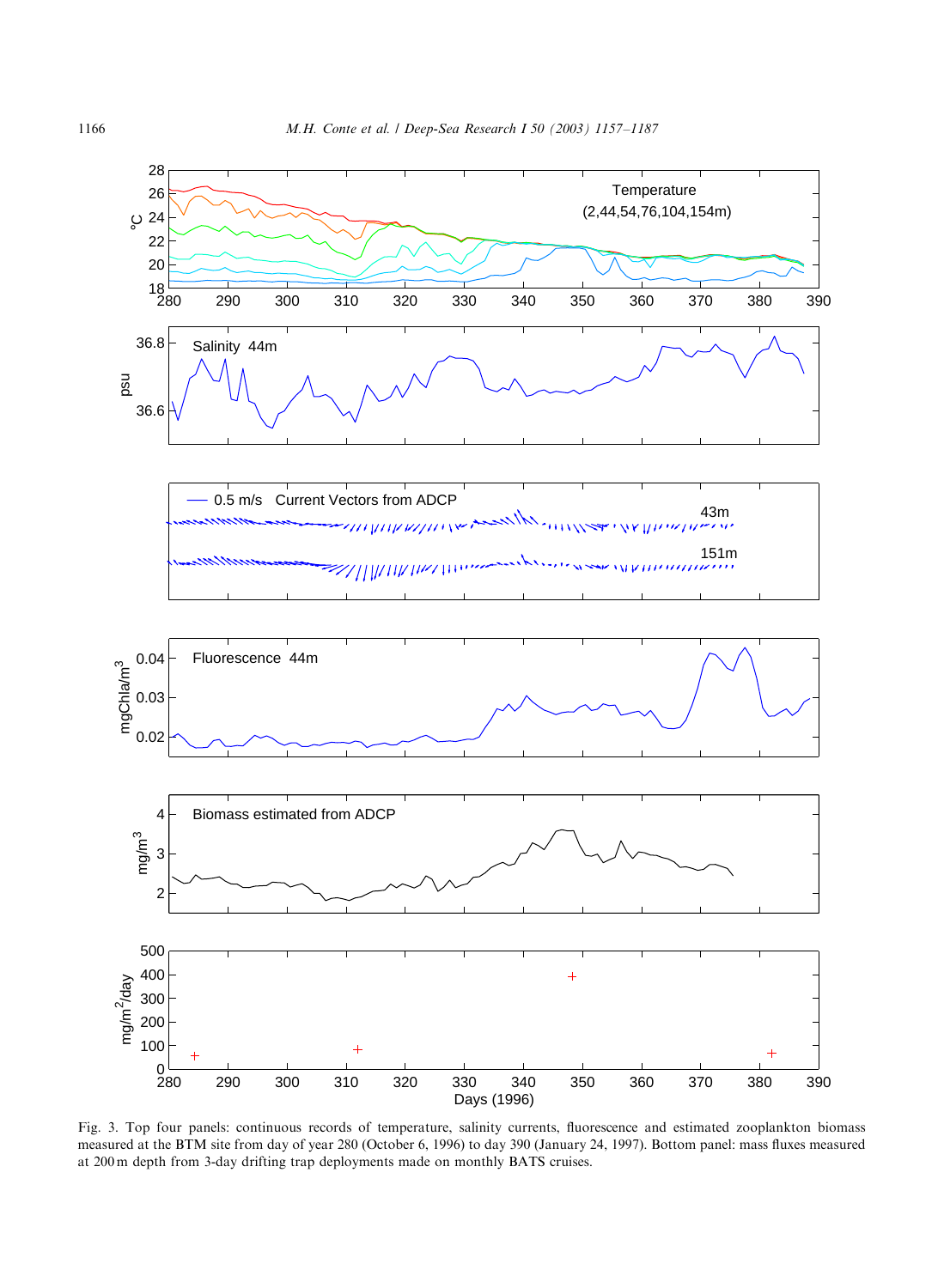<span id="page-10-0"></span>least 180 m and clockwise rotational currents. Within the feature, sensors on the BTM mooring recorded roughly two-fold increases in chlorophyll fluorescence and in 0–200 m zooplankton biomass, as estimated from the ADCP data [\(Fig. 3](#page-9-0)). CTD data collected on BATS and OFP cruises (see below) provided supporting data which indicated that a mesoscale feature characterized by a thick warm, low salinity isostad passed through the time-series site in November and December.

CTD data collected during BATS and OFP cruises provided further information on the mixed layer and thermal structure and chlorophyll fluorescence within and outside (or away from) the feature (Fig. 4). The locations and dates of these casts [\(Fig. 5](#page-11-0)) suggest that the time-series site may have been on the extreme edge of the feature in mid-December as it passed through the area.

CTD profiles of temperature, salinity and fluorescence taken on December 13 and 14 (day 348–349) show that the feature was characterized by a uniform high temperature and low salinity layer extending down to  $>180 \text{ m}$  (Fig. 4). In contrast, the CTD profile taken on December 19 (day 354) showed the mixed layer to be only 100 m deep, which is typical of the average depth of the mixed layer in December [\(Steinberg et al., 2001\)](#page-29-0), and was similar to the mixed layer depth measured in January 1997 on the subsequent BATS cruise.

TOPEX/ERS altimetry data (not shown) indicated that the southern edge of a warm eddy with inferred anticyclonic rotation (assuming first baroclinic mode) advected southwestward past the mooring early in November. This was consistent with the BTM current data. However, the warm, low salinity feature that influenced the site



Fig. 4. CTD profiles of temperature (a), salinity (b) and fluorescence (c) measured on BATS and OFP cruises in December 1996. The locations of the casts are shown in [Fig. 5.](#page-11-0) Profiles from a CTD cast collected on November 5 which shows the typical deep fluorescence maximum observed during the seasonal stratification period is given for comparison.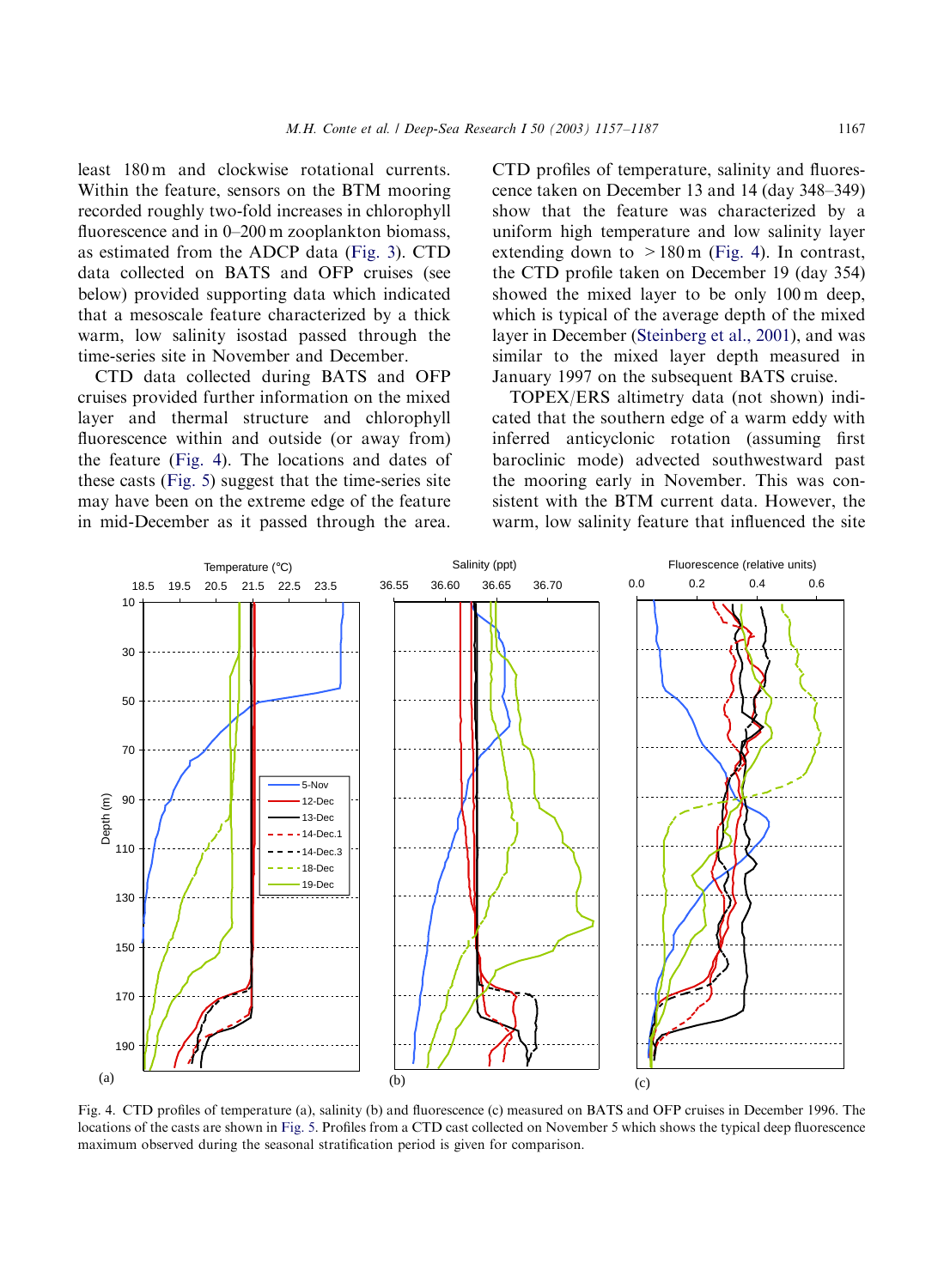<span id="page-11-0"></span>

Fig. 5. Locations of CTD casts in December 1996 and the measured depth of surface isothermal layer. The date is given in parentheses. The locations of the OFP and BTM moorings are starred.

later in November and into December was not detected by satellite altimetry (see animated results from hindcast modeling of McGillicuddy and Kospyrev, [http://science.whoi.edu/users/mcgillic/](http://science.whoi.edu/users/mcgillic/tpd/anim.html) [tpd/anim.html](http://science.whoi.edu/users/mcgillic/tpd/anim.html)).

The mixed layer, which overlaid this mesoscale feature, appeared to be strongly forced, resulting in an increase in phytoplankton biomass, perhaps a bloom event. [Dickey et al. \(2001\)](#page-26-0) used a turbulence closure mixed layer model to simulate the mixed layer deepening event. The model had no biological productivity component (chlorophyll was treated as a passive scalar). The modeled and observed mixed layer deepening were in good agreement with the chlorophyll mixing to form a uniform layer. However, the modeled depth integrated chlorophyll was less than that observed from BATS profile data. [Dickey et al. \(2001\)](#page-26-0) suggest that the entrainment of nutrients into the euphotic layer may have been sufficient to induce a fall bloom. Horizontal advection associated with the mesoscale feature, which was not included in

their model analyses because of lack of relevant horizontal data, may also have played a role.

Chlorophyll fluorescence profiles taken on December 13 and 14 (day 348–349) were also uniform with depth to  $>180$  m, and indicated deep mixing of phytoplankton biomass to nearly twice the euphotic zone depth [\(Fig. 4c](#page-10-0)). CTD bottle data for phytoplankton pigments from this cast similarly showed uniform pigment and  $TCO<sub>2</sub>$  concentrations and uniform POC/PON ratios down to the base of the thermostad ([Steinberg et al., 2001](#page-29-0)), consistent with active deep mixing. However, several other casts taken within the feature exhibited slight gradients in chlorophyll fluorescence. This indicated that deep mixing was not continuously active with respect to phytoplankton growth over the entire period. This suggested transient mixed layer stabilization, possibly as a result of variations in atmospheric forcing, or slight spatial heterogeneity across the feature.

BATS nutrient profiles [\(Steinberg et al., 2001\)](#page-29-0) provided clear evidence for nutrient entrainment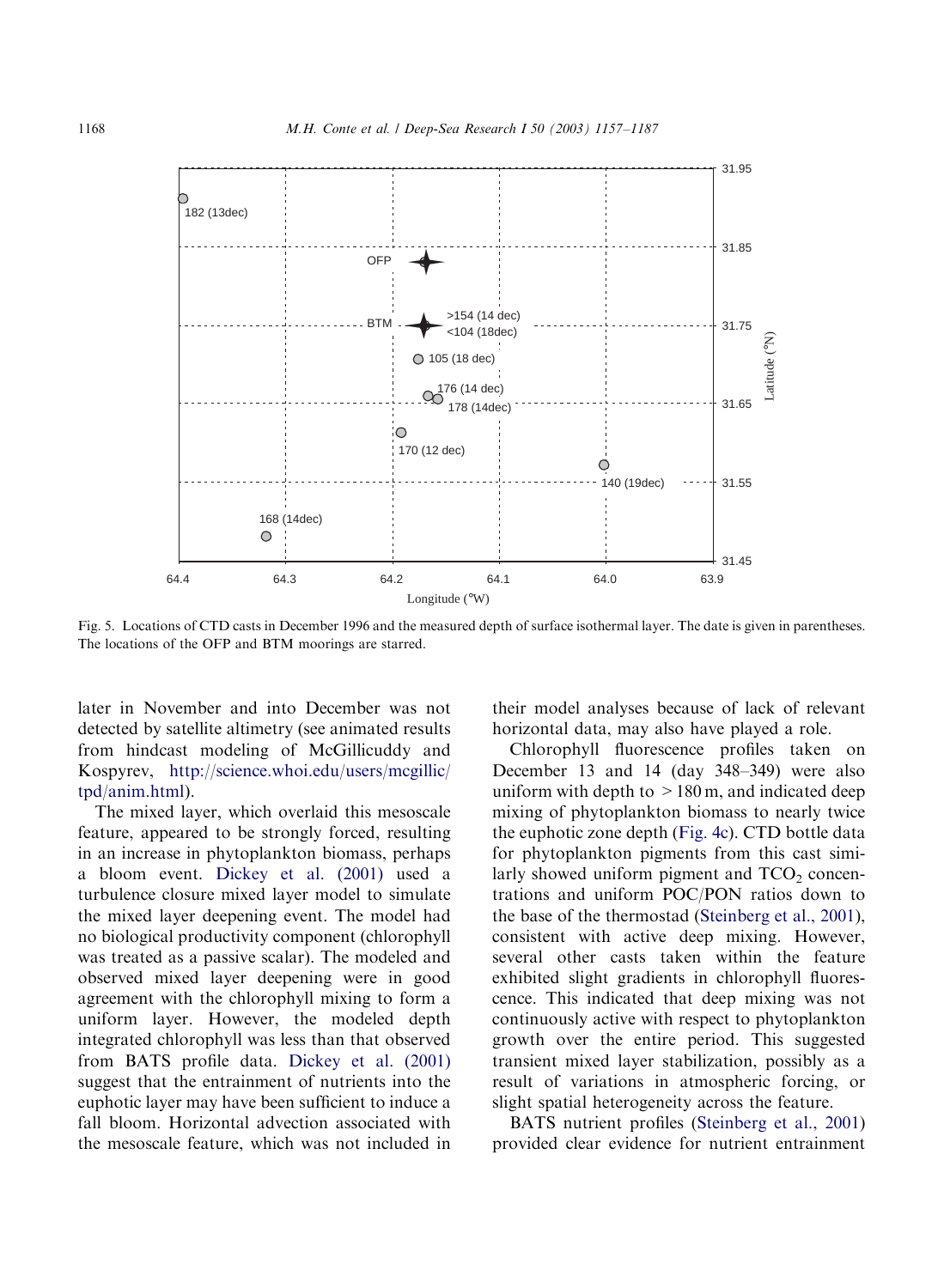into the euphotic zone by deep mixing, and support the conclusions of [Dickey et al. \(2001\)](#page-26-0) based upon modeling results. The nutricline in January 1997 (day 381 and day 395), after the feature had passed, was located at a depth of about 90–100 m at the base of the mixed layer. In contrast, nitrate concentrations within the feature were about  $0.8 \mu$ mol kg<sup>-1</sup> and invariant in concentration from the surface to depths  $>160$  m (see November 6 cast, day 311), clearly indicative of active mixing of nutrients into the euphotic zone.

In spite of evidence for enhanced nutrient supply, the water column integrated phytoplankton biomass at the time of sampling was not substantially higher within the feature than in surrounding waters. The integrated 0–200 m chlorophyll fluorescence (in relative units) ranged from 68 units in the December 14 (day 349) cast taken nearest the apparent center of the mesoscale feature to 55 units in the December 20 (day 355) cast taken near the periphery. The integrated 0– 200 m chlorophyll fluorescence in the December 19 (day 354) cast taken at the edge of the feature was 60 units, similar to that observed within the feature, although this chlorophyll fluorescence was shallower and concentrated within the 95 m thick mixed layer.

Phytoplankton community structure in the feature, as assessed from measurements of HPLC pigments on December 12 (day 347), was significantly distinct from that measured in November 1996 or later in January ([Fig. 6](#page-13-0)). Pigment profiles also clearly indicated deep mixing of phytoplankton cells within the feature's thermostad. Concentrations of chlorophyll  $c1 + c2$ , fucoxanthin and prasinoxanthin were of 2–4 times higher in the feature than in January after the feature had passed. This suggested that diatom and prasinophyte production in particular was stimulated by the physical and nutrient environment within the feature, even though low concentrations of these pigments indicated that these taxa remained minor phytoplankton biomass components. Concentrations of 19'-butanoyloxyfucoxanthin, 19'-hexanoyloxyfucoxanthin and diadinoxanthin were also greatly elevated in the feature and indicated significantly higher standing stocks of prymnesiophytes, pelagophytes and

other taxa containing these pigments. Surface concentrations of these pigments decreased after the feature had passed (see cast on January 14, day 380) but then increased in a later cast taken on January 28 (day 394). In contrast to these pigments, concentrations of zeaxanthin+lutein, cyanobacteria indicators, and chlorophyll  $b$ , a prochlorophyte indicator, were not significantly higher in the feature, although zeaxanthin + lutein concentrations increased later in January. This suggested that the conditions in the feature did not stimulate cyanobacteria and prochlorophyte production as strongly as other groups. Concentrations of peridinin, a dinoflagellate indicator, also were not significantly higher in the feature and indicated that dinoflagellates were very minor components of the phytoplankton biomass. This is consistent with the long-term BATS record [\(Steinberg et al., 2001\)](#page-29-0) and also with the very low surface water concentrations of dinosterol, a dinoflagellate sterol (M. Conte, unpublished data). These results are similar to those of [Sweeney et al.](#page-29-0) [\(in press\),](#page-29-0) who observed elevated concentrations of diatom and prymnesiophyte pigments but not cyanobacteria, prochlorophyte or dinoflagellate pigments in mode water and cyclonic eddies that contained high chl a concentrations.

Zooplankton biomass and 200 m export flux also significantly increased when the feature arrived at the time-series site [\(Fig. 3\)](#page-9-0). ADCP estimates of 0–200 m zooplankton biomass increased by roughly 50% when the feature arrived at the BTM site and peaked on December 13–14 when the central portion of the feature appeared to be directly over the mooring ([Figs. 3 and 4](#page-9-0)). This was confirmed by zooplankton net tow data [\(Madin et al., 2001](#page-28-0)). Within the feature, zooplankton biomass in the upper 200 m averaged  $785 \text{ mg m}^{-2}$  at midday and  $1082 \text{ mg m}^{-2}$  at night [\(Madin et al., 2001](#page-28-0)). This was more than double the zooplankton biomass observed in either November 1996 or January 1997 and the highest December zooplankton biomass measured over a 5-year period ([Madin et al., 2001](#page-28-0)).

The higher zooplankton biomass within the feature suggests that phytoplankton standing stock relative to production may have been depressed by higher grazing pressure. This is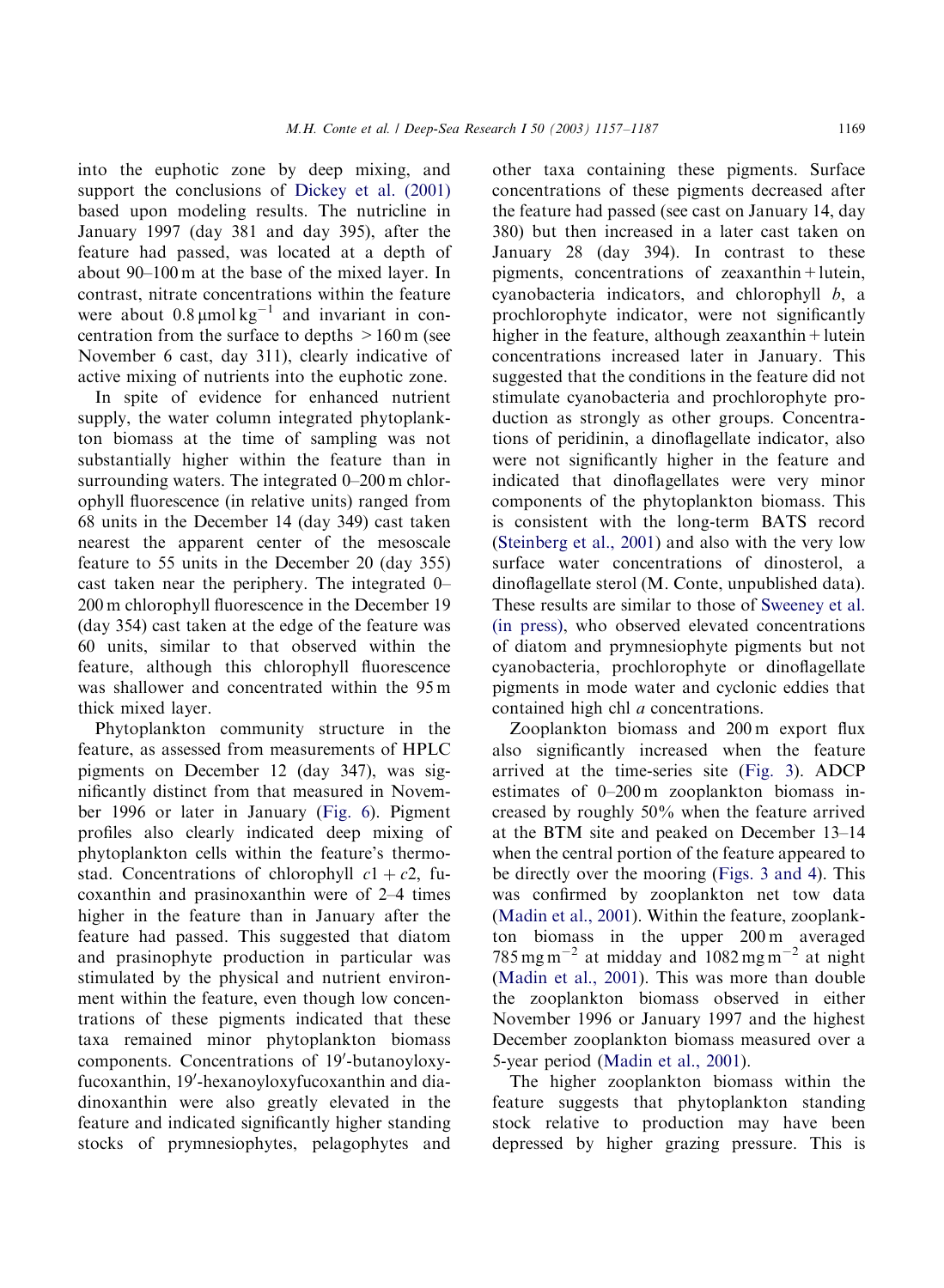<span id="page-13-0"></span>

Fig. 6. Pigment profiles collected on BATS cruises on days of year 311 (November 6), 347 (December 12, within the feature, cf. [Fig. 4](#page-10-0)), 380 (January 14, 1997) and 394 (January 28, 1997). 19'-but and 19'-hex represent 19'-butanoyloxyfucoxanthin and 19'hexanoyloxyfucoxanthin, respectively.

supported by the extremely high mass fluxes measured by the drifting trap deployed just below the feature's thermostad [\(Fig. 3\)](#page-9-0). The 200 m export flux was nearly  $400 \text{ mg m}^{-2} \text{d}^{-1}$  for this deployment, or  $\sim$  32 mg C m<sup>-2</sup> d<sup>-1</sup>. This was more than a factor of 5–6 higher than the mass flux and a factor of 2 higher than the carbon flux in November 1996 or in January 1997 after the feature had passed.

Vertically migrating zooplankton were likely to also contribute to export flux (cf. [Dam et al., 1995](#page-26-0); [Zhang and Dam, 1997](#page-30-0); [Steinberg et al., 2000](#page-29-0); [Al-Mutari and Landry, 2001\)](#page-25-0). Vertically migrating zooplankton carbon, calculated from the day–

night 0–200 m biomass data and a carbon to dry weight conversion of 0.37 ([Madin et al., 2001\)](#page-28-0), was  $\sim$ 110 mg C m<sup>-2</sup>. Using zooplankton CO<sub>2</sub> respiration+DOC excretion rates given in [Steinberg](#page-29-0) [et al. \(2000\)](#page-29-0) (0.04–0.08 mg  $Cmg^{-1}$  body  $Cd^{-1}$ ), migratory  $CO<sub>2</sub> + DOC$  flux was estimated as 4.4–8.8 mg C m<sup>-2</sup>, or about 11–20% of the 200 m trap carbon flux. Zooplankton mortality at depth, roughly estimated to be about 30–70% of the DIC flux ([Al-Mutari and Landry, 2001](#page-25-0)), would result in an additional 1.3–6 mg  $\text{C m}^{-2} \text{d}^{-1}$  of migratory zooplankton carbon exported to the midwater ecosystem.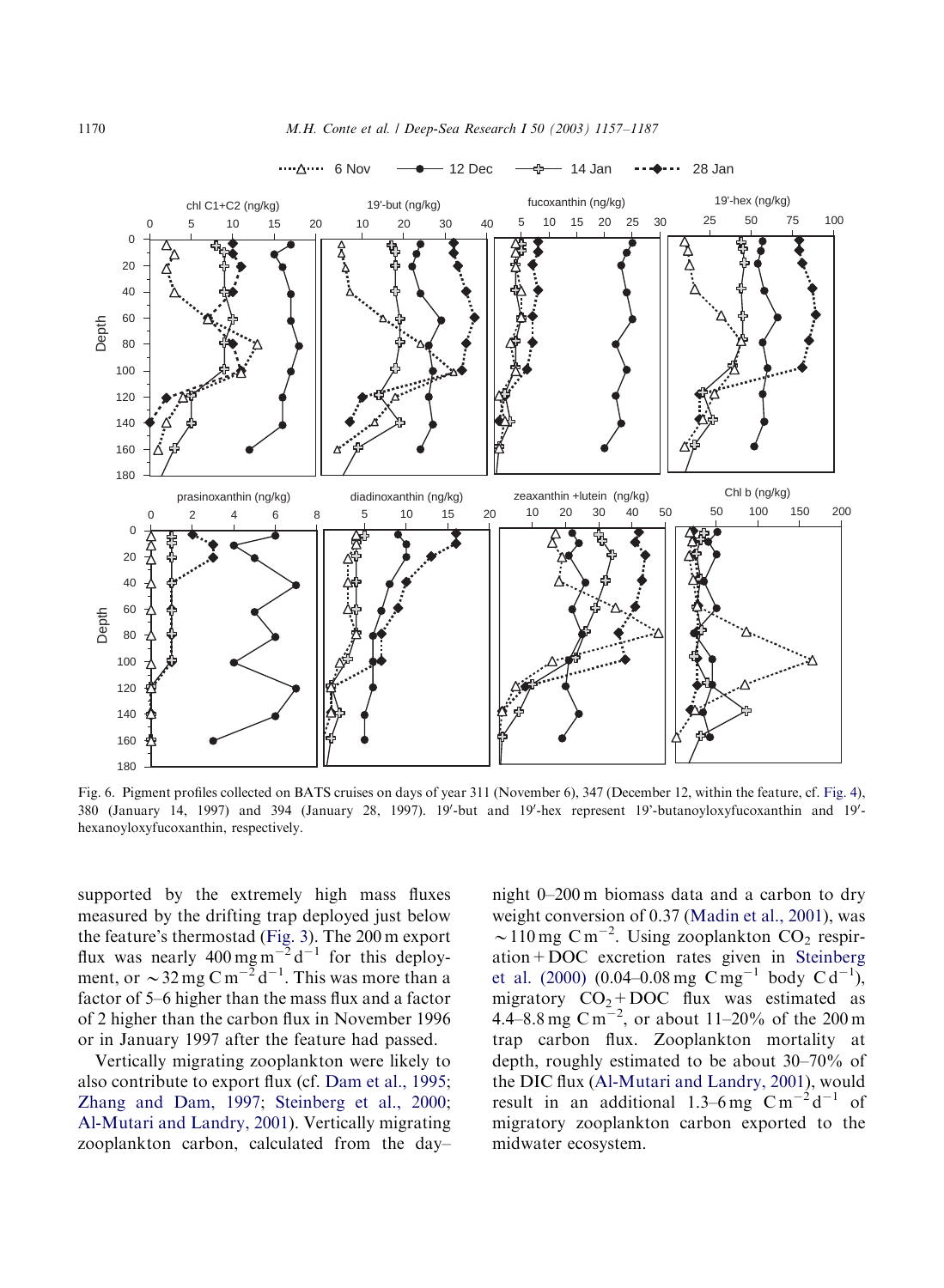The coincidence of the presence of this productive feature at the site in late November to mid-December strongly suggests that the abrupt increase in deep flux observed in the OFP trap [\(Fig. 2\)](#page-8-0) was directly linked to the passage of this feature across the trap's surface catchment area (cf. [Siegel and Armstrong, 2002](#page-29-0)). However, bulk flux data provide no concrete evidence to confirm this conclusion. In the following section, we use the diagnostic lipid biomarkers that are present in the recovered trap material to directly link the passage of this feature with the deep flux event and also to assess its effect on deep flux composition. These data also provide new evidence for the mediating role of midwater zooplankton in coupling surface processes with deep ocean flux.

## 4.3. Compositional changes in 3200 m trap material

Concentrations of bulk flux components and of major lipid classes and selected diagnostic biomarkers in the 3200 m trap material are given in [Table 2a](#page-15-0). Bulk composition did not change substantially when mass flux first increased (Cup 4, December 2–18). However, the percentage of organic carbon and carbonate increased 17% and 8%, respectively, while residual silicate decreased 17% in the subsequent collection period (Cup 5, December 18–31).

Larger variations in the concentrations of TELs and individual lipid biomarkers were also observed over this period. As seen in bulk composition, lipid composition showed the largest change in Cup 5 (December 18–31), after the abrupt increase in mass flux. The total concentration of extractable lipids, which make up about 1–1.5% of organic carbon, increased 63% from Cup 4 (December 2– 18) to Cup 5 (December 18–31) and remained elevated in Cup 6 (December 31–January 14).

For individual lipid biomarkers, the magnitude of the concentration increase reflected their different sources and lability. Primary phytoplanktonderived compounds such as phytosterols, alkenones and alkyl alkenoates, diols and ketols doubled or tripled in concentration in Cup 5 (December 18–31) and remained elevated. Steroidal ketones and stanols, early sterol degradation products and the bacteria-derived  $\beta$  and  $\omega - 1$ 

hydroxy acids and hopanoids also doubled or tripled in concentration in Cup 5. In comparison, concentrations of cholesterol and saturated and monounsaturated fatty acids, including the bacteria-derived odd and branched chained acids, did not change substantially over the analysis period. Concentrations of the zooplankton biomarker  $18:1\omega$ 9 and the hopanone 22,29,30 tris-*norhopan*-21-one, a presumed end product of bacteriohopanepolyol degradation, decreased when the mass flux abruptly increased (Cup 4, December 2–18) and remained low throughout the rest of the analysis period. Their concentration decrease suggested that the detrital material(s) containing these compounds was diluted by addition of fresh, labile phytoplankton-derived material. The temporal change in PUFA concentrations  $(18:4\omega)$ ,  $18:5\omega$ 3,  $20:5\omega$ 3 and  $22:6\omega$ 3) differed from both phytoplankton-derived biomarkers and early degradation products and abruptly increased in Cup 3 (November 18–December 2), before the mass flux increase.

To reduce the multi-dimensional lipid biomarker information to a single quantitative indicator of organic matter composition, we calculated a simple "LI"  $(Eq. (4))$  using the relative abundances of key diagnostic biomarkers. The LI index successfully captured the major changes observed in lipid biomarker composition. LI increased systematically from  $-8.2$  in cup 1 to 10.2 in cup 5 with the largest change observed between Cup 4 and Cup 5, consistent with the rapid increases in concentrations of phytoplankton and microbial biomarkers.

In summary, the biomarker data show that relative contribution of fresh, labile phytoplankton-derived organic material in the trap cups began to increase in Cup 3 (November 18– December 2) when the mesoscale feature was first observed at the BTM site. The concentration of labile material then rapidly increased in Cup 4 (December 2–18) and peaked in Cup 5 (December 18–31). The timing of this change in organic matter composition and its lability provides strong evidence to link the pulse in deep flux with the passage of the productive mesoscale feature through the area. The strong covariance between concentrations of phytoplankton-derived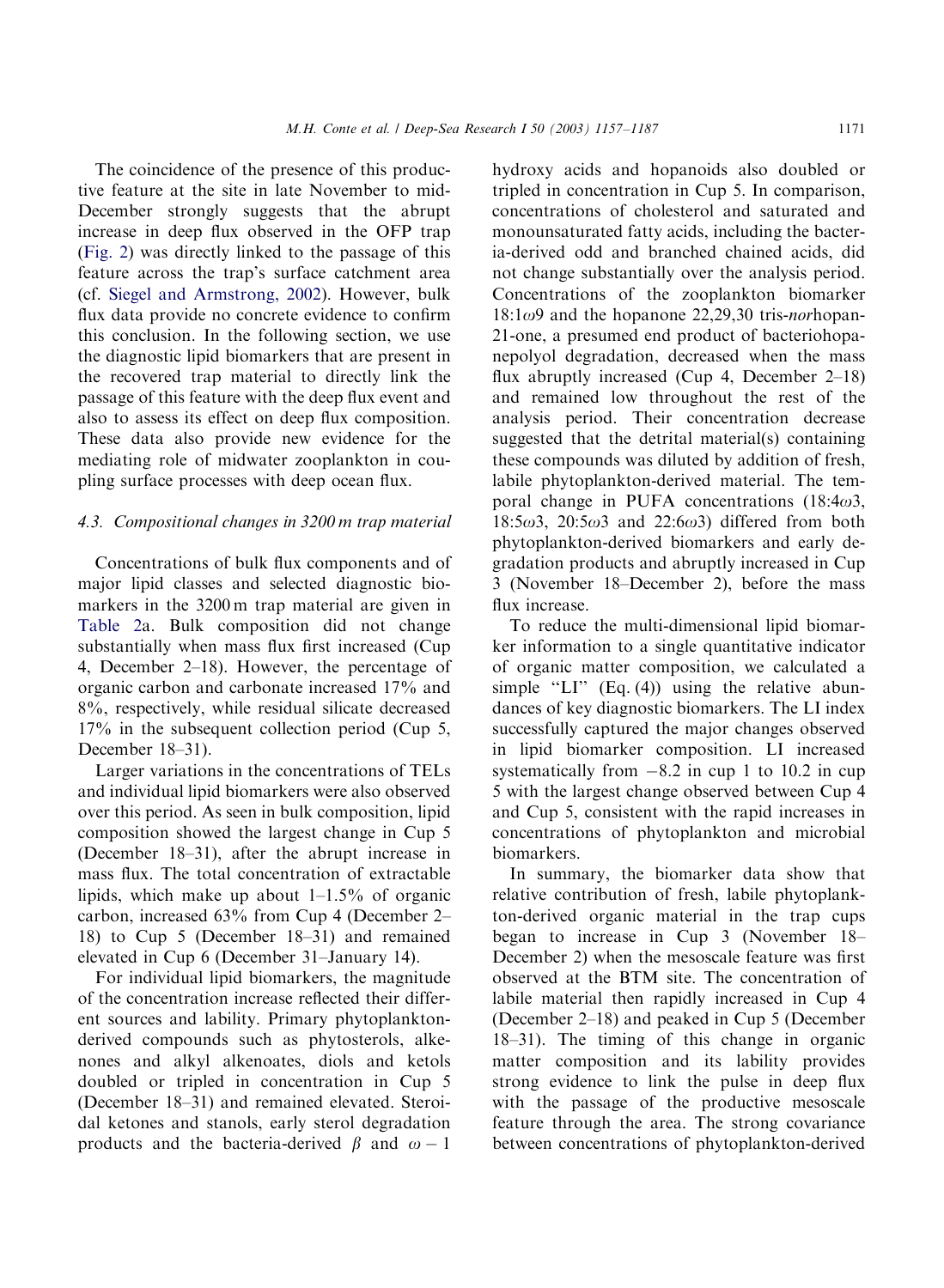<span id="page-15-0"></span>Table 2

Concentrations of bulk constituents (percentage of dry weight) and of diagnostic lipid biomarkers in the 3200 m trap material ( $\mu$ g gdw<sup>-1</sup>) (October 1996–January 1997), relative abundances (as percentage of total extractable lipids or fatty acids) of major biomarker classes in the trap material, and lability index of organic material (LI) in the trap cups

| Cup no.                                                      | 1          | 2         | 3           | 4           | 5         | 6           |
|--------------------------------------------------------------|------------|-----------|-------------|-------------|-----------|-------------|
| Start date                                                   | 18-Oct-96  | 2-Nov-96  | 18-Nov-96   | $2$ -Dec-96 | 18-Dec-96 | 31-Dec-96   |
| End date                                                     | $2-Nov-96$ | 18-Nov-96 | $2$ -Dec-96 | 18-Dec-96   | 31-Dec-96 | $14-Jan-97$ |
| Days open                                                    | 15         | 16        | 14          | 14          | 13        | 14          |
| (a) Concentrations                                           |            |           |             |             |           |             |
| Bulk constituents $(\%$ of dry weight)                       |            |           |             |             |           |             |
| CaCO <sub>3</sub>                                            | 51.3       | 51.9      | 52.8        | 52.3        | 56.6      | 55.0        |
| Organic carbon                                               | 5.0        | 4.8       | 4.7         | 4.6         | 5.4       | 6.5         |
| Total "silicate" <sup>a</sup>                                | 37.2       | 37.0      | 36.3        | 37.1        | 30.9      | 30.0        |
| Lipid biomarker concentrations ( $\mu$ g gdw <sup>-2</sup> ) |            |           |             |             |           |             |
| Total extractable lipids (TEL)                               | 758        | 534       | 631         | 552         | 902       | 757         |
| Total fatty acids (TFA)                                      | 190.0      | 103.8     | 156.0       | 124.9       | 150.5     | 156.6       |
| Saturated $\leq C_{24}$ acids (SAT)                          | 52.0       | 17.5      | 25.4        | 22.4        | 30.8      | 25.7        |
| Monounsaturated $\leq C_{24}$ acids (MONO)                   | 42.6       | 34.2      | 47.8        | 34.8        | 47.0      | 48.0        |
| $18:1\omega$ 9                                               | 22.2       | 18.3      | 25.1        | 14.9        | 13.5      | 16.4        |
| Polyunsaturated fatty acids (PUFAs)                          | 25.0       | 17.6      | 33.4        | 25.5        | 33.3      | 33.5        |
| $18:5\omega3$                                                | 0.24       | 0.15      | 0.76        | 0.44        | 0.74      | 0.69        |
| $18:4\omega$ 3                                               | 0.49       | 0.50      | 1.20        | 1.01        | 1.69      | 1.77        |
| $20:4\omega$ 6                                               | 2.02       | 0.94      | 2.36        | 1.69        | 1.73      | 1.30        |
| $20:5\omega3$                                                | 4.77       | 2.46      | 4.61        | 5.20        | 5.53      | 4.50        |
| $22:6\omega3$                                                | 3.41       | 6.83      | 14.86       | 10.51       | 14.64     | 15.10       |
| $20:5\omega^3/22:6\omega^3$ ratio                            | 1.40       | 0.36      | 0.31        | 0.49        | 0.37      | 0.30        |
| $Odd + branched \text{ acids } (ODD/BR)$                     | 10.17      | 6.53      | 8.54        | 11.06       | 7.77      | 12.16       |
| $\beta + \omega - 1$ hydroxy acids                           | 1.98       | 1.62      | 1.57        | 1.65        | 2.86      | 2.22        |
| Total sterols + stanols                                      | 90.69      | 100.07    | 105.86      | 112.72      | 220.89    | 153.65      |
| Phytosterolsb                                                | 40.14      | 43.46     | 55.69       | 55.32       | 119.22    | 87.96       |
| Choles-5-en-3 $\beta$ -ol (cholesterol)                      | 40.82      | 45.85     | 37.42       | 41.21       | 51.63     | 40.02       |
| Stanols                                                      | 9.73       | 10.75     | 12.75       | 16.18       | 50.05     | 25.68       |
| Steroidal ketones                                            | 4.25       | 4.93      | 7.77        | 9.38        | 36.56     | 13.62       |
| Alkenones + alkyl alkenoates (LCK)                           | 5.08       | 7.10      | 6.93        | 21.45       | 66.33     | 29.35       |
| $C_{28-30}$ alkan-1,15-diols + alkan-15-one-1-ols            | 23.31      | 24.19     | 25.75       | 23.79       | 55.28     | 55.20       |
| Other diols <sup>c</sup>                                     | 8.35       | 11.88     | 16.39       | 16.64       | 41.38     | 31.75       |
| 1-0-Alkylglycerols                                           | 0.21       | 0.06      | 0.17        | 0.29        | 1.04      | 0.50        |
| $C_{30-32}$ hopanols + hopanoic acids (HOPANOIDS)            | 14.90      | 14.61     | 15.40       | 14.12       | 40.94     | 23.82       |
| 22,29,30 tris-norhopan-21-one (HOP)                          | 66.06      | 66.52     | 61.44       | 49.61       | 45.37     | 30.91       |
| $(b)$ Relative abundances                                    |            |           |             |             |           |             |
| Total extractable lipids (TEL) (% Org C)                     | 1.5        | 1.1       | 1.3         | 1.2         | 1.7       | 1.2         |
| Phytosterols (% TEL)                                         | 5.3        | 8.1       | 8.8         | 10.0        | 13.2      | 11.6        |
| $LCK + AA$ (% TEL)                                           | 0.7        | 1.3       | 1.1         | 3.9         | 7.4       | 3.9         |
| PUFAs (4–6 bonds) (% TFA)                                    | 6.6        | 11.9      | 16.7        | 16.6        | 17.2      | 16.8        |
| ODD/BR (% TFA)                                               | 5.3        | 6.3       | 5.5         | 8.8         | 5.2       | 7.8         |
| $DIOLS/KEYOLSd$ (% TEL)                                      | 4.2        | 6.8       | 6.7         | 7.3         | 10.7      | 11.5        |
| 1-O-Acylglycerols(% TEL)                                     | 0.0        | 0.0       | 0.0         | 0.1         | 0.1       | 0.1         |
| $>C_{27}$ HOPANOIDS (% TEL)                                  | 2.0        | 2.7       | 2.4         | 2.6         | 4.5       | 3.1         |
| Steroidal ketones (% TEL)                                    | 0.6        | 0.9       | 1.2         | 1.7         | 4.1       | 1.8         |
| $(c)$ Lability index <sup>e</sup> (LI)                       | $-8.2$     | $-4.0$    | $-2.4$      | 0.5         | 10.2      | 3.8         |

*Note:* The shorthand notation of lipid classes is given in parentheses.<br> ${}^{a}$ Total "silicate" – Mass. CoCO. (2.3 × Org.C) and includes onel.

<sup>a</sup> Total "silicate" = Mass-CaCO<sub>3</sub>-(2.3 × Org C) and includes opal + lithogenic Si.<br><sup>b</sup>PS = sum of C<sub>27–29</sub> $\Delta^5$  and  $\Delta^{5,22}$  sterols (excluding cholesterol) +4a,23,24-trimethyl-5a-choles-22-en-3 $\beta$ -ol (dinosterol).

<sup>c</sup> Principally C<sub>28</sub> and C<sub>30</sub> diols.<br><sup>d</sup> Includes all C<sub>28–32</sub> diols and ket-1-ols. e

Defined in Eq. (4).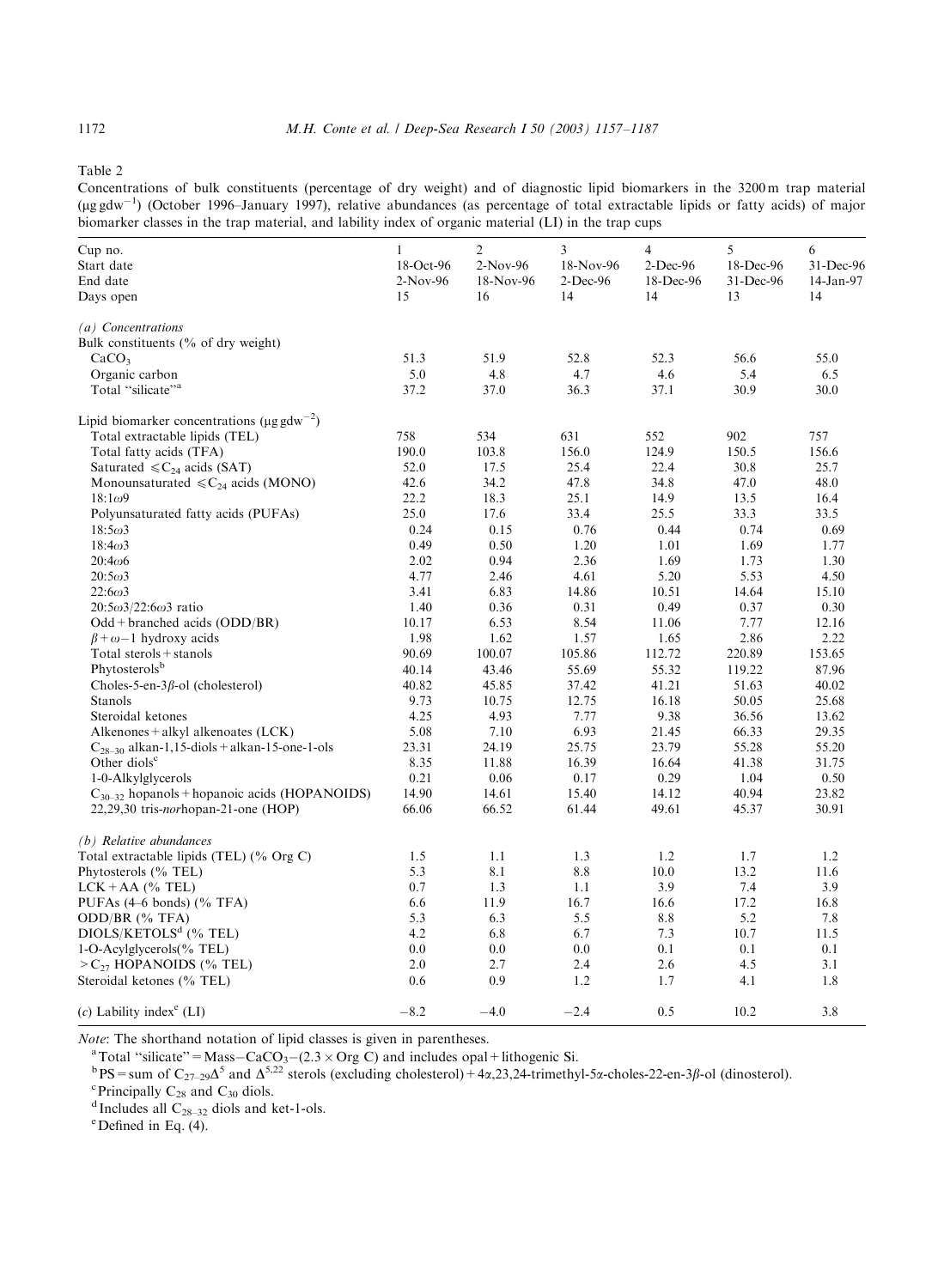<span id="page-16-0"></span>biomarkers, early lipid degradation products and bacteria-derived biomarkers suggests that the settling phytoplankton detritus was actively being degraded as it entered the trap, consistent with the findings of [Conte et al. \(1998a\)](#page-26-0) for the pulsed flux event in January 1996.

## 4.4. Flux patterns of lipid biomarkers

There was a dramatic effect of this mesoscale feature on lipid biomarker fluxes (Table 3). TEL flux increased by 30% in Cup 4 (December 2–18) and a further 127% in Cup 5 (December 18–31) and then declined by 30% in Cup 6 (December 31– January 14). The peak flux in Cup 5 was nearly five times that before the feature arrived (Cup 3, November 18–December 2).

The flux pulse of phytoplankton-derived biomarkers was more intense but of shorter duration than the flux pulse of the TELs. Fluxes of phytoplankton biomarkers increased 200–400% from Cup 4 to Cup 5, and then declined by 40–60% in Cup 6 (December 31–January 14). Peak fluxes of phytosterols,  $C_{30-32}$  diol and ket-1ol were seven times those observed in Cup 3. For alkenones, the peak flux was 30 times higher in

Table 3

Fluxes of bulk constituents and lipid biomarkers in the 3200 m OFP trap, October 96–January 97

| Cup no.                                                             | 1          | $\overline{2}$     | 3                  | 4     | 5                                   | 6                          | Flux ratio |
|---------------------------------------------------------------------|------------|--------------------|--------------------|-------|-------------------------------------|----------------------------|------------|
| Start date                                                          |            | 18-Oct-96 2-Nov-96 | 18-Nov-96 2-Dec-96 |       |                                     | 18-Dec-96 31-Dec-96 Cup 5: |            |
| End date                                                            | $2-Nov-96$ | 18-Nov-96          | $2-Dec-96$         |       | 18-Dec-96 31-Dec-96 14-Jan-97 Cup 3 |                            |            |
| Days sampling                                                       | 15         | 16                 | 14                 | 14    | 13                                  | 14                         |            |
| Bulk constituent fluxes (mg $m^{-2} d^{-1}$ )                       |            |                    |                    |       |                                     |                            |            |
| Mass                                                                | 14.8       | 17.6               | 19.5               | 48.1  | 66.9                                | 54.0                       | 3.4        |
| CaCO <sub>3</sub>                                                   | 7.60       | 9.15               | 10.31              | 25.14 | 37.87                               | 29.71                      | 3.7        |
| Organic carbon                                                      | 0.74       | 0.84               | 0.93               | 2.23  | 3.62                                | 3.53                       | 3.9        |
| Total "silicate"                                                    | 5.51       | 6.52               | 7.08               | 17.83 | 20.67                               | 16.18                      | 2.9        |
| Lipid biomarker fluxes ( $\mu$ g m <sup>-2</sup> d <sup>-1</sup> ): |            |                    |                    |       |                                     |                            |            |
| Total extractable lipids (TEL):                                     | 11.23      | 9.40               | 12.33              | 26.55 | 60.29                               | 40.85                      | 4.9        |
| Total fatty acids (TFA)                                             | 2.81       | 1.83               | 3.05               | 6.00  | 10.07                               | 8.46                       | 3.3        |
| Even saturated $\leq C_{24}$ acids (SAT)                            | 0.77       | 0.31               | 0.50               | 1.08  | 2.06                                | 1.39                       | 4.1        |
| Even monounsaturated $\leq C_{24}$ acids (MONO)                     | 0.61       | 0.60               | 0.93               | 1.68  | 3.14                                | 2.59                       | 3.4        |
| $18:1\omega9$                                                       | 0.33       | 0.32               | 0.49               | 0.72  | 0.91                                | 0.89                       | 1.9        |
| Polyunsaturated fatty acids (PUFAs)                                 | 0.37       | 0.31               | 0.65               | 1.23  | 2.23                                | 1.81                       | 3.4        |
| $18:5\omega3$                                                       | 0.004      | 0.003              | 0.015              | 0.021 | 0.049                               | 0.037                      | 3.3        |
| $18:4\omega$ 3                                                      | 0.007      | 0.009              | 0.023              | 0.049 | 0.113                               | 0.096                      | 4.2        |
| $20:4\omega$ 6                                                      | 0.030      | 0.017              | 0.046              | 0.081 | 0.115                               | 0.070                      | 2.5        |
| $20:5\omega3$                                                       | 0.071      | 0.043              | 0.090              | 0.250 | 0.370                               | 0.243                      | 4.1        |
| $22:6\omega3$                                                       | 0.050      | 0.120              | 0.290              | 0.505 | 0.979                               | 0.815                      | 3.4        |
| $Odd + branched acids$                                              | 0.15       | 0.12               | 0.17               | 0.53  | 0.52                                | 0.66                       | 3.1        |
| $\beta + \omega - 1$ hydroxy acids                                  | 0.03       | 0.03               | 0.03               | 0.08  | 0.19                                | 0.12                       | 6.3        |
| Total sterols $+$ stanols                                           | 1.34       | 1.76               | 2.07               | 5.42  | 14.77                               | 8.30                       | 7.1        |
| Phytosterols                                                        | 0.60       | 0.77               | 1.09               | 2.66  | 7.97                                | 4.75                       | 7.3        |
| Choles-5-en-3 $\beta$ -ol (cholesterol)                             | 0.61       | 0.81               | 0.73               | 1.98  | 3.45                                | 2.16                       | 4.7        |
| Stanols                                                             | 0.14       | 0.19               | 0.25               | 0.78  | 3.35                                | 1.39                       | 13.4       |
| Steroidal ketones                                                   | 0.06       | 0.09               | 0.15               | 0.45  | 2.45                                | 0.74                       | 16.3       |
| Alkenones + alkyl alkenoates $(LCK + AA)$                           | 0.08       | 0.13               | 0.14               | 1.03  | 4.44                                | 1.59                       | 31.7       |
| $C_{28-30}$ alkan-1,15-diols + alkan-15-one-1-ols                   | 0.35       | 0.43               | 0.50               | 1.14  | 3.70                                | 2.98                       | 7.4        |
| Other diols                                                         | 0.12       | 0.21               | 0.32               | 0.80  | 2.77                                | 1.72                       | 8.7        |
| 1-0-Alkylglycerols                                                  | 0.003      | 0.001              | 0.003              | 0.014 | 0.069                               | 0.027                      | 23.0       |
| $C_{30-32}$ hopanols + hopanoic acids (HOPANOIDS)                   | 0.22       | 0.26               | 0.30               | 0.68  | 2.74                                | 1.29                       | 9.1        |
| 22,29,30 tris-norhopan-21-one (HOP)                                 | 0.98       | 1.17               | 1.20               | 2.39  | 3.03                                | 1.67                       | 2.5        |

Note: The shorthand notation for lipid classes is given in parentheses.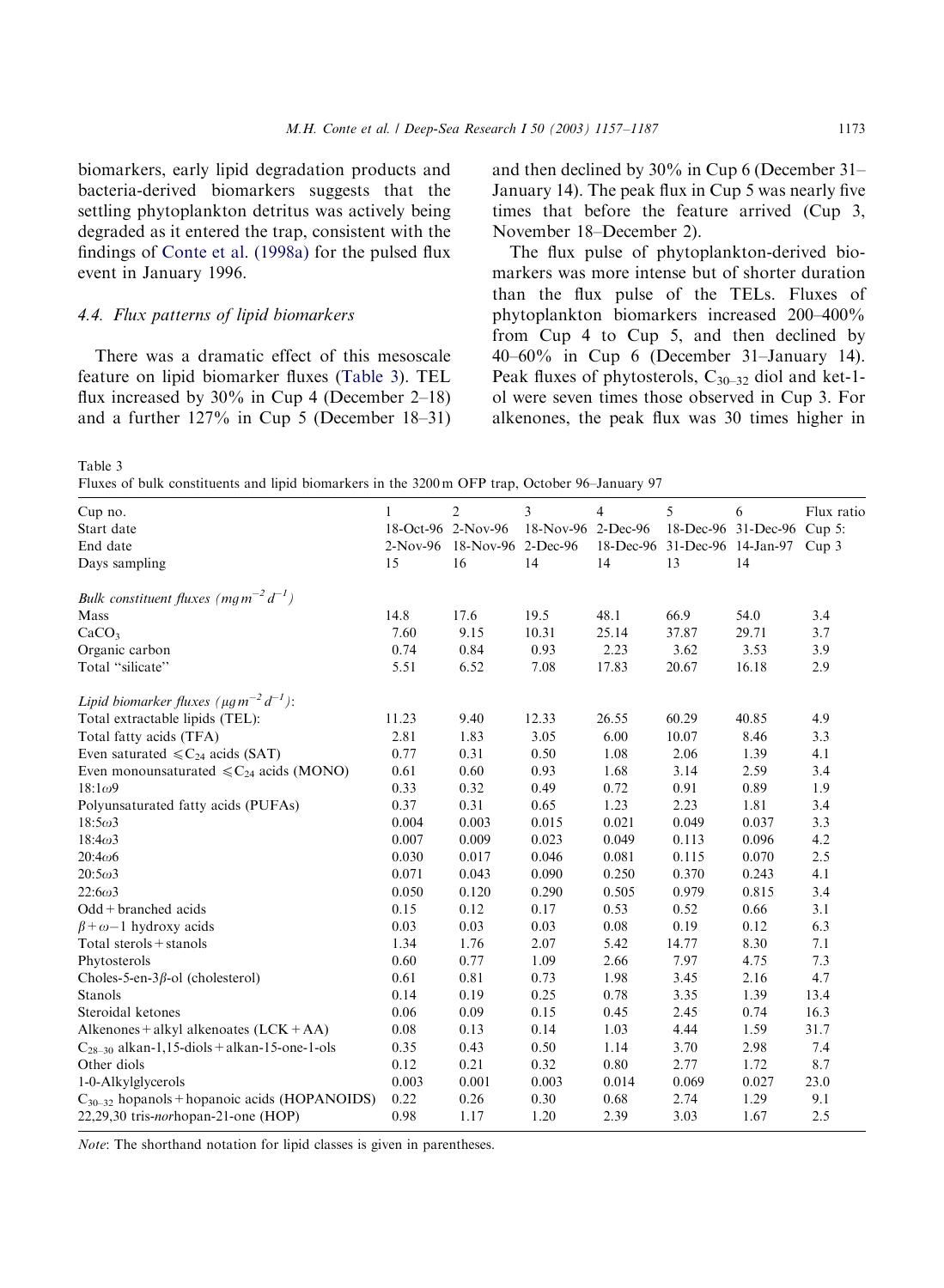Cup 5 than in Cup 3! Peak fluxes of steroidal ketones, stanols,  $\beta$  and  $\omega - 1$  hydroxy acids, hopanoids and 1-O-acylglycerols were similarly 5–20 times higher in Cup 5 than in Cup 3.

Table 4 contrasts the fluxes of bulk components and specific biomarkers during the 6-week period before the passage of the mesoscale feature (Cups 1–3) with the following 6-week period when the mesoscale feature influenced the site (Cups 4–6), and contrasts these data with the 13-year

(1989–2001) means for the two time periods. In October–December 1996, mass flux was 35% lower than the 13-year mean, whereas in December–January 1996/97 the mass flux was 60% higher than the long-term mean. There was a factor of two difference in mass flux between the two periods, significantly larger than the long-term average difference of 40%.

For extractable lipids, saturated and monounsaturated acids, and zooplankton-derived compounds

Table 4

Comparison of 6-week average 3200 m fluxes of bulk constituents and lipid biomarkers before arrival of mesoscale feature at the timeseries site (Cups 1–3) with fluxes during the peak flux period (Cups 4–6)

| Cup no.                                                      | Cups $1-3$     | Cups 4-6        |                      | Flux increase     |
|--------------------------------------------------------------|----------------|-----------------|----------------------|-------------------|
| Start date                                                   | 18-Oct-96      | $2$ -Dec-96     | $%$ increase in flux | relative to Org C |
| End date                                                     | 2-Dec-96       | 14-Jan-97       |                      |                   |
| Mass flux $(mg m^{-2} d^{-1})$                               | 15.8           | 56.3            | 256                  | 0.87              |
| Mass flux: 1989–2001 (mean $\pm$ s.d.)                       | $24.3 \pm 5.4$ | $34.8 \pm 14.8$ | 43                   |                   |
| Bulk constituents (mg $m^{-2} d^{-1}$ )                      |                |                 |                      |                   |
| CaCO <sub>3</sub>                                            | 8.23           | 30.90           | 275                  | 0.92              |
| Organic carbon                                               | 0.77           | 3.13            | 306                  |                   |
| Total "silicate"                                             | 5.80           | 18.23           | 214                  | 0.77              |
| Lipid biomarkers ( $\mu$ g m <sup>-2</sup> d <sup>-1</sup> ) |                |                 |                      |                   |
| 22,29,30 tris-norhopan-21-one                                | 1.02           | 2.36            | 131                  | 0.57              |
| $18:1\omega$ 9 fatty acid                                    | 0.35           | 0.84            | 140                  | 0.59              |
| $20:4\omega$ 6 fatty acid                                    | 0.03           | 0.09            | 200                  | 0.77              |
| Even saturated $C_{12-24}$ acids (SAT)                       | 0.48           | 1.51            | 215                  | 0.77              |
| Total fatty acids (TFA)                                      | 2.34           | 8.18            | 250                  | 0.85              |
| Even monounsaturated $C_{12-24}$ acids                       | 0.65           | 2.47            | 280                  | 0.93              |
| Choles-5-en-3 $\beta$ -ol (cholesterol)                      | 0.65           | 2.53            | 289                  | 0.94              |
| Total extractable lipids (TEL)                               | 10.00          | 42.57           | 326                  | 1.04              |
| $Odd + branched acids$                                       | 0.13           | 0.57            | 338                  | 1.04              |
| Polyunsaturated fatty acids (PUFAs)                          | 0.40           | 1.76            | 340                  | 1.06              |
| $20:5\omega$ 3 fatty acid                                    | 0.06           | 0.29            | 383                  | 1.13              |
| $\beta + \omega - 1$ hydroxy acids                           | 0.03           | 0.13            | 333                  | 1.16              |
| $18:5\omega$ 3 fatty acid                                    | 0.01           | 0.04            | 300                  | 1.30              |
| $22:6\omega$ 3 fatty acid                                    | 0.14           | 0.77            | 450                  | 1.34              |
| $C_{30-33}$ hopanoids                                        | 0.24           | 1.57            | 554                  | 1.62              |
| $C_{28-30}$ alkan-1,15-diols + alkan-15-one-1-ols            | 0.39           | 2.61            | 569                  | 1.63              |
| Phytosterols                                                 | 0.75           | 5.13            | 584                  | 1.67              |
| $18:4\omega$ 3 fatty acid                                    | 0.01           | 0.09            | 800                  | 1.77              |
| $C_{28-30}$ diols                                            | 0.20           | 1.76            | 780                  | 2.18              |
| Stanols                                                      | 0.18           | 1.84            | 922                  | 2.55              |
| Steroidal ketones                                            | 0.09           | 1.21            | 1244                 | 3.25              |
| 1-0-Alkylglycerols                                           | 0.00           | 0.04            | 1112                 | 4.20              |
| Alkenones + alkyl alkenoates                                 | 0.11           | 2.35            | 2036                 | 5.40              |

Note: The 13-year (1989–2001) average mass flux for these two time periods is shown for comparison. Details of lipid biomarker classifications are given in [Table 2.](#page-15-0)

<span id="page-17-0"></span>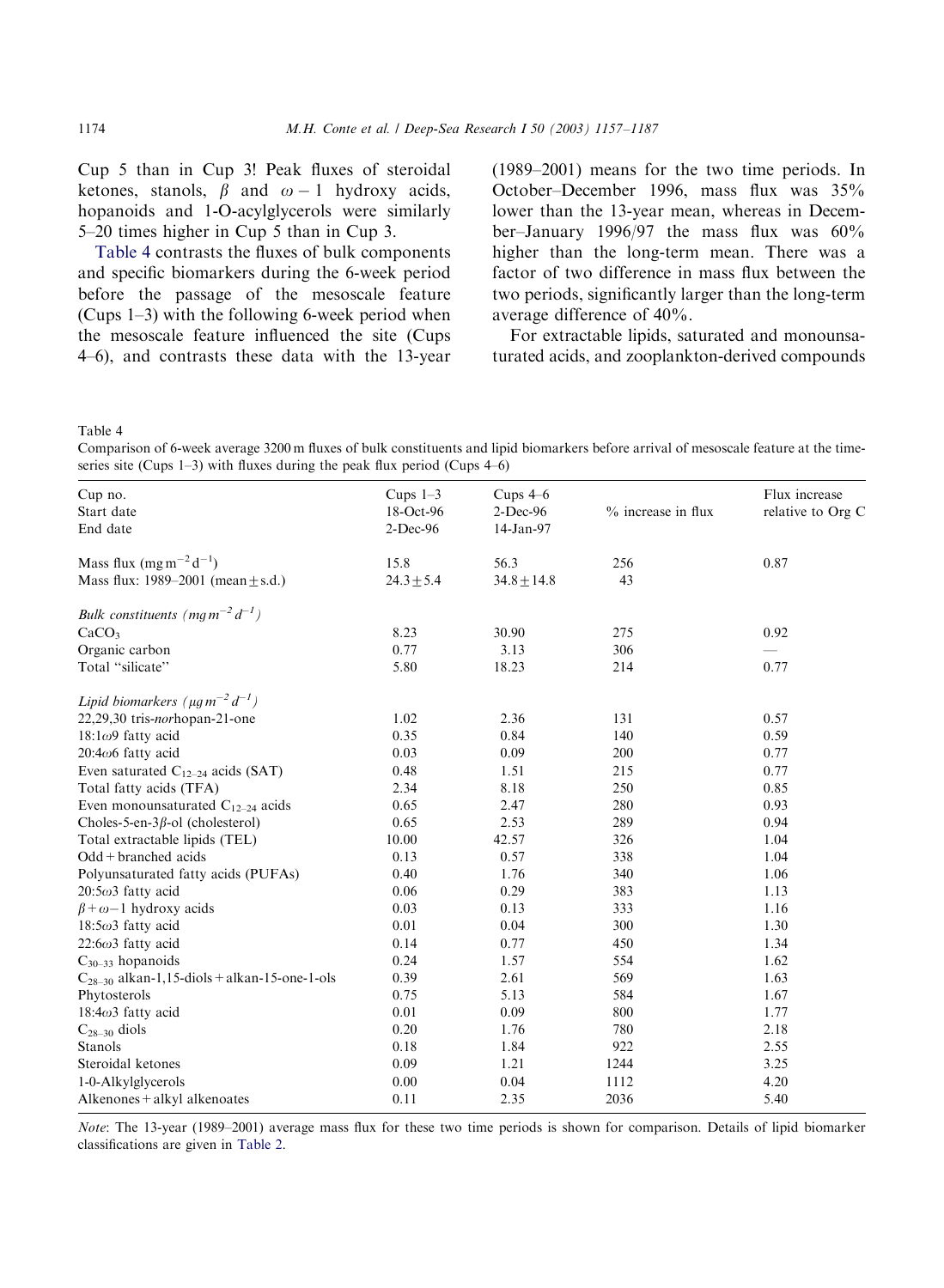(e.g., cholesterol,  $18:1\omega$ 9,  $20:4\omega$ 6), the difference in fluxes between the two time periods was similar to that observed for organic carbon. However, much larger flux differences were observed for PUFAs, phytoplankton-derived biomarkers, and for bacteria-derived biomarkers. Flux differences between the two periods were especially pronounced for alkyl diols and stanols, steroidal ketones, 1-0 alkylglycerols and alkenones and were factors of 2–6 larger than the flux difference observed for organic carbon.

Consistent with inferences from concentration data, the timing of the very pronounced peak in fluxes of labile phytoplankton-derived biomarkers (and early degradation products) provides strong evidence that the 3200 m OFP trap intercepted phytoplankton-laden detritus that settled from this productive feature. The coincident increases in fluxes of several taxonomically distinctive biomarkers indicated that several phytoplankton groups contributed to this bloom/flux event. A particularly large contribution from the coccolithophore E. huxleyi is indicated by the extreme increase in alkenone flux, and accompanying increase in fluxes of 18:5 $\omega$ 3, 22:6 $\omega$ 3 and the C<sub>28</sub> $\Delta^{5,22}$  sterol (data not shown), all of which are present in high concentrations in E. huxleyi. In contrast, diatoms did not appear to be major contributors to this event, as evidenced by the low  $20:5\omega3/22:6\omega3$  ratio and the very low fucoxanthin concentrations in the thermostad of the feature ([Fig. 6](#page-13-0)).

# 4.5. The time lag between surface forcing and deep flux

We used the  $C_{37}$  alkenone unsaturation index  $(U_{37}^{K'})$  of alkenones in the trap material and the Bermuda temperature calibration (Eq. (2)) to calculate the alkenone ''IPT'', or the concentration-weighted mean of the production temperatures, for alkenones in the trap cup. We then compared the alkenone IPT in the trap with BTM and BATS surface water temperature records to estimate the mean date of alkenone synthesis. To estimate the flux of alkenones from recent production (Flux<sub>new</sub>), we assume that the increase in alkenone flux from that of the previous cup was caused by an increase in alkenone flux from recent surface water production:

$$
Fluxnew = Fluxt - Fluxt-1,
$$
\n(5)

where flux is in  $\mu$ g m<sup>-2</sup> d<sup>-1</sup> and the subscripts t and  $t-1$  indicate consecutive times. For this firstorder estimate, we assume that the  $U_{37}^{K'}$  ratio of "baseline" flux of alkenones is similar to that measured in the previous trap cup. The  $U_{37}^{K'}$  ratio of the flux of ''new'' alkenones can be then estimated as

$$
U_{37\text{new}}^{K'} = \frac{(U_{37t}^{K'}) (Flux_t) - (U_{37t-1}^{K'}) (Flux_{t-1})}{Flux_{new}}
$$
(6)

The IPT of recently synthesized alkenones in Cup 4 (December 2–18), the cup with the initial increase in alkenone flux, is estimated as  $24.0^{\circ}$ C. This IPT estimate corresponds to mixed layer temperatures in early November ([Fig. 3\)](#page-9-0). The IPT of alkenones collected in Cup 5 (December 18–31), the peak flux period, was  $23.2^{\circ}$ C. This IPT estimate corresponds to mixed layer temperatures in mid-November, when the mesoscale feature was well within the 3200 m trap's catchment area (cf. [Siegel and Armstrong, 2002\)](#page-29-0).

The approximate mean synthesis dates for alkenones collected in the deep trap, as indicated by the alkenone IPT, show that it took approximately 4–6 weeks for alkenone-containing detritus to settle from the surface to 3200 m depth. This translates into an average settling velocity of 75–  $115 \text{ m d}^{-1}$ , consistent with other estimates of the settling velocities of phytoplankton detritus (e.g., [Lampitt, 1985;](#page-28-0) [Rice et al., 1986](#page-29-0); [Diercks and](#page-27-0) [Asper, 1997;](#page-27-0) [Conte et al., 1998a](#page-26-0)). As individual E. huxleyi cells are only  $3-4 \mu m$  in size, this estimated sinking velocity provides clear evidence for intense biological aggregation in surface waters. This conclusion is also supported by the very high zooplankton biomass within the feature [\(Fig. 3](#page-9-0) and [Madin et al., 2001\)](#page-28-0) and also by the very high mass flux measured just below the feature's thermostad [\(Fig. 3](#page-9-0)).

Although surface water temperature decreased between October and December ([Fig. 3\)](#page-9-0), the alkenone IPT in Cups 1–3 increased. Similar results were observed in November 1995–January 1996 ([Conte et al., 1998a](#page-26-0)). This observation is counter to expectations if the alkenone flux was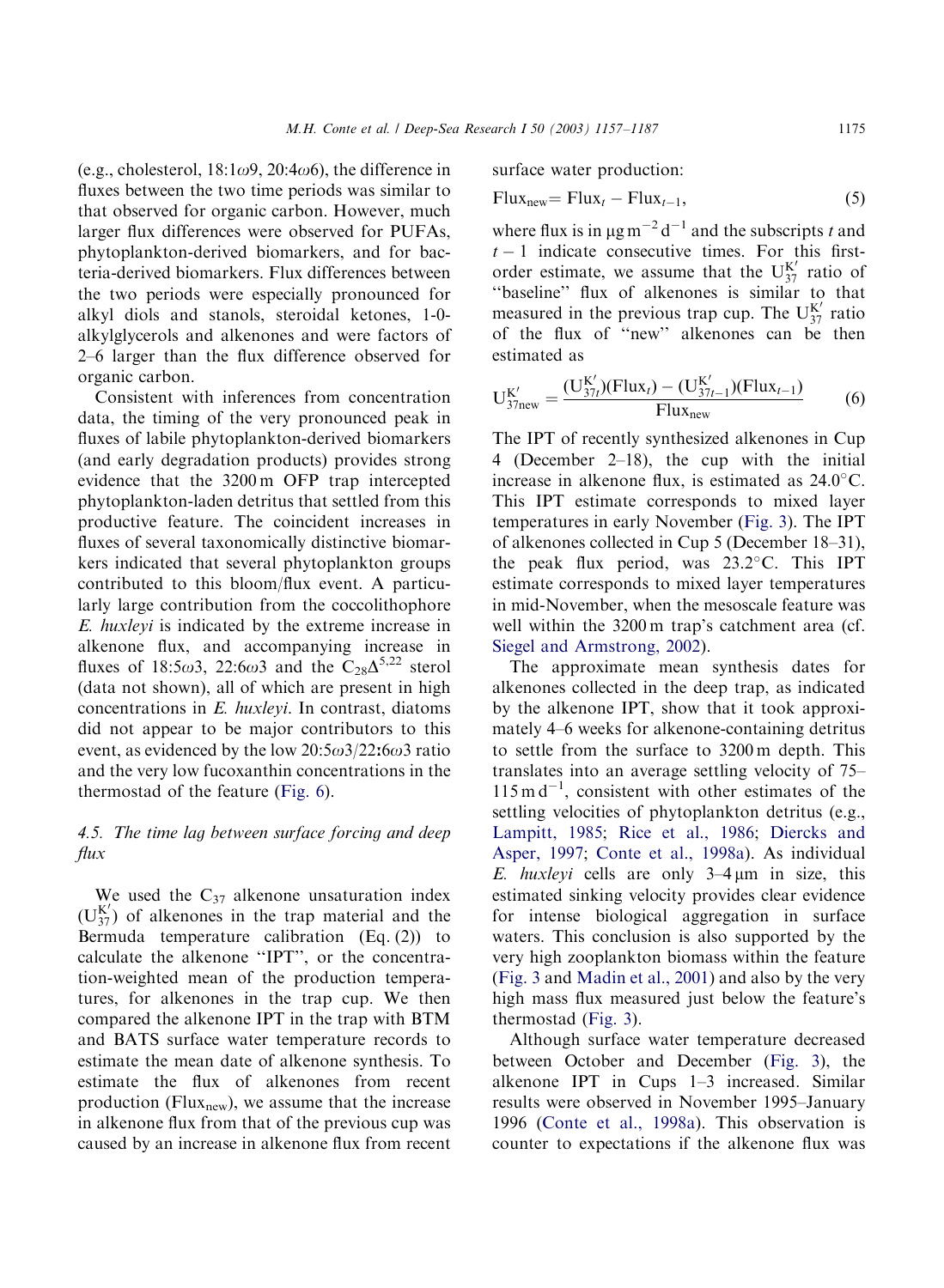| <i>menone</i> and any ranchoute has at $5200$ in and the $C_{37}$ anchone ansatutation ratio $(C_{37}^{\circ})$ in the trap material |                |                |                |                 |                |  |  |
|--------------------------------------------------------------------------------------------------------------------------------------|----------------|----------------|----------------|-----------------|----------------|--|--|
| $10/18 - 11/2$                                                                                                                       | $11/2 - 11/18$ | $11/18 - 12/2$ | $12/2 - 12/18$ | $12/18 - 12/31$ | $12/31 - 1/14$ |  |  |
|                                                                                                                                      |                |                |                |                 |                |  |  |
| 0.075                                                                                                                                | 0.125          | 0.135          | 1.032          | 4.435           | 1.585          |  |  |
| 0.72                                                                                                                                 | 0.79           | 0.80           | 0.85           | 0.83            | 0.83           |  |  |
|                                                                                                                                      | 0.050          | 0.010          | 0.896          | 3.403           |                |  |  |
| $0.72^{\rm a}$                                                                                                                       | 0.91           | 0.91           | 0.86           | 0.83            | 0.83           |  |  |
| $20.9^{\rm a}$                                                                                                                       | 25.4           | 25.5           | 24.0           | 23.2            | 23.4           |  |  |
|                                                                                                                                      | 293            | 294            | 310            | 322             | 320            |  |  |
| $\sim$ Late Apr                                                                                                                      | $20$ -Oct      | $20$ -Oct      | $5-Nov$        | $15-Nov$        | $15-Nov$       |  |  |
|                                                                                                                                      |                |                |                |                 |                |  |  |

Alkenone and alkyl alkenoate flux at 3200 m and the C<sub>37</sub> alkenone unsaturation ratio ( $U_{37}^{K'}$ ) in the trap material

*Note*: The flux of recent alkenone production and its  $U_{37}^{K'}$  index were estimated as described in the text. The alkenone integrated production temperature (IPT) was estimated using a non-linear temperature calibration of  $U_{37}^{K'}$  derived for the Bermuda region (Eq. (2)). The approximate date when overlying surface mixed layer temperature (SST) equaled alkenone IPT was determined from BTM and BATS records.

<sup>a</sup> Alkenone U<sub>37</sub> and IPT are calculated for the total alkenones in the trap cup.

derived solely from recent surface production. As shown in [Table 4,](#page-17-0) alkenone IPT for the peak flux was consistent with recent synthesis in surface waters, but the IPT of the total alkenone flux during the low flux period (Cup 1, October 18– November 2) was only  $20.9^{\circ}$ C. This IPT estimate corresponds to surface temperatures in April [\(Steinberg et al., 2001](#page-29-0)). One explanation for the low IPT in Cup 1 is that during highly stratified summer conditions alkenone synthesis occurs mainly at the base of the seasonal thermocline at the depth of the deep chlorophyll maximum. However, both E. huxleyi cell profiles ([Haidar](#page-27-0) [and Thierstein, 2001\)](#page-27-0) and alkenone concentrations [\(Conte et al., 2001b\)](#page-26-0) at the time-series site indicate only minimal alkenone production at this depth. A second possibility is that a significant proportion of the deep-water alkenone flux during periods of low productivity is supported by repackaging of suspended alkenones into larger settling particles. Water column studies of alkenone distributions indicate that the inventory of alkenones in the suspended particle pool far exceeds that in the large particle pool ([Conte et al., 1995](#page-26-0)), and that the alkenones in deep suspended matter have a temperature signal that reflects the season of maximum production and flux ([Conte et al.,](#page-26-0) [1992\)](#page-26-0). Similarly, the alkenone IPT measured here during the low flux period  $(20.9^{\circ}C)$  is skewed towards the surface mixed layer temperatures during the alkenone seasonal production maximum at Bermuda (estimated to be  $\sim$  22 $\degree$ C, [Conte](#page-26-0) [et al., 2001b](#page-26-0)), supporting a ''scavenged flux'' component derived from biological repackaging of suspended materials (Table 5).

#### 4.6. The temporal phasing of deep flux components

Histograms of the fluxes of mass, bulk components and lipid biomarkers, normalized to the peak flux, clearly indicate significant differences in temporal phasing for different flux components [\(Fig. 7](#page-20-0)). In particular, the abrupt flux pulse of phytoplankton and bacterial biomarkers clearly lags the initial increase in the fluxes of bulk components and is of shorter duration and more pronounced than for bulk components. Flux patterns of steroidal ketones, stanols, 1-0-acylglycerols and the bacteria-derived hydroxy acids and  $C_{30-32}$  hopanoids were very similar to those of the phytoplankton biomarkers, and support the conclusion that these compounds were intimately associated with the labile, phytoplankton detritus. In contrast, flux patterns of TELs, and saturated, monounsaturated and PUFAs were more similar to those observed for bulk components.

The difference in temporal phasing of the PUFA flux is notable. These compounds are highly labile and have half-lives in detritus on the order of a few days [\(Conte, 1989\)](#page-26-0). Thus, if the trap first collected

Table 5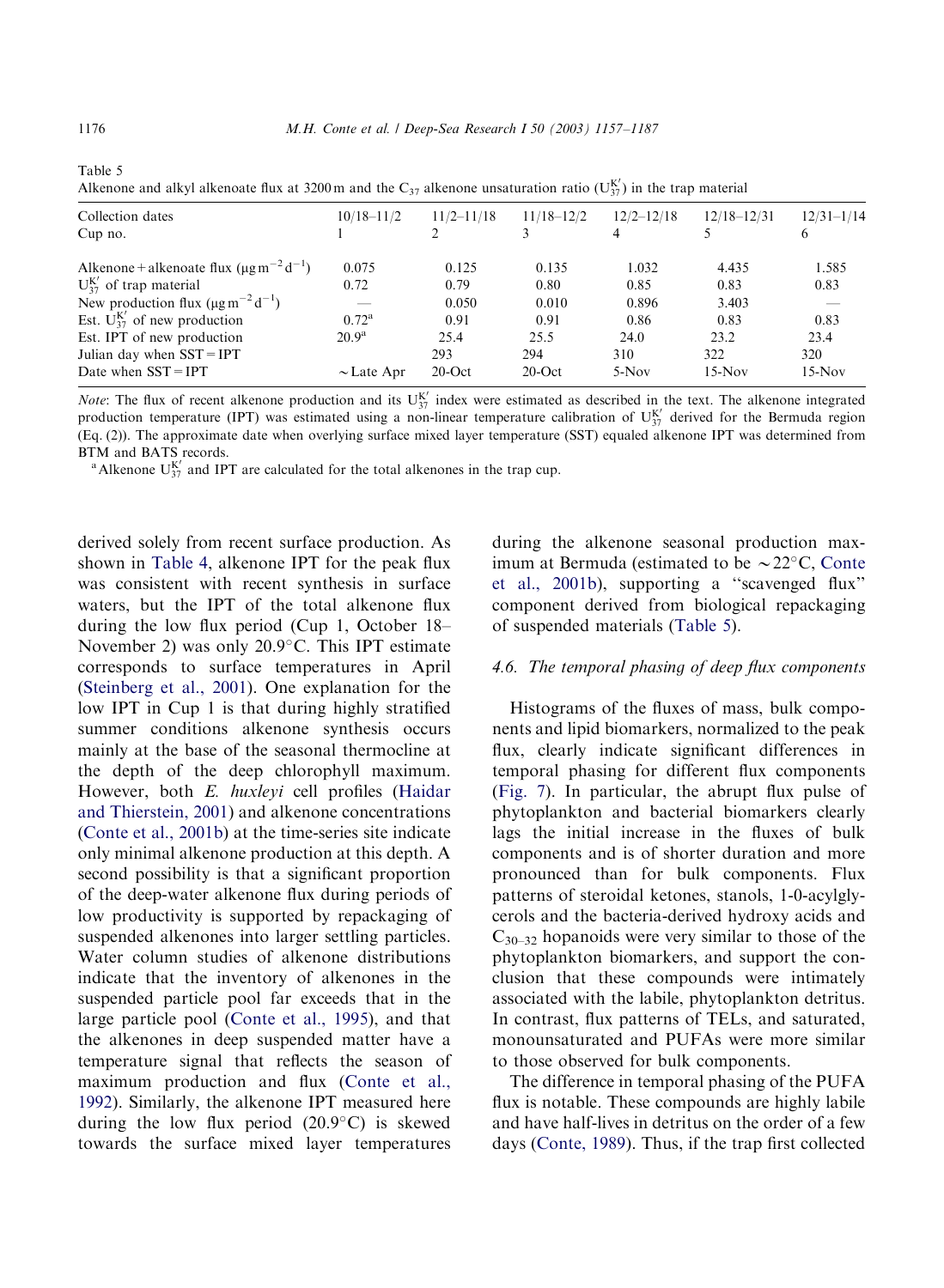<span id="page-20-0"></span>

Fig. 7. Normalized fluxes of bulk constituents and diagnostic lipid biomarkers and changes in the LI of the organic material in the trap cup. The collection dates for the trap cups and shorthand notations are given in [Table 2.](#page-15-0) The flux data [\(Table 3\)](#page-16-0) have been scaled as a percentage of the maximum flux measured over the time period. The LI is calculated from the composition of key biomarkers, as described in the text.

the most rapidly settling material from this bloom/ flux event in Cup 3 (November 18–December 2), this material would have retained a higher percentage of PUFAs originally present. This

would cause the peak flux of PUFAs to lead the flux peaks of longer-lived phytoplankton biomarkers. Inputs of very rapidly settling material at the onset of the event are supported by observations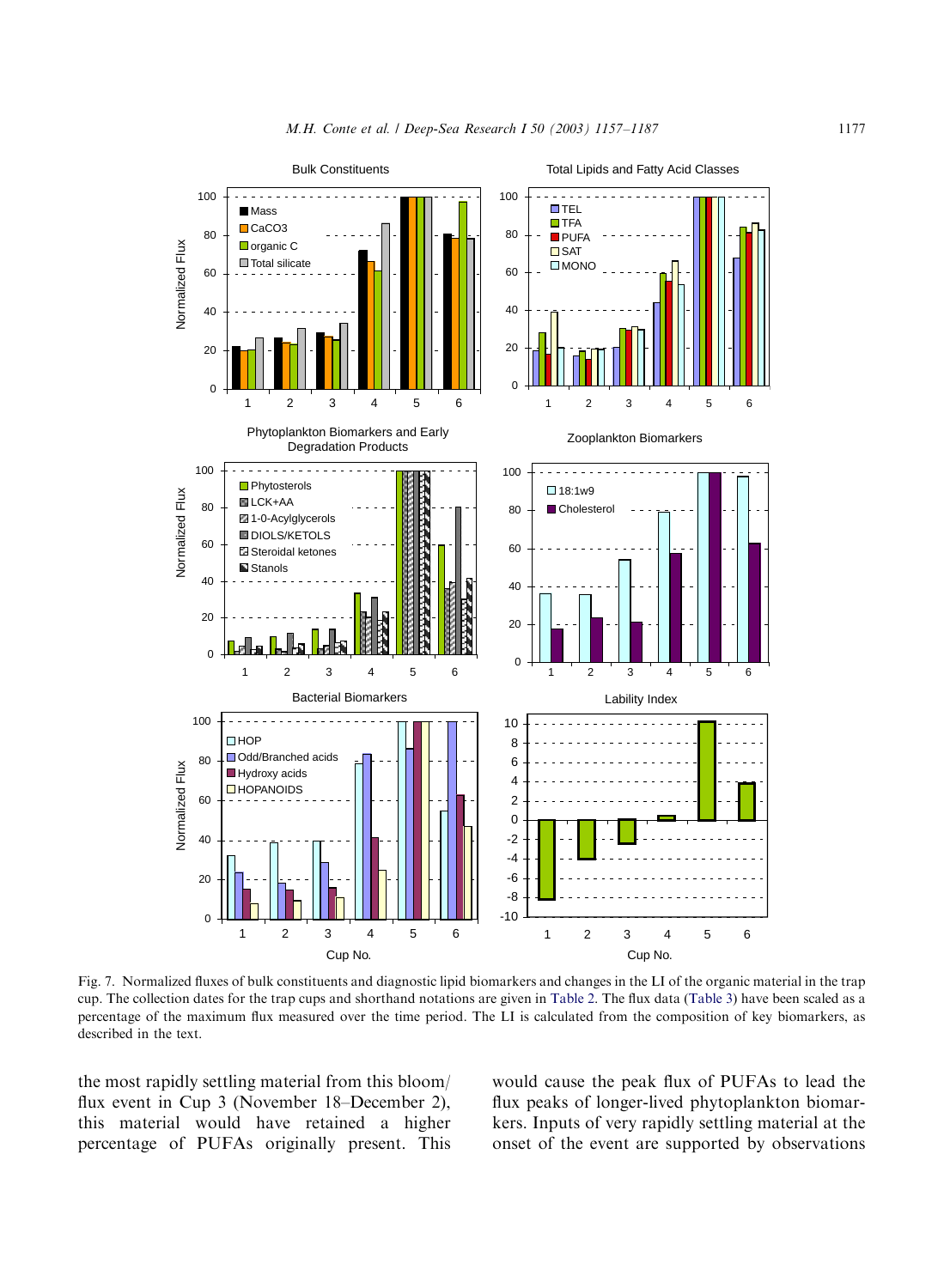of large greenish brown ''clumps'' of fibrous material, possibly the remains of gelatinous zooplankton fecal pellets, in Cup 3 and Cup 4 (N. Ralph, pers. observ.). A significant fraction of the deep PUFA flux observed at the onset of the event might also reflect increased inputs of zooplankton biomass remains from zooplankton predation and ''sloppy feeding'' (e.g., [Vinogradov,](#page-29-0) [1962;](#page-29-0) [Urrere and Knauer, 1981;](#page-29-0) [Bishop et al.,](#page-25-0) [1986b](#page-25-0)). An increase in zooplankton-derived flux is also suggested by flux increases of cholesterol and  $18:1\omega$ 9, both of which are also enriched in animal tissues (e.g., [Sargent and Whittle, 1981](#page-29-0); Bühring [and Christiansen, 2001](#page-26-0)) in Cup 3.

In contrast to more labile biomarkers, flux patterns of the hopanone 22,29,30 tris-norhopan-21-one and odd and branched fatty acids were similar to those of the bulk components. These compounds (and cholesterol) are the major extractable lipid biomarkers in material collected during low flux periods, and appear to be indicative of a highly refractory organic residue [\(Conte et al., 1998a;](#page-26-0) [Kiriakoulakis et al., 2001\)](#page-28-0). The coincident increase in the flux of these resistant biomarkers with the initial increase in mass flux in Cup 4 suggests that at the onset of the pulsed flux event, much of the material comprising the deep flux is not derived from surface production, but rather from biological aggregation of more refractory suspended particles. This conclusion is consistent with the alkenone evidence presented above for a ''scavenged flux'' component.

## 5. Discussion

Our results show the very significant impact of a warm, mesoscale feature as coupled with wind forcing on the export of labile bioreactive material to the deep ocean. The present data suggest that when the abrupt increase in 3200 m flux was observed, a highly productive mesoscale feature with mixing depths of  $>180 \text{ m}$  was passing across the deep trap's catchment area. Although the limited spatial coverage precludes a detailed characterization of the feature and its physical dynamics, the presence of this feature for approximately 1 month at the

BTM mooring site and the magnitude of the 3200 m flux increase, suggests that it was a mesoscale phenomenon.

# 5.1. Implications for controls on export flux and remineralization depth profiles

The results presented here and in [Conte et al.](#page-26-0) [\(1998a\)](#page-26-0) clearly demonstrate that fluxes at a particular site in the deep oligotrophic ocean exhibit extreme temporal variability in both quantity and composition on time scales of days to weeks. Large, episodic pulses of relatively fresh biogenic material have also been observed at shallower depths in the oligotrophic NE Atlantic closer to ocean margins ([Fischer et al., 1996\)](#page-27-0).

Physical forcing of upper ocean primary production by eddies and rapid sedimentation to the deep ocean has previously been observed in the Arabian Sea ([Dickey et al., 1998b](#page-26-0); [Honjo et al.,](#page-27-0) [1999\)](#page-27-0). Our results extend this observation to further show that warm, mesoscale circulation features that perturb mixed layer dynamics, coupled with short-lived meteorological forcing, may also generate transient upper ocean conditions that stimulate phytoplankton production and enhance export flux.

The relative importance of increased productivity generated by nutrient influx (either horizontal or vertical) versus the increased depth of vertical mixing for enhancement of export flux is not known. The thick warm thermostad of the feature examined in this study clearly promoted a situation where the depth of mixing could suddenly increase by  $>100 \text{ m}$  when surface stratification was eroded by seasonal cooling. This led to nearly immediate penetration of the nutricline in the feature, whereas in the surrounding waters a more slowly deepening mixed layer would result in more gradual nutrient entrainment. Evidence for weak stratification in some chlorophyll fluorescence profiles as well as variable air temperature and wind speed suggest intermittent mixing. In a weakly stabilized water column, alternating episodes of mixing and stratification can be forced by variable heat flux and wind intensity associated with the passage of weather systems. Previous studies of warm-core Gulf Stream rings have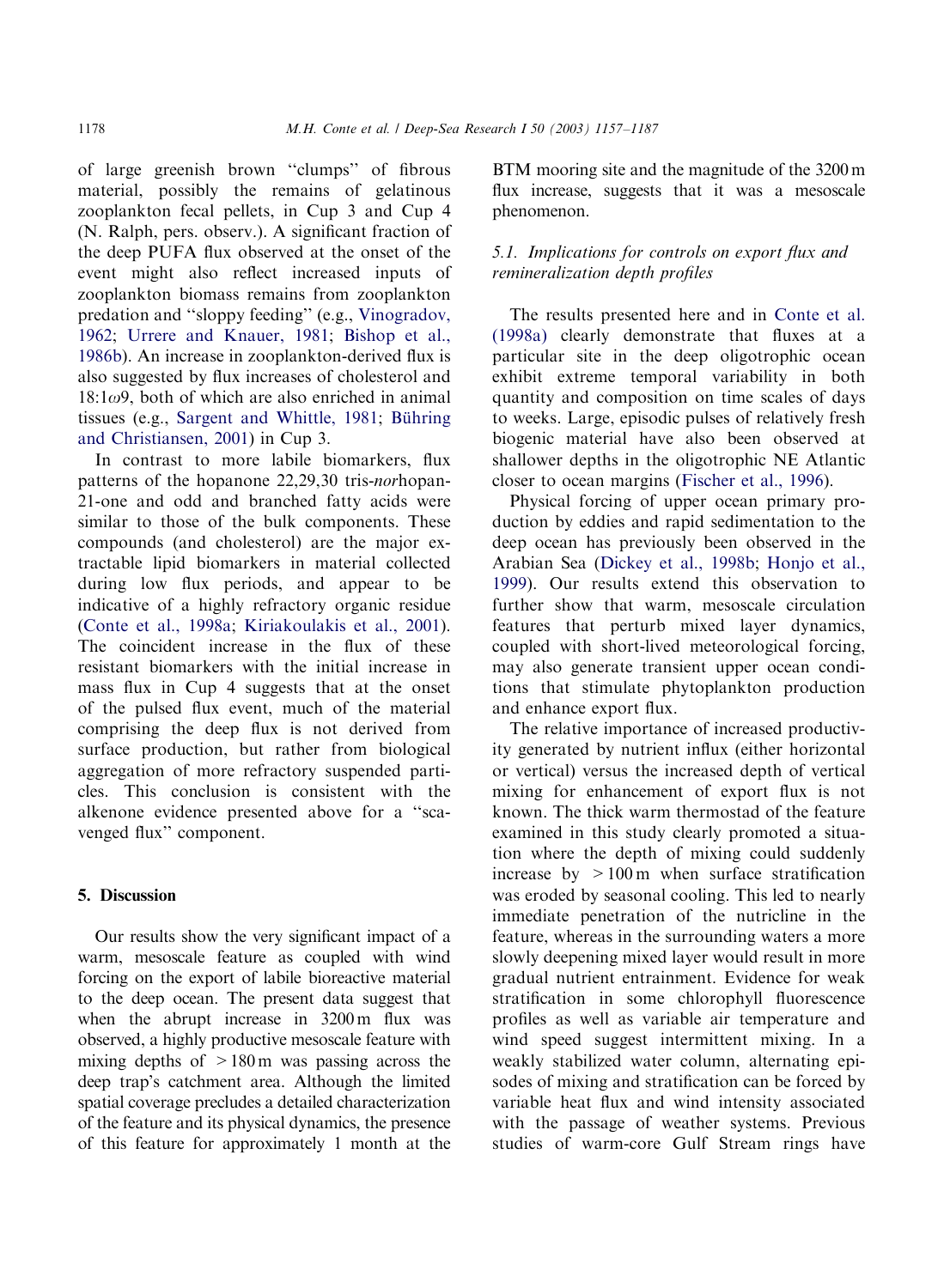shown that such variability is mixed layer structure, which is on the order of days, maintains nutrient supply to enhance phytoplankton production while the transient episodes of mixed layer destratification subsequently export phytoplankton material into the subeuphotic zone waters, enhancing export fluxes ([Smith and Baker, 1985](#page-29-0); [Bishop et al., 1986a](#page-25-0)).

The effect of mesoscale or other advecting features on perturbation of mixed layer dynamics is likely to vary seasonally. During summer periods of strong thermal stratification, a thick isothermal lens would have little influence on mixed layer depth, whereas during periods of developing stratification or destratification or low mixed layer stability, the effect of such features on the depth of mixing may be substantial, as described here. This could be one explanation for the observation that large changes in mass flux in the OFP biweekly record are most commonly observed in the December–March period.

The importance of a given mesoscale feature on export flux is also likely to vary as the feature ages with physical evolution and biological succession. [Sweeney et al. \(in press\)](#page-29-0) present a conceptual model of the sequential development of biological conditions in cyclonic and mode water eddies as they age. During the initial eddy intensification phase, nutrient upwelling supports enhanced primary production. This is followed by a period of enhanced secondary production and export as eddy rotation relaxes. Alternatively, there is some evidence (e.g., [Roman et al., 1995](#page-29-0)) to suggest that vertically migrating zooplankton may locate and congregate in high productivity surface features. Although we have no information on the initiation or time course of the feature discussed here, the high zooplankton biomass observed in the central waters of this feature indicates that it was sufficiently mature to establish a zooplankton community that was distinct from the surrounding waters.

Models and advanced analytical methods are clearly needed to help us understand the impact of mesoscale features, coupled with transient meteorological forcing, on biogeochemical cycles and budgets on basin and global scales (e.g., [Gar](#page-27-0)con [et al., 2001;](#page-27-0) [Williams and Follows, 2002\)](#page-30-0). Recently, researchers have utilized regional numerical model simulations as well as satellite altimetry data in conjunction with statistical models to estimate vertical displacement of isopycnal surfaces and the fraction of the annual North Atlantic Ocean nutrient budget supplied by mesoscale eddies (e.g., [McGillicuddy et al., 1998](#page-28-0); [Oschlies](#page-28-0) and Garc[on, 1998;](#page-28-0) [Siegel et al., 1999](#page-29-0)). Some of these approaches suggest that eddy inducedupwelling may be sufficient to cause nitrate injections into the euphotic layer to a degree sufficient to balance the nutrient demand implied by other geochemical estimates of new production. However, this hypothesis remains controversial and unresolved at the moment (e.g., see differing viewpoints presented in [McGillicuddy et al., 1998](#page-28-0); [Oschlies and Gar](#page-28-0)çon, 1998; and also review of [Lewis, 2002\)](#page-28-0). An often used assumption has been that first baroclinic mode cyclonic eddies dominate the statistics and thus the biogeochemical variability. While it appears that first baroclinic mode cyclonic eddies occur much more frequently than higher mode eddies, questions remain concerning the relative biogeochemical importance of the various types of eddies. For example, BTM and OFP data sets tend to indicate that not all first baroclinic mode cyclonic eddies lead to enhancement of nutrient fluxes, primary production, and carbon flux to depth. We hypothesize that dependencies such as the ages of eddies (e.g., [Flierl and McGillicuddy, 2002](#page-27-0); [Sweeney et al., in](#page-29-0) [press](#page-29-0)) and conditions during eddy passage such as local wind forcing and ambient stratification (i.e., synoptic-scale seasonal, interannual, and decadal effects) during eddy passage play important roles in determining whether nitrate enhancement takes place and if so to what degree.

Interestingly, two of the most impressive mesoscale events of the past decade occurred at the BTM/OFP sites in the summer of 1995 and the autumn of 1996. Both were characterized by extremely high biomass and particle flux. The 1995 event was a second baroclinic mode eddy ('mode' eddy type; [McNeil et al., 1999\)](#page-28-0) and the 1996 fall event was the warm mesoscale feature described in this work. Our data sets indicate that neither of these types of features is unusual, nor do they lend themselves to application of a simple first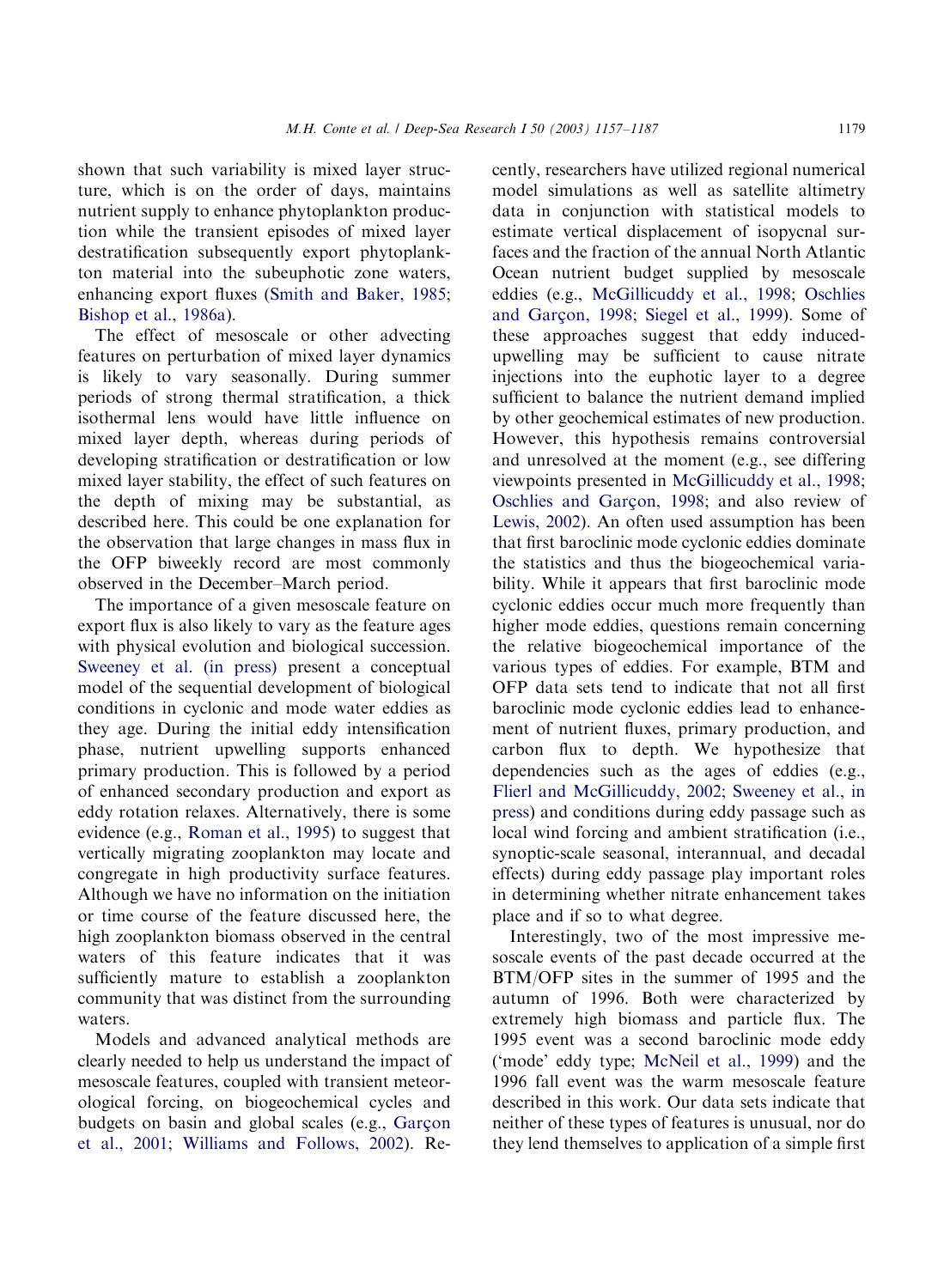baroclinic mode-satellite altimetry analysis. Analytical approaches and models that do not account for enhanced nutrients for non-first baroclinic mode eddies or coupled surface forcing would underestimate contributions from these other eddy types. Effects of phytoplankton species successions in eddies and carbon transformation and transport processes (e.g., biological pump) are likely to be important as well and remain to be explored with eddy models.

It is also worth noting that remote sensing of eddies via sea-surface temperature and color can be useful, but it is also problematic because of missing data caused by cloud obscuration and the inability to sample subsurface chlorophyll maxima. As seen here (cf. [Fig. 4c](#page-10-0)) and in warm-core rings (e.g., [Bishop et al., 1986a, b](#page-25-0)), surface chlorophyll measurements may not be representative of total water column integrated chlorophyll concentration when intermittently mixing thick thermostad layers are present.

# 5.2. Implications for the biological reprocessing of particle flux in the water column

Substantial differences were observed in the temporal phasing of trap components, indicating a temporal evolution in deep flux dynamics. For this flux event, the increase in the flux of bulk components, especially the residual silicate fraction, and the flux of refractory organic compounds clearly preceded the main pulse of the labile, surface-derived phytoplankton detritus. The coincident increase in the flux of refractory and zooplankton-derived compounds suggests that in the initial stage of the deep flux event, the mass flux increased largely as a result of an increase in the flux of refractory materials scavenged from the water column and repackaged into sinking particles and increased zooplankton inputs; in the later stage of the event, bloom products, partially reprocessed by animals and microbes, dominated the flux.

[Conte et al. \(2001a\)](#page-26-0) have shown that there is a strong coherence and lack of any appreciable time lag in the 500, 1500 and 3200 mass flux records at the OFP site. They hypothesized that this may be due to an initial increase in large particle produc-

tion by deep-dwelling zooplankton at the beginning of a flux event caused by the stimulation of grazer scavenging activity when particles of high nutritional value are encountered. Although little is known about feeding behavior for midwater animals, existing data on feeding behavior in epipelagic animals (e.g., [Paffenhofer and Van](#page-28-0) [Sant, 1985](#page-28-0); [Deibel, 1998;](#page-26-0) [Flood and Deibel,](#page-27-0) [1998\)](#page-27-0) indicate that scavenging activities and, in turn, particle aggregation rates are modulated by the nutritive quality of particles encountered.

Several direct lines of evidence also indicate that midwater animals effectively reprocess sinking particles as they transit through the water column. This includes observations of large changes in fecal pellet flux and composition over short depth intervals ([Urrere and Knauer, 1981](#page-29-0); [Karl and](#page-27-0) [Knauer, 1984;](#page-27-0) [Bishop et al., 1986a, b\)](#page-25-0), seasonally variable fluxes of  $^{230}$ Th ([Bacon et al., 1985](#page-25-0)), midwater 234Th deficits [\(Benitez-Nelson et al.,](#page-25-0) [2001\)](#page-25-0), midwater concentration and flux maxima of zooplankton-derived compounds (e.g., [Wakeham](#page-30-0) [et al., 1984;](#page-30-0) [Conte and Bishop, 1988](#page-26-0); [Conte, 1989](#page-26-0); [Wakeham et al., 1997\)](#page-30-0), and rapid homogenization of the bulk composition of the sinking particle flux between 500 and 1500 m at the OFP site [\(Conte](#page-26-0) [et al., 2001a](#page-26-0)).

Non-selective gelatinous filter feeders such as appendicularia and salps are important components of mesopelagic ecosystems and may have a particularly large influence on particle flux [\(Fenaux et al., 1998;](#page-27-0) [Madin and Deibel, 1998](#page-28-0); [Andersen, 1998\)](#page-25-0). Appendicularia agglutinate particles that range in size from 0.2 to hundreds of microns during feeding ([Madin and Deibel, 1998](#page-28-0); [Andersen, 1998;](#page-25-0) [Flood and Deibel, 1998](#page-27-0)). Their filtration ''houses'', which are shed and expanded every several hours, sink rapidly and are often identifiable in the OFP traps (M. Conte, pers. observ.).

Salp fecal pellets are also commonly observed in the OFP traps (M. Conte, pers. observ.). Salp species include strong vertical migrators and seasonal or permanent non-migratory mesopelagic residents. Salps also feed on a large range of particle sizes and have relatively low (30–60%) assimilation efficiencies ([Madin and Deibel, 1998](#page-28-0); [Andersen, 1998](#page-25-0); and references therein). Salp fecal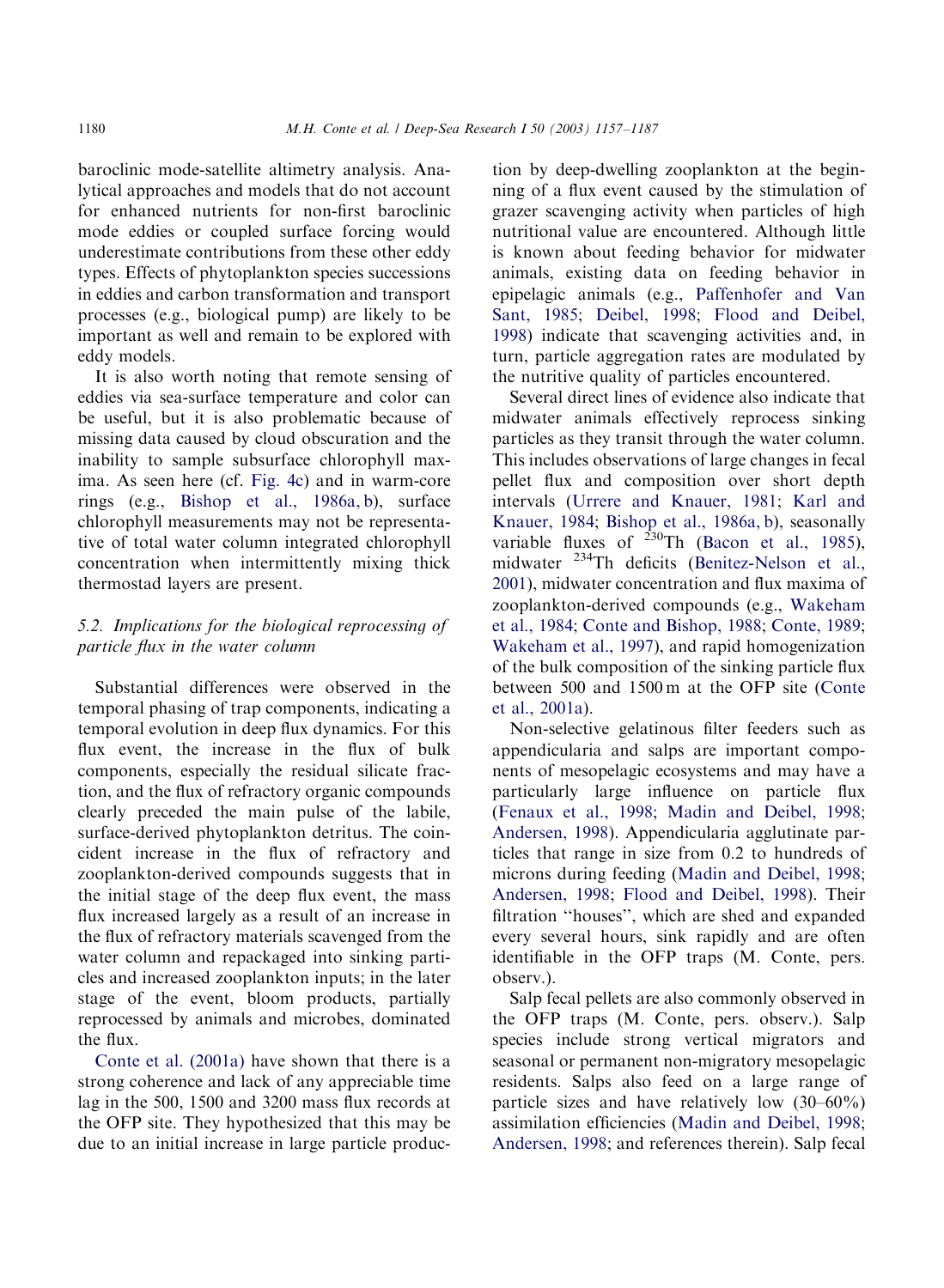M.H. Conte et al. *| Deep-Sea Research I 50 (2003) 1157-1187* 1181

pellets contain significant concentrations of particulate aluminum and radionuclides, indicating efficient aggregation of lithogenic materials as well as organic particles. Salp fecal pellets sink at rates of 300–2700 m  $d^{-1}$  and thus can rapidly transport of labile, undegraded material to depth ([Andersen,](#page-25-0) [1998\)](#page-25-0). Salp pellets also rapidly decompose and disagregate as they sink ([Andersen, 1998\)](#page-25-0).

Our results furthermore imply that biological reprocessing of flux material within the water column acts to increase the temporal coupling between the surface and deep ocean environments. [Conte et al. \(1998a\)](#page-26-0) hypothesized that the rapid sinking and disaggregation of salp fecal pellets and similarly sized biogenic particles containing labile organic material would recharge the deep-water column with relatively undegraded particles of high nutritive value, and thereby stimulate the feeding activities of organisms that aggregate particles within the water column. The observations here are consistent with this model.

# 6. Conclusions

The major conclusion of this study is that the important processes that control flux to the deep ocean are often episodic in nature and driven by the interactions between mesoscale variability and upper ocean dynamics. While the overall contribution of short-lived, transient physical forcing to export flux of bioreactive carbon and associated elements on longer time scales is not known, the OFP time-series data suggest that transient upper ocean forcing could be the trigger responsible for a sizeable fraction of the total deep ocean flux. If so, the statistics of such forcing will control, in part, remineralization depth profiles and food supply in the meso- and bathypelagic realms. The statistics of infrequent events are significantly more dependent on system variability than its mean (e.g., [Katz](#page-28-0) [and Brown, 1992;](#page-28-0) [Wagner, 1999;](#page-29-0) [Overland et al.,](#page-28-0) [2000\)](#page-28-0), and furthermore the more extreme the event, the greater the influence of underlying variability of controlling factors (e.g., [Dubrovsky](#page-27-0) [et al., 2000\)](#page-27-0). The implication for models that strive to predict the ocean's response to different climate change scenarios is that the high-frequency temporal and mesoscale and submesoscale spatial variability of the climate–ocean system must be better characterized.

The transparency of the mesoscale feature discussed here to TOPEX and ERS altimetry also emphasizes that altimetry-based biogeochemical models that focus only on first baroclinic mode eddies and do not incorporate short-term variability in meteorological forcing are likely to be inadequate to fully characterize the biogeochemical consequences of upper ocean physical variability. Our results and those of [McNeil et al. \(1999\)](#page-28-0) show that in areas with significantly complex vertical structure (e.g., second baroclinic mode and higher) and likely short horizontal coherence scales, in situ measurements of key parameters over the requisite space and time scales, are required. New sensor technologies and more comprehensive spatial coverage by moorings (e.g., [Lewis, 2002\)](#page-28-0), gliders, autonomous underwater vehicles, and floats capable of measuring high-frequency non-seasonal variability as well as expanded remote sensing capabilities are needed to provide key data sets for future analytical and modeling efforts in this area. In particular, this sampling strategy used with data assimilation modeling offers promise for discriminating local versus advective effects.

Our data also provide further evidence that midwater zooplankton play an important role in modulating the downward flux of material and energy and in coupling the surface and deep ocean environments. Although it has been universally recognized that export fluxes are strongly modified and attenuated in the upper 1500 m, little is known about how mesopelagic ecosystems influence or are affected by particle flux dynamics, or how interactions between vertical migrators and mesopelagic predators affect the downward flux of materials. Clearly, these are important areas for future study.

Finally, it cannot be overemphasized that longterm sustained measurement programs are essential for understanding how ocean biogeochemical processes operate on time scales ranging from days to decades. In the future, the ability to extend temporally and vertically well-resolved measurements over horizontal domains on the order of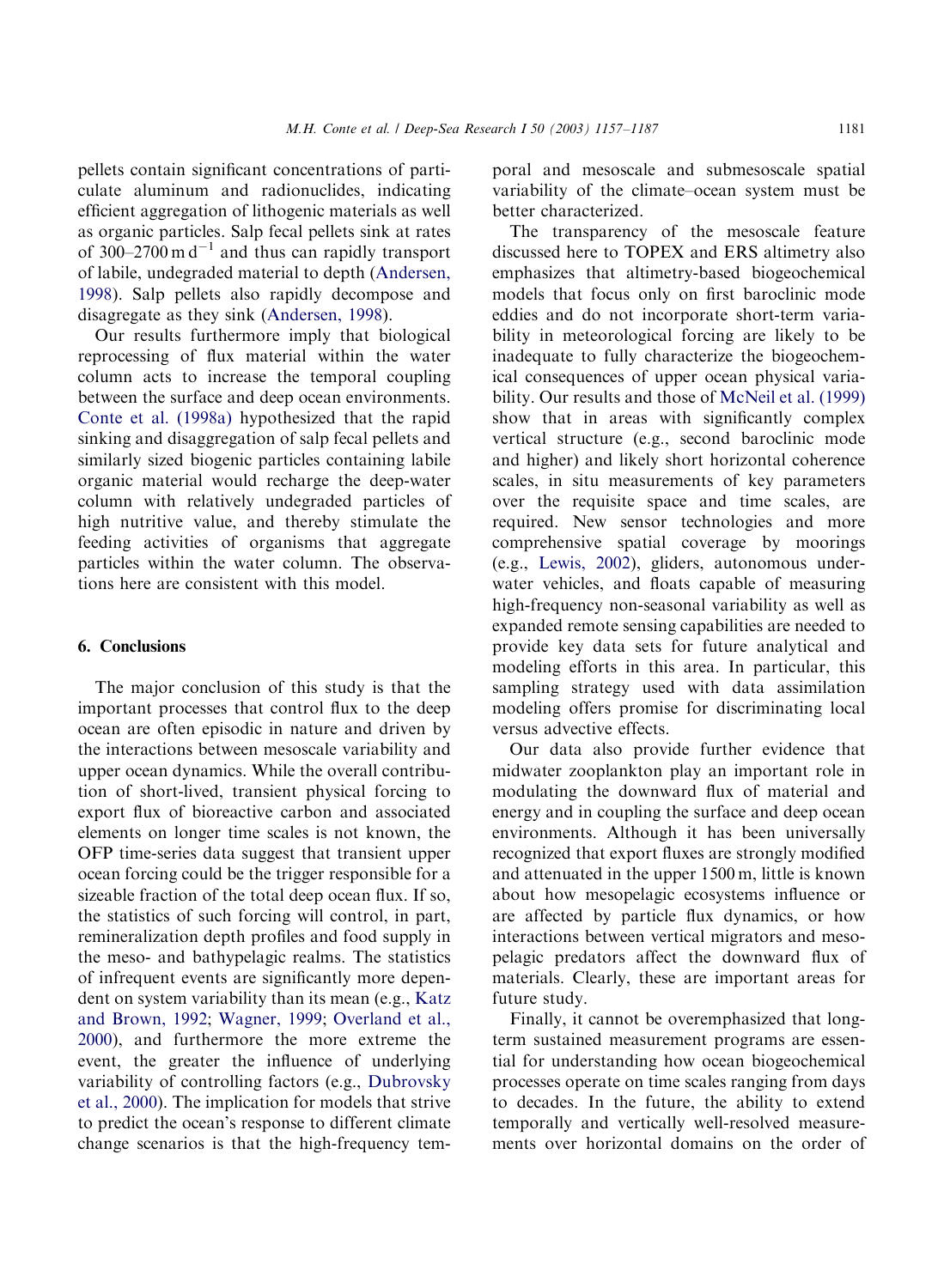<span id="page-25-0"></span>100–200 km at the Bermuda time-series site will allow more definitive conclusions to be made as to the origins and physical dynamics of meso- and submesoscale features and their resultant effects on biogeochemical fluxes.

#### Acknowledgements

The Oceanic Flux Program has been supported by the National Science Foundation Chemical Oceanography program (most recently by OCE-9986038 and OCE-971703 to M. Conte) and we thank the Chemical Oceanography program for their continued support. Organic geochemical research has been supported by Penzance Funds, the Mellon Foundation and the Woods Hole Oceanographic Institution. Werner Deuser initiated the OFP time-series and was its Principal Investigator from 1978–1994; his contributions to the pre-1995 record are acknowledged. We also thank E. Ross, L. Christman and N. Ralph for their technical assistance, and S. Sylva for his assistance with the GCMS analyses. The BTM has been supported by the National Science Foundation Ocean Technology and Interdisciplinary Coordination Program, Chemical Oceanography Program, and Oceanographic Instrumentation and Technical Service Program (TD: OCE-9627281, OCE-9730471, OCE-9819477), National Aeronautics and Space Administration Program (TD: NAGW-3949, NAS5-97127), the National Ocean Partnership Program (TD: N40000149810803), the Office of Naval Research Ocean Engineering and Marine Systems Program (DF: N00014-96-1-0028), the University of California, Santa Barbara (to T. Dickey, UCSB), and gifts from the Vettleson Foundation and the Andrew W. Mellon Foundation (to BBSR). Songnian Jiang kindly provided analytical and computational support for this paper. Financial support for the BATS program has been provided primarily from the NSF through the US Joint Global Ocean Flux Study (grants OCE 93-01950 and OCE96-117795 for the study period). We thank the many scientists and technicians of the BATS program, who have contributed to these data and analyses. Special thanks are also extended to Butch Stovell for his expert assistance

on OFP mooring cruises for many years, to John Kemp, Derek Manov, and Frank Spada for their dedication to the BTM mooring activity, and to the crew of the R./V. Weatherbird II for their assistance at sea. We also thank Marlon Lewis, Roger Summons and an anonymous reviewer for helpful comments that improved the manuscript. This is WHOI contribution number 10895 and US JGOFS Contribution Number 834.

## **References**

- Al-Mutari, H., Landry, M.R., 2001. Active export of carbon and nitrogen at Station ALOHA by diel migrant zooplankton. Deep-Sea Research II 48, 2083–2103.
- Andersen, V., 1998. Salp and pyrosomid blooms and their importance in biogeochemical cycles. In: Bone, Q. (Ed.), The Biology of Pelagic Tunicates. Oxford University Press, Oxford, pp. 125–138.
- Bacon, M.P., Huh, C.-A., Fleer, A.P., Deuser, W.G., 1985. Seasonality in the flux of natural radionuclides and plutonium in the deep Sargasso Sea. Deep-Sea Research 32, 273–286.
- Barrett, S.M., Volkman, J.K., Dunstan, G.A., LeRoi, J.M., 1995. Sterols of 14 species of marine diatoms (Bacillariophyta). Journal of Phycology 31, 360–369.
- Benitez-Nelson, C., Buesseler, K.O., Karl, D.M., Andrews, J., 2001. A time-series study of particulate matter export in the North Pacific Subtropical Gyre based on <sup>234</sup>Th:<sup>238</sup>U disequilibrium. Deep-Sea Research I 48, 2595–2611.
- Bijma, J., Altabet, M., Conte, M., Kinkel, H., Versteegh, J.M., Volkman, J.K., Wakeham, S.G., Weaver, P.P., 2001. Primary signal: ecological and environmental factors report from Working Group 2. Geochemistry, Geophysics and Geosystems 2, paper number 2000GC000051.
- Billett, D.S.M., Lampitt, R.S., Rice, A.L., Mantoura, R.F.C., 1983. Seasonal sedimentation of phytoplankton to the deepsea benthos. Nature 302, 520–522.
- Bishop, J.K.B, Conte, M.H., Wiebe, P.H., Roman, M.R., Langdon, C., 1986a. Particulate matter production and consumption in deep mixed layers: observations in a warmcore ring. Deep-Sea Research 33, 1813–1841.
- Bishop, J.K.B, Stepien, J.C., Wiebe, P.H., 1986b. Particulate matter distributions, chemistry and flux in the Panama Basin: response to environmental forcing. Progress in Oceanography 17, 1–59.
- Björkhem, I., Gustafsson, J.-A., 1971. Mechanism of microbial transformation of cholesterol into coprostanol. European Journal of Biochemistry 21, 428–432.
- Bordier, C.G., Sellier, N., Foucault, A.P., LeGoffic, F., 1996. Purification and characterization of deep sea shark Centrophorous squamosus liver oil 1-O-alkylglycerol ether lipids. Lipids 31, 521–528.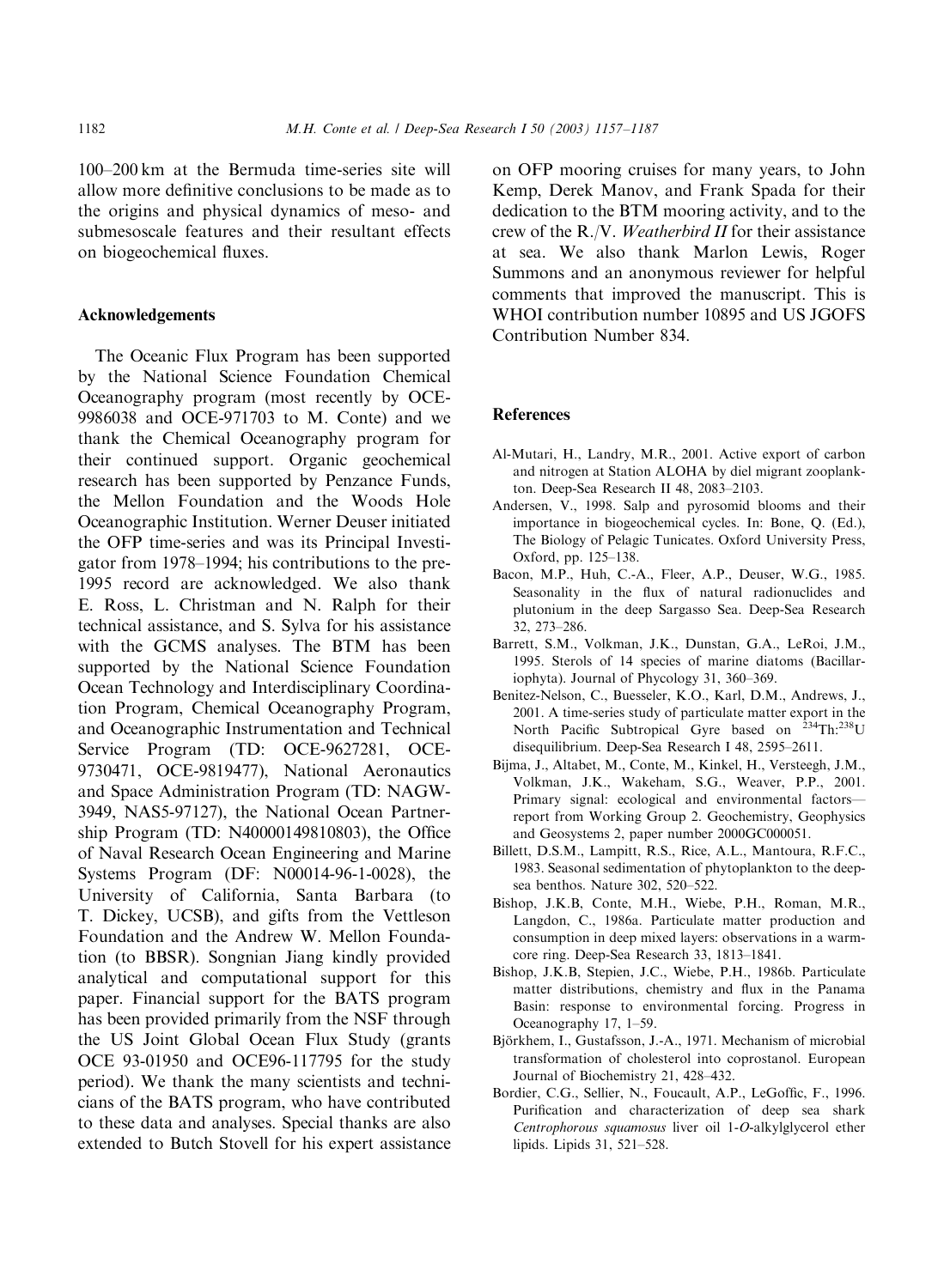- <span id="page-26-0"></span>Bradshaw, S.A., Eglinton, G., 1993. Marine invertebrate feeding and the sedimentary lipid record. In: Engel, M.H., Macko, S.A. (Eds.), Organic Geochemistry, Principles and Applications. Plenum Press, New York, pp. 225–235.
- Bühring, S.I., Christiansen, B., 2001. Lipids in selected abyssal benthopelagic animals: links to the epipelagic zone? Progress in Oceanography 50, 369–382.
- Chavez, F.P., Smith, S.L., 1995. Biological and chemical consequences of upper ocean upwelling. In: Summerhayes, C., Emeis, K.-C., Angel, M.V., Smith, R.L., Zeitzschel, B. (Eds.), Upwelling in the Ocean: Modern Processes and Ancient Consequences. Wiley, New York, pp. 149–170.
- Chelton, D.B., Bernla, P.A., McGowan, J.A., 1982. Large-scale physical and biological interaction in the California Current. Journal of Marine Research 40, 1095–1125.
- Conte, M.H., 1989. The biogeochemistry of particulate lipids in warm-core gulf stream ring systems. Ph.D. Thesis, Columbia University, 584pp.
- Conte, M.H., Bishop, J.K.B., 1988. Nanogram quantification of nonpolar lipid classes in environmental samples by high performance thin layer chromatography. Lipids 23, 493–500.
- Conte, M.H., Eglinton, G., Madureira, L.A.S., 1992. Longchain alkenones and alkyl alkenoates as palaeotemperature indicators: their production, flux, and early diagenesis in the eastern North Atlantic. In: Eckardt, C.B., Larter, S.R. (Eds.), Advances in Organic Geochemistry 1991. Organic Geochemistry 19, 287–298.
- Conte, M.H., Volkman, J.K., Eglinton, G., 1994. Lipid biomarkers of the Prymnesiophyceae. In: Green, J.C., Leadbetter, B.S.C. (Eds.), The Haptophyte Algae. Clarendon Press, Oxford, pp. 351–377.
- Conte, M.H., Eglinton, G., Madureira, L.A.S., 1995. Origin and fate of organic biomarker compounds in the water column and sediments of the eastern North Atlantic. Philosophical Transactions of the Royal Society 348, 169–178.
- Conte, M.H., Weber, J.C., Ralph, N., 1998a. Episodic particle flux in the deep Sargasso Sea: an organic geochemical assessment. Deep-Sea Research I 45, 1819–1841.
- Conte, et al., 1998b. Genetic and physiological influences on the alkenone/alkenoate versus growth temperature relationship in Emiliania huxleyi and Gephyrocapsa oceanica. Geochimica et Cosmochimica Acta 62, 51–68.
- Conte, M.H., Ralph, N., Ross, E., 2001a. Seasonal and interannual variability in deep ocean particle fluxes at the Oceanic Flux Program/Bermuda Atlantic Time-series (BATS) site in the western Sargasso Sea near Bermuda. Deep-Sea Research II 48, 1471–1505.
- Conte, M.H., Weber, J.C., King, L.L., Wakeham, S.G., 2001b. The alkenone temperature signal in western North Atlantic surface waters. Geochimica et Cosmochimica Acta 65, 4275–4287.
- Dam, H.G., Roman, M.R., Youngbluth, M.J., 1995. Downward export of respiratory carbon and dissolved inorganic nitrogen by diel-migrant mesozooplankton at the JGOFS Bermuda time-series station. Deep-Sea Research II 42, 1187–1197.
- Deibel, D., 1998. Feeding and metabolism of appendicularia. In: Bone, Q. (Ed.), The Biology of Pelagic Tunicates. Oxford University Press, Oxford, pp. 139–149.
- DeLeeuw, J.W., Rijpstra, W.I.C., Schenck, P.A., 1981. The occurrence and identification of  $C_{30}$ ,  $C_{31}$  and  $C_{32}$  alkan-1, 15-diols and alkan-15-one-1-ols in Unit I and Unit II Black Sea sediments. Geochimica Cosmochimica Acta 45, 2281–2285.
- DeLeeuw, J.W., Rijpstra, W.I.C., Nienhuis, P.H., 1995. Free and bound fatty acids and hydroxy fatty acids in the living and decomposing eelgrass Zostera marina L. Organic Geochemistry 23, 721–728.
- Deuser, W.G., 1986. Seasonal and interannual variations in deepwater particle fluxes in the Sargasso Sea and their relation to surface hydrography. Deep-Sea Research 33, 225–246.
- Deuser, W.G., 1996. Temporal variability of particle flux in the deep Sargasso Sea. In: Ittekkot, V., Honjo, S., Depetris, P.J. (Eds.), Particle Flux in the Deep Ocean. Wiley, New York, pp. 185–198.
- Deuser, W.G., Ross, E.H., Anderson, R.F., 1981. Seasonality in the supply of sediment to the deep Sargasso Sea and implications for the rapid transfer of matter to the deep ocean. Deep-Sea Research 28, 495–505.
- Deuser, W.G., Muller-Karger, F.E., Evans, R.H., Brown, O.B., Esaias, W.E., Feldman, G.C., 1990. Surface-ocean color and deep-ocean carbon flux: how close a connection? Deep-Sea Research 37, 1331–1343.
- Deuser, W.G., Jickells, T.D., King, P., Commeau, J.A., 1995. Decadal and annual changes in biogenic opal and carbonate fluxes to the deep Sargasso Sea. Deep-Sea Research I 42, 1923–1932.
- Dickey, T., Falkowski, P., 2002. Solar energy and its biological–physical interaction in the sea. In: Robinson, A.R., McCarthy, J.J., Rothschild, B.J. (Eds.), The Sea, Vol. 12. Wiley, New York, pp. 401–440.
- Dickey, T., Marra, J., Stramska, M., Langdon, C., Granata, T., Weller, R., Plueddemann, A., Yoder, J., 1994. Bio-optical and physical variability in the sub-arctic North Atlantic Ocean during the spring of 1989. Journal of Geophysical Research 99, 22541–22556.
- Dickey, T., Frye, D., Jannasch, H., Boyle, E., Manov, D., Sigurdson, D., McNeil, J., Stramska, M., Michaels, A., Nelson, N., Siegel, D., Chang, G., Wu, J., Knap, A., 1998a. Initial results from the Bermuda Testbed Mooring program. Deep-Sea Research I 45, 771–794.
- Dickey, T., Marra, J., Sigurdson, D.E., Weller, R.A., Kinkade, C.S., Zedler, E., Wiggert, J.D., Langdon, C., 1998b. Seasonal variability of bio-optical and physical properties in the Arabian Sea: October 1994–October 1995. Deep Sea Research II 45, 2001–2025.
- Dickey, T., Frye, D., McNeil, J., Manov, D., Nelson, N., Sigurdson, D., Jannasch, H., Siegel, D., Michaels, T., Johnson, R., 1998c. Upper-ocean temperature response to Hurricane Felix as measured by the Bermuda Testbed Mooring. Monthly Weather Review 126, 1195–1201.
- Dickey, T., Zedler, S., Yu, X., Doney, S.C., Frye, D., Jannasch, H., Manov, D., Sigurdson, D., McNeil, J.D.,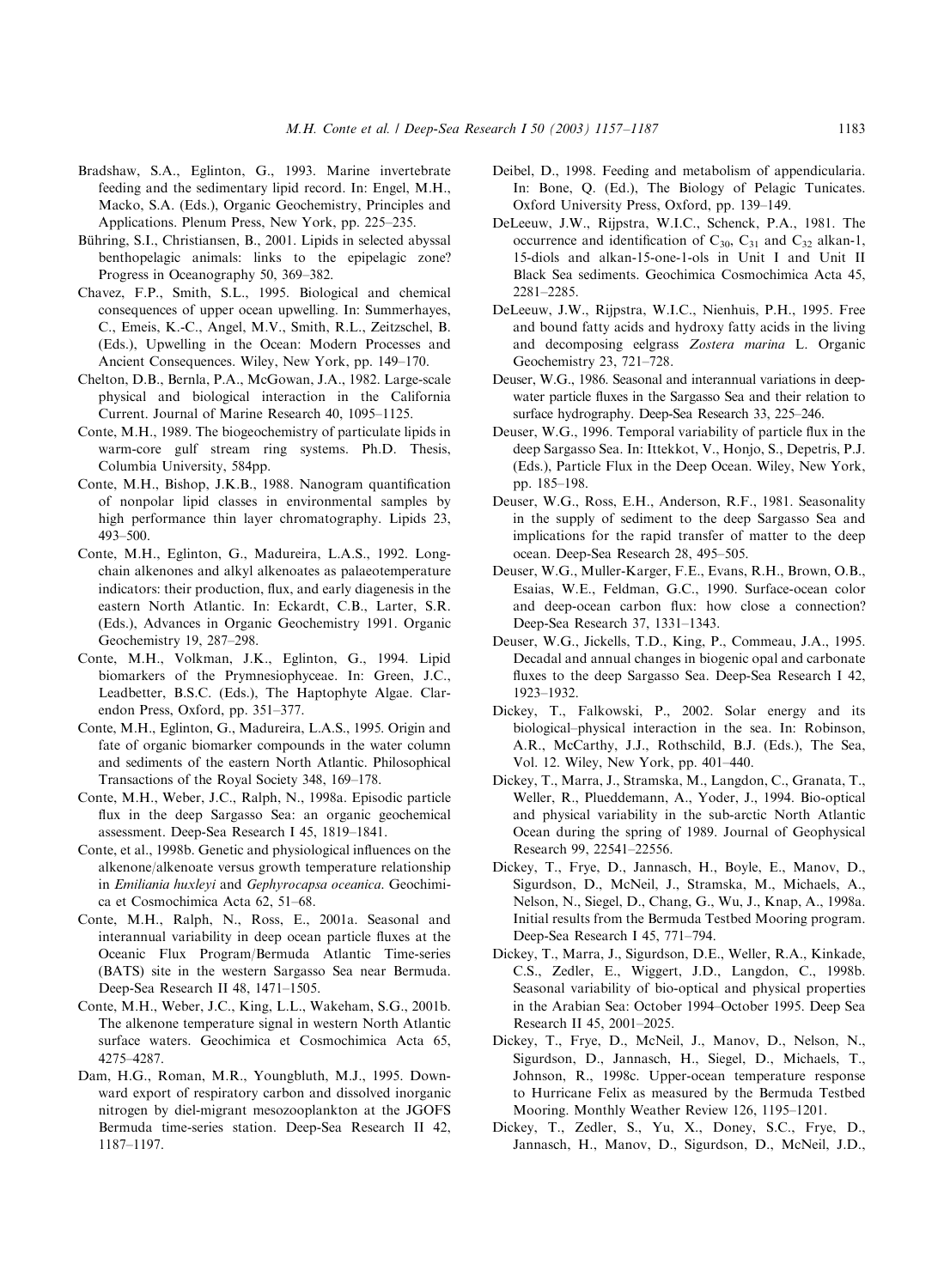<span id="page-27-0"></span>Dobeck, L., Gilboy, T., Bravo, C., Siegel, D.A., Nelson, N., 2001. Physical and biogeochemical variability from hours to years at the Bermuda Testbed Mooring site: June 1994– March 1998. Deep-Sea Research II 48 (8–9), 2105–2140.

- Dickson, R.R., Lazier, J., Meincke, J., Rhines, P., 1996. Longterm coordinated changes in the convective activity of the North Atlantic. Progress in Oceanography 38, 241–295.
- Diercks, A.-R., Asper, V.L., 1997. In situ settling speeds of marine snow aggregates below the mixed layer: Black Sea and Gulf of Mexico. Deep-Sea Research I 44, 385–398.
- Dubrovsky, M., Zalud, Z., Stastna, M., 2000. Sensitivity of CERES-Maize yields to statistical structure of daily weather series. Climatic Change 46, 447–472.
- Fang, J., Barcelona, M.J., Nogi, Y., Kato, C., 2000. Biochemical implications and geochemical significance of novel phospholipids of the extremely barophilic bacteria from the Marianas Trench at 11000 m. Deep-Sea Research I 47, 1173–1182.
- Fenaux, R., Bone, Q., Deibel, D., 1998. Appendicularian distribution and zoogeography. In: Bone, Q. (Ed.), The Biology of Pelagic Tunicates. Oxford University Press, Oxford, pp. 251–264.
- Fischer, G., Neuer, S., Krause, G., Wefer, G., 1996. Short-term sedimentation pulses recorded with a fluorescence sensor and sediment traps in 900 m water depth in the Canary Basin. Limnology and Oceanography 41, 1354–1359.
- Flierl, G., McGillicuddy Jr., D.J., 2002. Mesoscale and submesoscale physical-biological interactions. In: Robinson, A.R., McCarthy, J.J., Rothschild, B.J. (Eds.), Biological-physical Interactions in the sea, The sea, Vol. 12. Wiley, New York, pp. 113–185.
- Flood, P.R., Deibel, D., 1998. The appendicularian house. In: Bone, Q. (Ed.), The Biology of Pelagic Tunicates. Oxford University Press, Oxford, pp. 105–124.
- Gagosian, R.B., Smith, S.O., Lee, C., Farrington, J.W., Frew, N.M., 1980. Steroid transformations in recent marine sediments. In: Douglas, A.G., Maxwell, J.R. (Eds.), Advances in Organic Geochemistry. Pergamon Press, Oxford, pp. 407–419.
- Garçon, V.C., Oschlies, A., Doney, S.C., McGillicuddy, D., Waniek, J., 2001. The role of mesoscale variability on plankton dynamics in the North Atlantic. Deep-Sea Research I 48, 2199–2226.
- Gaskell, S.J., Eglinton, G., 1975. Rapid hydrogenation of sterols in a contemporary lacustrine sediment. Nature 254, 209–211.
- Gehlen, M., Rabouille, C., Ezat, U., Guidi-Guilvard, L.D., 1997. Drastic changes in deep-sea sediment porewater composition induced by episodic input of organic matter. Limnology and Oceanography 42, 980–986.
- Gelin, F., Volkman, J.K., deLeeuw, J.W., Sinninghe-Damsté, J.S., 1997. Mid-chain hydroxy long-chain fatty acids in microalgae from the genus Nannochloropsis. Phytochemistry 45, 641–646.
- Gillan, F.T., Johns, R.B., 1986. Chemical markers for marine bacteria: fatty acids and pigments. In: Johns, R.B. (Ed.), Biological Markers in the Sedimentary Environment. Elsevier Press, New York, pp. 291–309.
- Glover, D.M., Doney, S.C., Mariano, A.J., Evans, R.H., McCue, S.J., 2002. Mesoscale variability in time-series data: satellite based estimates for the U.S. JGOFS Bermuda Atlantic Time-series study (BATS) site. Journal of Geophysical Research, 107, 3092 doi:10.1029/2000JC000589.
- Gooday, A.J., Turley, C.M., 1990. Response by benthic organisms to inputs of organic material to the ocean floor: a review. Philosophical Transactions of the Royal Society of London A 331, 119–138.
- Goosens, H., Rijpstra, W.I.C., Duren, R.R., deLeeuw, J.W., Schenck, P.A., 1986. Bacterial contribution to sedimentary organic matter; a comparative study of lipid moieties in bacteria and recent sediments. Organic Geochemistry 10, 683–696.
- Graf, G., 1989. Benthic–pelagic coupling in a deep-sea benthic community. Nature 341, 437–439.
- Granata, T., Wiggert, J., Dickey, T., 1995. Trapped nearinertial waves and enhanced chlorophyll distributions. Journal of Geophysical Research 100, 20793–20804.
- Haidar, A.T., Thierstein, H.R., 2001. Coccolithophore dynamics off Bermuda (N. Atlantic). Deep-Sea Research II 48, 1925–1956.
- Harvey, H.R., Bradshaw, S.A., O' Hara, S.C.M., Corner, E.D.S., 1987. Biotransformation and assimilation of dieteary lipids by Calanus feeding on a dinoflagellate. Geochimica et Cosmochimica Acta 51, 3031–3040.
- Harwood, J.L., Russell, N.J., 1984. Lipids in Plants and Microorganisms. George Allen & Unwin, London, 162pp.
- Honjo, S., Dymond, J., Prell, W., Ittekot, V., 1999. Monsooncontrolled export fluxes to the interior of the Arabian Sea. Deep-Sea Research II 46, 1859–1902.
- Ikekawa, N., 1985. Structures, biosynthesis and function of sterols in invertebrates. In: Danielsson, H., Sjovall, J. (Eds.), . Sterols and Bile Acids. Elsevier Science Publishers Biomedical Division, Amsterdam, pp. 199–213.
- Jantzen, E., Bryn, K., 1985. Whole-cell and lipopolysaccharide fatty acids and sugars of gram-negative bacteria. In: Goodfellow, M., Minnikin, D.E. (Eds.), Chemical methods in bacterial systematics. Academic Press, London, pp. 145–171.
- Jiang, S., Dickey, T., Madin, L.M. Estimation of zooplankton biomass temporal variability from ADCP backscatter time series data at the Bermuda Testbed Mooring site. Deep-Sea Research I, submitted for publication.
- Joyce, T.M., Robbins, P., 1996. The long-term hydrographic record at Bermuda. Journal of Climate 9, 3121–3131.
- Kaneda, T., 1991. Iso and anteiso-fatty acids in bacteria: biosynthesis, function, and taxonomic significance. Microbiological Reviews 55, 288–302.
- Karl, D.M., Knauer, G.A., 1984. Vertical distribution, transport, and exchange of carbon in the northeast Pacific Ocean: evidence for multiple zones of biological activity. Deep-Sea Research 31, 221–243.
- Karl, D.M., Christian, J.R., Dore, J.E., Hebel, D.V., Letelier, R.M., Tupas, L.M., Winn, C.D., 1996. Seasonal and interannual variability in primary production and particle flux at Station ALOHA. Deep-Sea Research II 43, 539–568.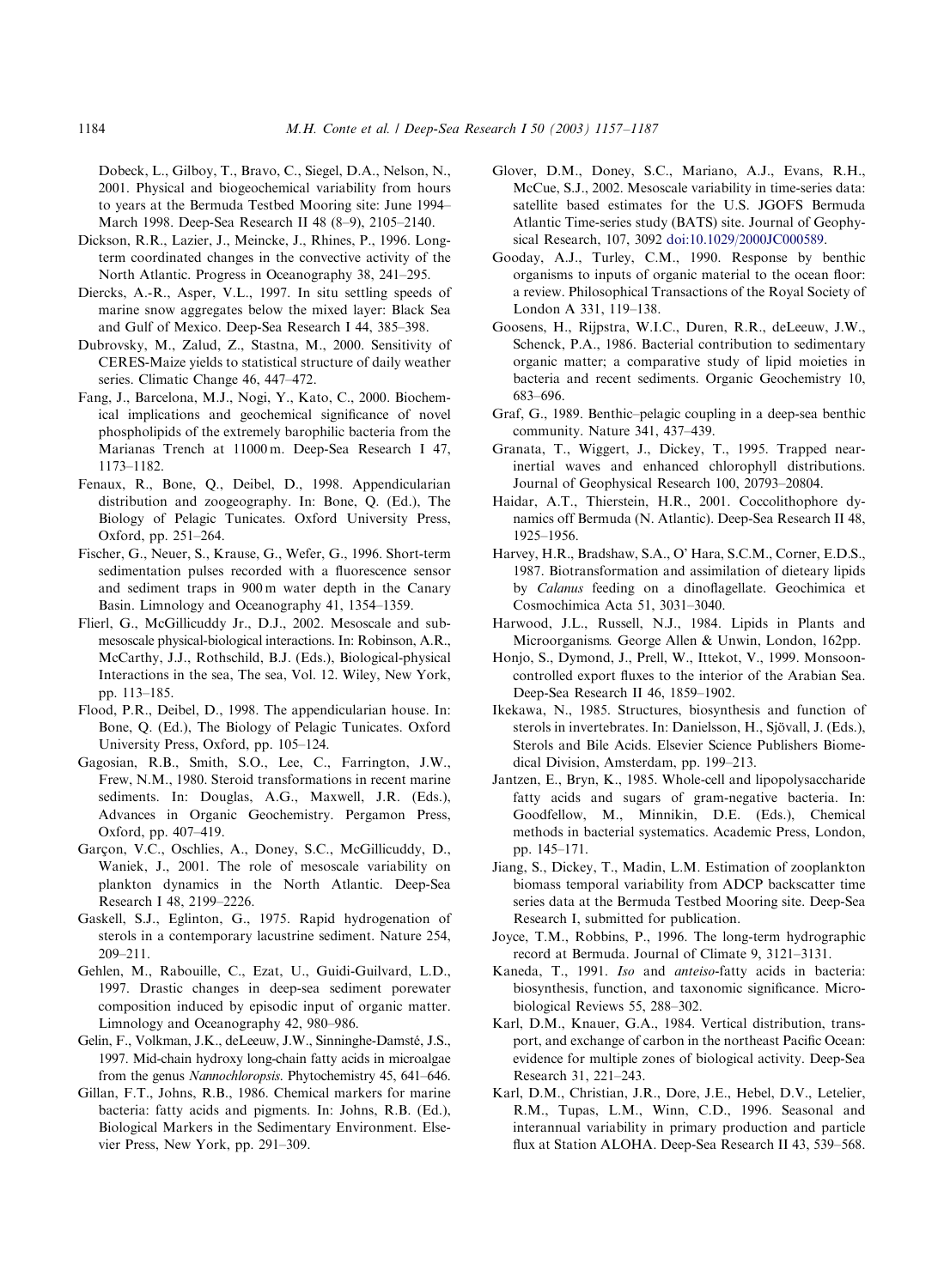- <span id="page-28-0"></span>Karl, D.M., Bidigare, R.R., Letelier, R.M., 2001. Long-term changes in plankton community structure and productivity in the North Pacific Subtropical Gyre: the domain shift hypothesis. Deep-Sea Research II 48, 1449–1470.
- Kattner, G., Hagen, W., Albers, C., 1998. Exceptional lipids and fatty acids in the pteropod Clione limacina (Gastropoda) from both polar oceans. Marine Chemistry 61, 219–228.
- Katz, R.W., Brown, B.G., 1992. Extreme events in a changing climate: variability is more important than averages. Climatic Change 21, 289.
- Kiriakoulakis, K., Stutt, E., Rowland, S.J., Vangriesheim, A., Lampitt, R.S., Wolff, G.A., 2001. Controls on the organic chemical composition of settling particles in the Northeast Atlantic Ocean. Progress in Oceanography 50, 65–87.
- Konstadinos, K., Stutt, E., Rowland, S.J., Vangriesheim, A., Lampitt, R.S., Wolff, G.A., 2001. Controls on the organic chemical composition of settling particles in the Northeast Atlantic Ocean. Progress in Oceanography 50, 65–87.
- Lampitt, R.S., 1985. Evidence for the seasonal deposition of detritus to the deep-sea floor and its subsequent resuspension. Deep-Sea Research 32, 885–897.
- Lewis, M.R., 2002. Variability of plankton and plankton processes on the mesoscale. In: Williams, P.J.le.B., Thomas, D.N., Reynolds, C.S. (Eds.), Phytoplankton Productivity: Carbon Assimilation in Marine and Freshwater Ecosystems. Blackwell Science, Oxford, pp. 141–155.
- Madin, L.P., Deibel, D., 1998. Feeding and energetics of Thaliacea. In: Bone, Q. (Ed.), The Biology of Pelagic Tunicates. Oxford University Press, Oxford, pp. 81–104.
- Madin, L.P., Horgan, E.F., Steinberg, D.K., 2001. Zooplankton at the Bermuda Atlantic Time-series Study (BATS) station: diel, seasonal and interannual variation in biomass, 1994–1998. Deep-Sea Research II 48, 2063–2082.
- Mansour, M.P., Volkman, J.K., Jackson, A.E., Blackburn, S.I., 1999. The fatty acid and sterol composition of five marine dinoflagellates. Journal of Phycology 35, 710–720.
- Marlowe, I.T., 1984. Lipids as palaeoclimatic indicators. Ph.D. Thesis, University of Bristol, UK, 273pp.
- Marra, J., Dickey, T.D., Ho, C., Kinkade, C.S., Sigurdson, D.E., Weller, R.A., Barber, R.T., 1998. Variability in primary production as observed from moored sensors in the central Arabian Sea in 1995. Deep-Sea Research II 45, 2253–2267.
- McGillicuddy, D.J., Kosnyrev, V.K., 2001. Dynamical interpolation of mesoscale flows in the topex/poseidon diamond surrounding the US JGOFS Bermuda Atlantic Time-series site. Journal of Geophysical Research 106, 16641–16656.
- McGillicuddy, D.J., Robinson, A.R., 1997. Eddy-induced nutrient supply and new production in the Sargasso Sea. Deep-Sea Research I 44, 1427–1450.
- McGillicuddy, D.J., Robinson, A.R., Siegel, D.A., Jannasch, H.W., Johnson, R., Dickey, T.D., McNeil, J.D., Michaels, A.F., Knap, A.H., 1998. Influence of mesoscale eddies on new production in the Sargasso Sea. Nature 394, 263–266.
- McGillicuddy, D.J., Robinson, R., Siegel, D.A., Michaels, A.F., Bates, N.R., Knap, A.H., 1999. Mesoscale variations in

biogeochemical properties in the Sargasso Sea. Journal of Geophysical Research 104, 13381–13394.

- McGillicuddy Jr., D.J., Kosnyrev, V.K., Ryan, J.P., Yoder, J.A., 2001. Covariation of mesoscale ocean color and sea-surface temperature patterns in the Sargasso Sea. Deep-Sea Research II 48, 1823–1836.
- McNeil, J.D., Jannasch, H.W., Dickey, T., McGillicuddy, D., Brzezinski, M., Sakamoto, C.M., 1999. New chemical, biooptical, and physical observations of upper ocean response to the passage of a mesoscale eddy off Bermuda. Journal of Geophysical Research 104, 15537–15548.
- Mermoud, F.L., Wunsche, L., Clerc, O., Gulacar, F.O., Buchs, A., 1984. Steroidal ketones in the early diagenetic transformations of  $\Delta^5$  sterols in different types of sediments. Organic Geochemistry 6, 25–29.
- Michaels, A.F., Knap, A.H., 1996. Overview of the US JGOFS Bermuda Atlantic Time-series Study (BATS) and the hydrostation S program. Deep-Sea Research II 43, 157–198.
- Nelson, M.M., Phleger, C.F., Mooney, B.D., Nichols, P.D., 2000. Lipids of gelatinous Antarctic zooplankton: Cnideria and Ctenophora. Lipids 35, 551–559.
- Nelson, N.B., 1998. Spatial and temporal extent of sea surface temperature modifications by hurricanes in the Sargasso Sea during the 1995 season. Monthly Weather Review 126, 1364–1368.
- Newton, P.P., Lampitt, R.S., Jickells, T.D., King, P., Boutle, C., 1994. Temporal and spatial variability of biogenic particle fluxes during JGOFS northeast Atlantic process studies at  $47^{\circ}$ N 20°W. Deep-Sea Research I 41, 1617–1642.
- Nishimura, M., Koyama, T., 1977. The occurrence of stanols in various living organisms and the behaviour of sterols in contemporary sediments. Geochimica et Cosmochimica Acta 41, 379–385.
- Oschlies, A., Garçon, V.C., 1998. Eddy-induced enhancement of primary production in a model of the North Atlantic Ocean. Nature 394, 266–269.
- Ourisson, G., Rohmer, M., 1992. Hopanoids. 2. Biohopanoids: a novel class of bacteria lipids. Accounts of Chemical Research 25, 403–408.
- Ourisson, G., Rohmer, M., Poralla, K., 1987. Prokaryotic hopanoids and other polyterpenoid sterol surrogates. Annual Review of Microbiology 41, 301–333.
- Overland, J.E., Adams, J.M., Mofjeld, H.O., 2000. Chaos in the North Pacific: spatial modes and temporal irregularity. Progress in Oceanography 47, 337–354.
- Paffenhofer, G.-A., Van Sant, K.B., 1985. The feeding response of a marine planktonic copepod to quantity and quality of particles. Marine Ecology Progress Series 27, 55–65.
- Parkes, R.J., Taylor, J., 1983. The relationship between fatty acid distributions and bacterial respiratory types in contemporary marine sediments. Estuarine, Coastal and Shelf Science 16, 173–189.
- Perry, G.J., Volkman, J.K., Johns, R.B., Bavor, H.J., 1979. Fatty acids of bacterial origin in contemporary marine sediments. Geochimica et Cosmochimica Acta 43, 1715–1725.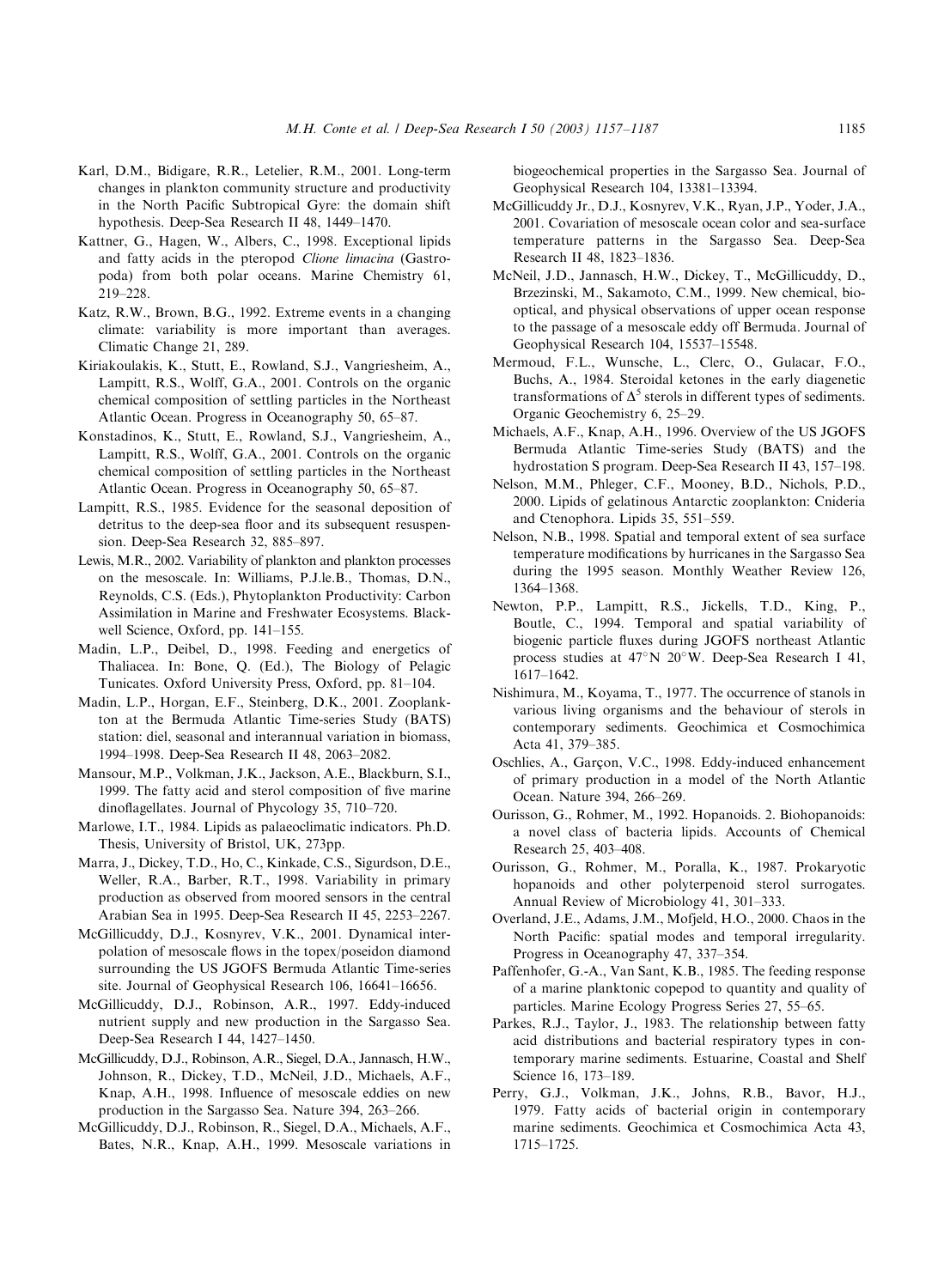- <span id="page-29-0"></span>Pfannkuche, O., 1993. Benthic response to sedimentation of particulate organic material at the BIOTRANS station, 47°N, 20°W. Deep-Sea Research II 40, 135-149.
- Platt, T., Harrison, W.G., Lewis, M.R., Li, W.K.W., Sathyendranath, S., Smith, R.E., Vezina, .A.F., 1989. Biological production of the oceans: a case for a consensus. Marine Ecology Progress Series 52, 77–88.
- Prahl, F.G., Eglinton, G., Corner, E.D.S., O' Hara, S.C.M., Forsberg, T.E.V., 1984. Changes in plant lipids during passage through the gut of Calanus. Journal of the Marine Biological Association of the UK 64, 317–334.
- Prahl, F.G., Muehlhassen, L.A., Zahnle, D.L., 1988. Further evaluation of long-chain alkenones as indicators of paleoceanographic conditions. Geochimica et Cosmochimica Acta 52, 2303–2310.
- Phleger, C.F., Nichols, P.D., Virtue, P., 1997. Lipids and buoyancy in southern ocean pteropods. Lipids 32, 1093–1100.
- Ratmeyer, V., Fischer, G., Wefer, G., 1999. Lithogenic particle fluxes and grain size distributions in the deep ocean off northwest Africa: implications for seasonal changes of aeolian dust input and downward transport. Deep-Sea Research I 46, 1289–1337.
- Rice, A.L., Billett, D.S.M., Fry, S., Johns, A.W.G., Lampitt, R.S., Mantoura, R.F.C., Morris, R.J., 1986. Seasonal deposition of phytodetritus to the deep-sea floor. Proceedings of the Royal Society of Edinburgh B 88, 265–279.
- Rohmer, M., Bouvier-Nave, P., Ourisson, G., 1984. Distribution of hopanoid triterpenes in procaryotes. Journal of General Microbiology 130, 1137–1150.
- Roman, M.R., Dam, H.G., Gauzens, A.L., Urban-Rich, J., Foley, D.J., Dickey, T.D., 1995. Zooplankton variability on the equator at 140°W during the JGOFS EqPac study. Deep Sea Research II 42, 673–693.
- Saito, H., Murata, M., 1996. The high content of monoene fatty acids in the lipids of some midwater fishes: family myctophidae. Lipids 31, 757–763.
- Sargent, J.R., 1976. The structure, metabolism and function of lipids in marine organisms. In: Malins, D.C., Sargent, J.R. (Eds.), Biochemical and Biophysical Perspectives in Marine Biology, Vol. 3. Academic Press, London, pp. 149–212.
- Sargent, J.R., 1989. Ether-linked glycerides in marine animals. In: Ackman, R.G. (Ed.), Marine Biogenic Lipids, Fats, and Oils. CRC Press, Boca Raton, FL, pp. 176–193.
- Sargent, J.R., Whittle, K.J., 1981. Lipids and Hydrocarbons in the Marine Food Web. Academic Press, London.
- Siegel, D.A., Armstrong, R.A., 2002. Corrigendum to ''Siegel, D.A, Deuser, W.G 1997: trajectories of sinking particles in the Sargasso Sea: modeling of statistical funnels above deep-ocean sediment traps deep-sea research I, 44, 1519–1541''. Deep-Sea Research I, 49, 1115–1116.
- Siegel, D.A., McGillicuddy Jr., D.J., Fields, E.A., 1999. Mesoscale eddies, satellite altimetry, and new production in the Sargasso Sea. Journal of Geophysical Research 104, 13359–13379.
- Skerratt, J.H., Nichols, P.D., Bowman, J.P., Sly, L.I., 1992. Occurrence and significance of long-chain  $(\omega - 1)$ -hydroxy

fatty acids in methane-utilizing bacteria. Organic Geochemistry 18, 1989–1994.

- Smith, C.R., Hoover, D.J., Doan, S.E., Pope, R.H., DeMaster, D.J., Dobbs, F.C., Altabet, M.A., 1996. Phytodetritus at the abyssal seafloor across  $10^{\circ}$  of latitude in the central equatorial Pacific. Deep-Sea Research II 43, 1309–1338.
- Smith Jr., K.L., Baldwin, R.J., Karl, D.M., Boetius, A., 2002. Benthic community responses to pulses in pelagic food supply: North Pacific Subtropical Gyre. Deep-Sea Research I 49, 971–990.
- Smith, R.C., Baker, K.S., 1985. Spatial and temporal patterns in pigment biomass and warm-core ring 82B and its environs. Journal of Geophysical Research 90, 8859–8870.
- Steinberg, D.K., Carlson, C.A., Bates, N.R., Goldthwait, S.A., Madin, L.P., Michaels, A.F., 2000. Zooplankton vertical migration and the active transport of dissolved organic and inorganic carbon in the Sargasso Sea. Deep-Sea Research I 47, 137–158.
- Steinberg, D.K., Carlson, C.A., Bates, N.R., Johnson, R.J., Michaels, A.F., Knap, A.H., 2001. Overview of the US JGOFS Bermuda Atlantic Time-series Study (BATS): a decade look at ocean biology and biogeochemistry. Deep-Sea Research II 48, 1405–1447.
- Sweeney, E.N., McGillicuddy, D.J., Buesseler, K.O. Biogeochemical impacts due to mesoscale eddy activity in the Sargasso Sea as measured at the Bermuda Atlantic Time Series (BATS) site. Deep-Sea Research II, in press.
- Teshima, S., Kanazawa, A., 1972. Bioconversion of *B*-sitosterol and 24-methyl-cholesterol to cholesterol in marine Crustacea. Comparative Biochemistry and Physiology B 39, 815–822.
- Urrere, M.A., Knauer, G.A., 1981. Zooplankton fecal pellet fluxes and vertical transport of particulate organic material in the pelagic environment. Journal of Plankton Research 3, 369–387.
- Versteegh, G.J.M., Bosch, H.-J., DeLeeuw, J.W., 1997. Potential palaeoenvironmental information of  $C_{24}-C_{36}$ mid-chain diols, keto-ols and mid-chain hydroxy fatty acids; a critical review. Organic Geochemistry 27, 1–13.
- Vinogradov, M.E., 1962. Feeding of the deep-sea zooplankton. Rapport Proces et Verbeaux Réunion du Conseil international pour l'Exploraton de la Mer 153, 114–120.
- Volkman, J.K., 1986. A review of sterol markers for marine and terrigenous organic matter. Organic Geochemistry 9, 83–99.
- Volkman, J.K., Barrett, S.M., Dunstan, G.A., Jeffrey, S.W., 1992.  $C_{30}-C_{32}$  alkyl diols and unsaturated alcohols in microalgae of the class Eustigmatophyceae. Organic Geochemistry 18, 131–138.
- Volkman, J.K., Barrett, S.M., Blackburn, S.I., Mansour, M.P., Sikes, E.L., Gelin, F., 1998. Microalgal biomarkers: a review of recent research developments. Organic Geochemistry 29, 1163–1179.
- Wagner, D., 1999. Assessment of the probability of extreme weather events and their potential effects in large conurbations. Atmospheric Environment 33, 4151–4155.